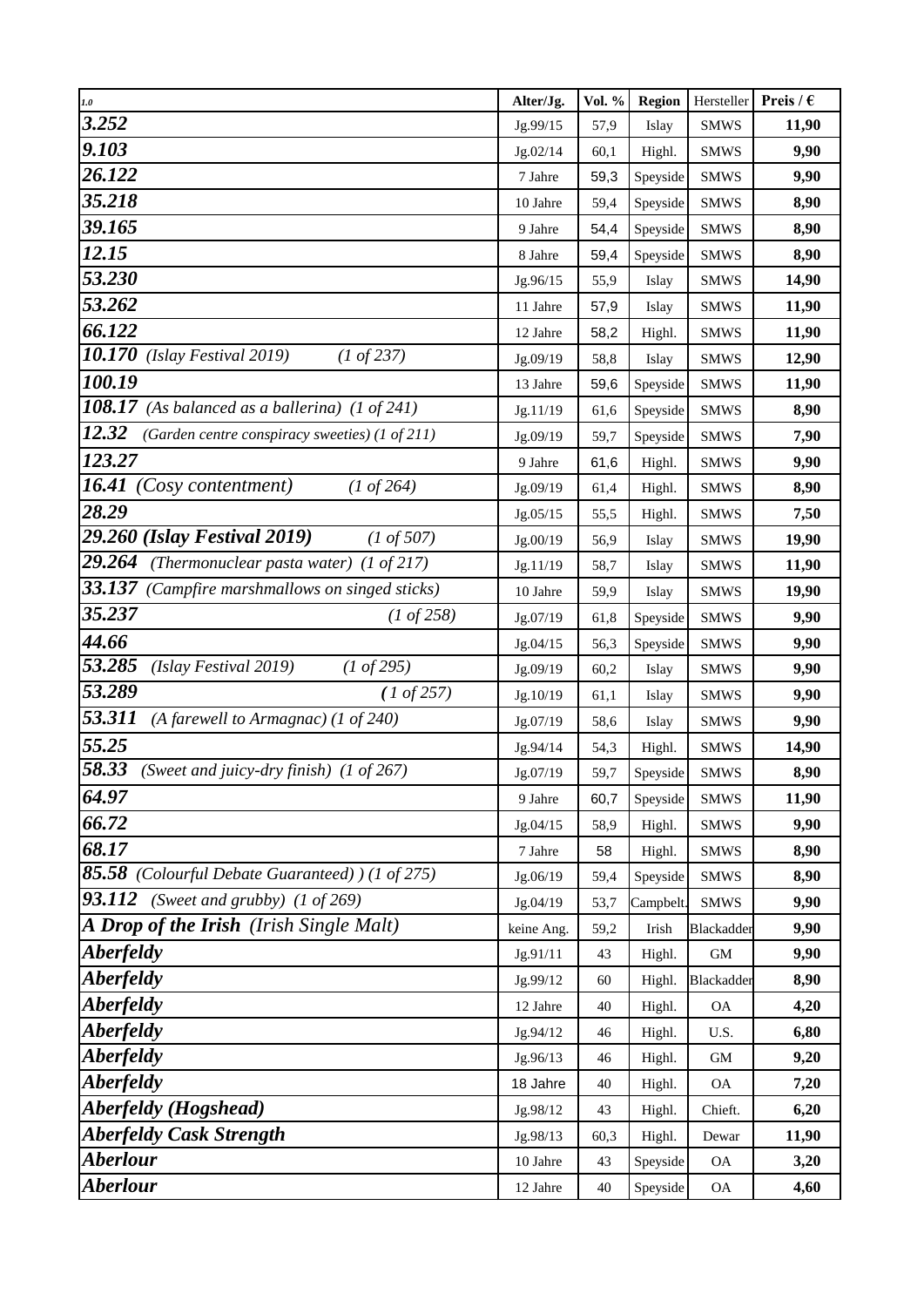| <b>Aberlour</b>                                    | Jg.92/10   | 46   | Speyside | VIN        | 12,90 |
|----------------------------------------------------|------------|------|----------|------------|-------|
| <b>Aberlour</b>                                    | 18 Jahre   | 43   | Speyside | <b>OA</b>  | 8,90  |
| Aberlour a' bunadh                                 | keine Ang. | 60,7 | Speyside | <b>OA</b>  | 6,20  |
| <b>Aberlour Double Cask Matured</b>                | 16 Jahre   | 43   | Speyside | <b>OA</b>  | 8,20  |
| <b>Aberlour Double Cask Matured</b>                | 12 Jahre   | 40   | Speyside | <b>OA</b>  | 4,50  |
| <b>Aberlour Sel.cask Reserve</b>                   | 15 Jahre   | 43   | Speyside | <b>OA</b>  | 4,50  |
| <b>Aichinger</b>                                   | 13 Jahre   | 41   | Austria  | <b>OA</b>  | 4,20  |
| <b>Aichinger</b>                                   | 8 Jahre    | 40   | Austria  | <b>OA</b>  | 3,80  |
| <b>Aichinger Red Wine Cask (Potstill Ed.)</b>      | keine Ang. | 51   | Austria  | <b>OA</b>  | 5,20  |
| Akashi Japanese Blended Whisky                     | keine Ang. | 40   | Japan    | <b>OA</b>  | 4,90  |
| <b>Akashi Meisei</b> (White Oak Blend. Whisky)     | keine Ang. | 40   | Japan    | <b>OA</b>  | 4,90  |
| Akashi Red - Eigashima (Blend)                     | keine Ang. | 40   | Japan    | <b>OA</b>  | 4,90  |
| <b>Alastairs</b>                                   | keine Ang. | 40   | Blended  | <b>OA</b>  | 2,30  |
| Allt-A-Bhainne                                     | Jg.91/08   | 50   | Speyside | DL         | 9,90  |
| Allt-A-Bhainne                                     | Jg.96/12   | 46   | Speyside | <b>GM</b>  | 7,20  |
| <b>Amrut (Single Malt)</b>                         | keine Ang. | 40   | Indien   | <b>OA</b>  | 4,60  |
| <b>Amrut Cask Strength Single Malt</b>             | keine Ang. | 61,8 | India    | <b>OA</b>  | 7,90  |
| Amrut peated                                       | keine Ang. | 58,1 | Indien   | Blackadder | 9,90  |
| An Cnoc                                            | 16 Jahre   | 46   | Highl.   | <b>OA</b>  | 8,20  |
| An Cnoc Black Hill                                 | keine Ang. | 46   | Highl.   | <b>OA</b>  | 4,20  |
| <b>AN Cnoc Peter Arkle</b>                         | keine Ang. | 46   | Highl.   | <b>OA</b>  | 4,20  |
| <b>Angus Dundee (Pure Malt)</b>                    | keine Ang. | 40   | Blended  | <b>OA</b>  | 2,90  |
| <b>Ardbeg</b>                                      | 10 Jahre   | 43   | Islay    | <b>OA</b>  | 4,50  |
| Ardbeg (OMC)                                       | Jg.91/05   | 50   | Islay    | DL         | 14,90 |
| <b>Ardbeg An Oa</b>                                | keine Ang. | 46,6 | Islay    | <b>OA</b>  | 5,20  |
| Ardbeg Auriverdes (Limited Ed. 2014)               | keine Ang. | 49,9 | Islay    | <b>OA</b>  | 14,90 |
| <b>Ardbeg Blaaack</b><br>(Lim. Ed. Adbeg Day 2020) | keine Ang. | 46   | Islay    | <b>OA</b>  | 15,90 |
| <b>Ardbeg Corryvreckan</b>                         | keine Ang. | 57,1 | Islay    | <b>OA</b>  | 8,90  |
| Ardbeg Dark Cove ((Limited Ed. 2016)               | keine Ang. | 46,5 | Islay    | <b>OA</b>  | 14,90 |
| Ardbeg DRUM - The Ultimate (2019)                  | keine Ang. | 46   | Islay    | <b>OA</b>  | 15,90 |
| <b>Ardbeg Grooves (Limited Ed. 2018)</b>           | keine Ang. | 46   | Islay    | <b>OA</b>  | 14,90 |
| Ardbeg Kelpie ((Limited Ed. 2017)                  | keine Ang. | 46   | Islay    | <b>OA</b>  | 14,90 |
| Ardbeg Perpetuum ((Limited Ed. 2015)               | keine Ang. | 47,4 | Islay    | <b>OA</b>  | 14,90 |
| <b>Ardbeg Uigeadail</b>                            | keine Ang. | 54,2 | Islay    | OA         | 6,20  |
| <b>Ardbeg Wee Beastie</b>                          | 5 Jahre    | 47,4 | Islay    | <b>OA</b>  | 4,80  |
| <b>Ardmore</b>                                     | Jg.91/07   | 57,3 | Highl.   | GМ         | 9,90  |
| Ardmore                                            | Jg.81/94   | 40   | Highl.   | GM         | 12,90 |
| Ardmore                                            | Jg.81/97   | 40   | Highl.   | GM         | 12,90 |
| Ardmore                                            | Jg.85/99   | 40   | Highl.   | GM         | 12,90 |
| <b>Ardmore</b>                                     | Jg.87/01   | 40   | Highl.   | GM         | 9,90  |
| <b>Ardmore (Peated Traditional Cask)</b>           | keine Ang. | 46   | Highl.   | <b>OA</b>  | 3,20  |
| <b>Ardmore Legacy</b>                              | keine Ang. | 40   | Highl.   | <b>OA</b>  | 3,60  |
| <b>Ardmore Port Wood Finish</b>                    | 12 Jahre   | 46   | Highl.   | <b>OA</b>  | 4,60  |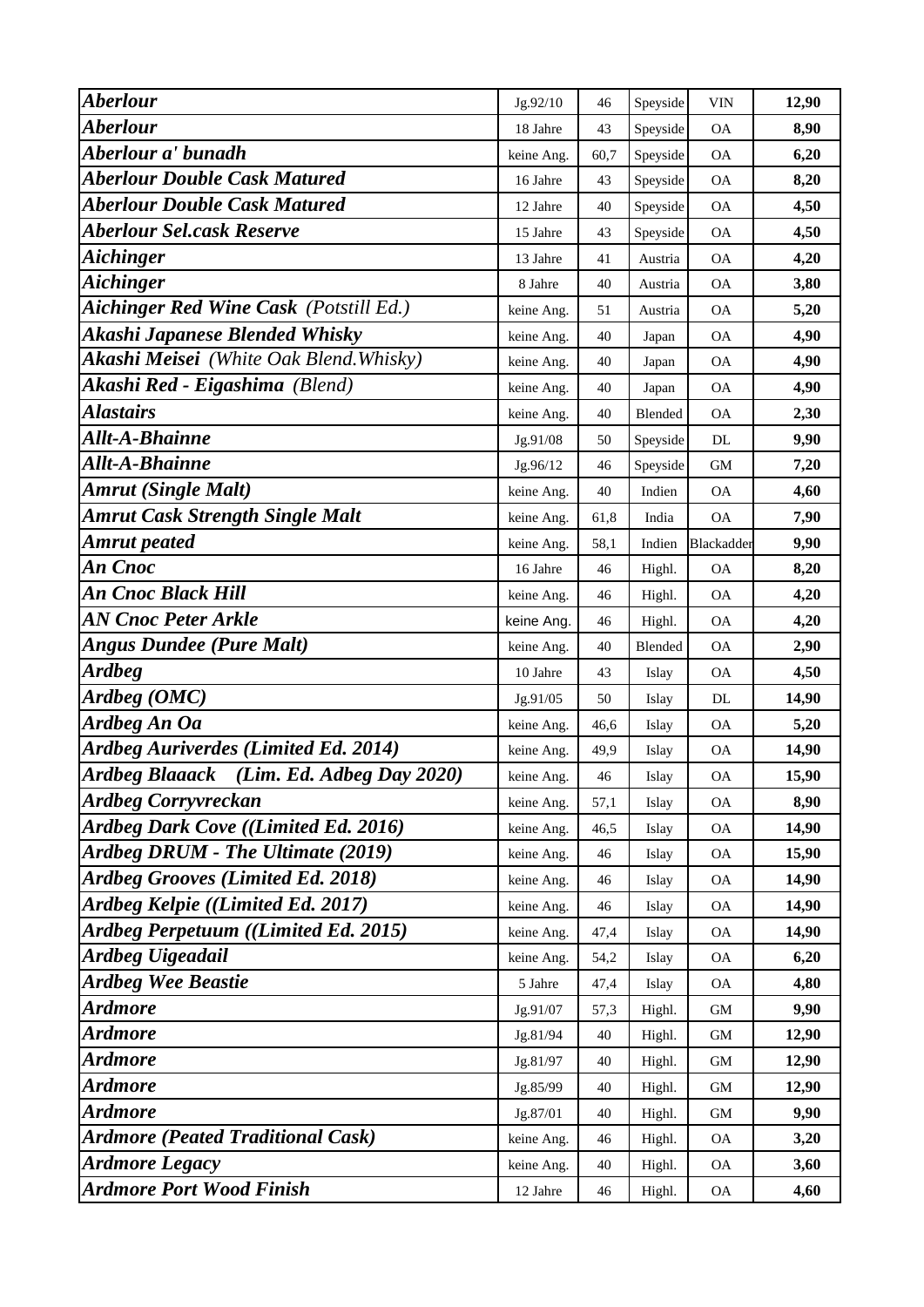| <b>Arran</b>                              | 17 Jahre      | 46   | Arran        | <b>OA</b>  | 8,20  |
|-------------------------------------------|---------------|------|--------------|------------|-------|
| Arran                                     | keine Ang.    | 46   | Arran        | <b>OA</b>  | 3,60  |
| <b>Arran</b>                              | 14 Jahre      | 46   | Arran        | <b>OA</b>  | 4,20  |
| Arran (100 Proof)                         | 10 Jahre      | 57   | Arran        | <b>OA</b>  | 4,90  |
| Arran (Amarone Finish)                    | keine Ang.    | 50   | Arran        | <b>OA</b>  | 4,30  |
| <b>Arran (Provenance)</b>                 | Jg.98/08      | 46   | Arran        | McGibb.    | 3,80  |
| <b>Arran (Robert Burns)</b>               | keine Ang.    | 40   | Arran        | <b>OA</b>  | 3,40  |
| <b>Arran (Sauternes Finish)</b>           | keine Ang.    | 50   | Arran        | <b>OA</b>  | 4,90  |
| <b>Arran (Sherry Cask)</b>                | keine Ang.    | 55   | <b>Arran</b> | <b>OA</b>  | 5,80  |
| Arran 46%                                 | 10 Jahre      | 46   | Arran        | <b>OA</b>  | 4,20  |
| Arran Blaufr. Finish (Potstill Ed.)       | Jg.07/01.2015 | 59,9 | Arran        | <b>OA</b>  | 8,90  |
| Arran Blaufr. Finish (Potstill Ed.)       | Jg.07/07.2015 | 59,5 | Arran        | <b>OA</b>  | 8,90  |
| <b>Arran- Bothy Quater Cask -Batch 2</b>  | keine Ang.    | 55,2 | Arran        | <b>OA</b>  | 6,50  |
| <b>Arran Cask Strength</b>                | Jg.97/13      | 56,5 | Arran        | <b>OA</b>  | 6,20  |
| <b>Arran Cask Strength</b>                | 12 Jahre      | 54,1 | Arran        | <b>OA</b>  | 4,60  |
| <b>Arran Cask Strength Batch 5</b>        | 12 Jahre      | 52,9 | Arran        | <b>OA</b>  | 6,90  |
| Arran Cream Liqueur                       | keine Ang.    | 17   | Arran        | <b>OA</b>  | 2,40  |
| Arran Lochranza Reserve                   | keine Ang.    | 43   | Arran        | <b>OA</b>  | 3,20  |
| <b>Arran Machrie Moor (peated)</b>        | keine Ang.    | 46   | Highl.       | <b>OA</b>  | 4,10  |
| <b>Arran Machrie Moor Cask Strength</b>   | keine Ang.    | 58,2 | Arran        | <b>OA</b>  | 5,90  |
| <b>Arran Smuggler III Exciseman</b>       | keine Ang.    | 56,8 | Arran        | <b>OA</b>  | 16,90 |
| As we get it (Cask Strength)              | keine Ang.    | 61,7 | Islay        | ML         | 5,30  |
| <b>Atlantic Whisky</b>                    | keine Ang.    | 40   | Bulgarien    | <b>OA</b>  | 3,60  |
| <b>Auchentoshan</b>                       | 12 Jahre      | 40   | Lowl.        | <b>OA</b>  | 4,20  |
| <b>Auchentoshan</b> (American Oak)        | keine Ang.    | 40   | Lowl.        | <b>OA</b>  | 4,50  |
| <b>Auchentoshan</b> (Cooper's Reserve)    | 14 Jahre      | 46   | Lowl.        | <b>OA</b>  | 4,60  |
| <b>Auchentoshan Classic</b>               | keine Ang.    | 40   | Lowl.        | <b>OA</b>  | 3,60  |
| <b>Auchentoshan Heartwood</b>             | keine Ang.    | 43   | Lowl.        | <b>OA</b>  | 3,80  |
| <b>Auchentoshan Springwood</b>            | keine Ang.    | 40   | Lowl.        | <b>OA</b>  | 3,80  |
| <b>Auchentoshan Three Wood</b>            | keine Ang.    | 43   | Lowl.        | OA         | 5,90  |
| <b>Auchentoshan Valinch</b> (Bourb. Cask) | keine Ang.    | 57,2 | Lowl.        | <b>OA</b>  | 4,90  |
| <b>Auchentoshan</b> (Limited Release)     | 21 Jahre      | 43   | Lowl.        | <b>OA</b>  | 12,90 |
| <b>Auchnagie (Blended Malt)</b>           | keine Ang.    | 46   | Scotland     | Lost       | 8,90  |
| <b>Auchroisk</b>                          | 13 Jahre      | 43   | Speyside     | Chieft.    | 4,60  |
| <b>Auchroisk (Bourbon Cask)</b>           | Jg.91/13      | 56,6 | Speyside     | Dewar      | 12,90 |
| <b>Auchroisk Maverick</b>                 | Jg.93/04      | 46   | Speyside     | OA         | 5,20  |
| <b>Auld Reekie</b>                        | 10 Jahre      | 46   | Islay        | DT         | 4,60  |
| <b>Aultmore</b>                           | Jg.89/05      | 43   | Speyside     | <b>VIN</b> | 7,90  |
| Aultmore                                  | Jg.91/13      | 57,5 | Speyside     | Dewar      | 12,90 |
| Aultmore                                  | Jg.91/11      | 50   | Speyside     | WM         | 12,90 |
| <b>Aultmore (Potstill Ed.)</b>            | Jg. 08/15     | 59,8 | Speyside     | DT         | 5,90  |
| <b>Aultmore (Sherry Cask)</b>             | Jg.91/05      | 46   | Speyside     | WM         | 9,90  |
| <b>Aultmore (Sherry Cask)</b>             | Jg.97/10      | 43   | Speyside     | Chieft.    | 4,90  |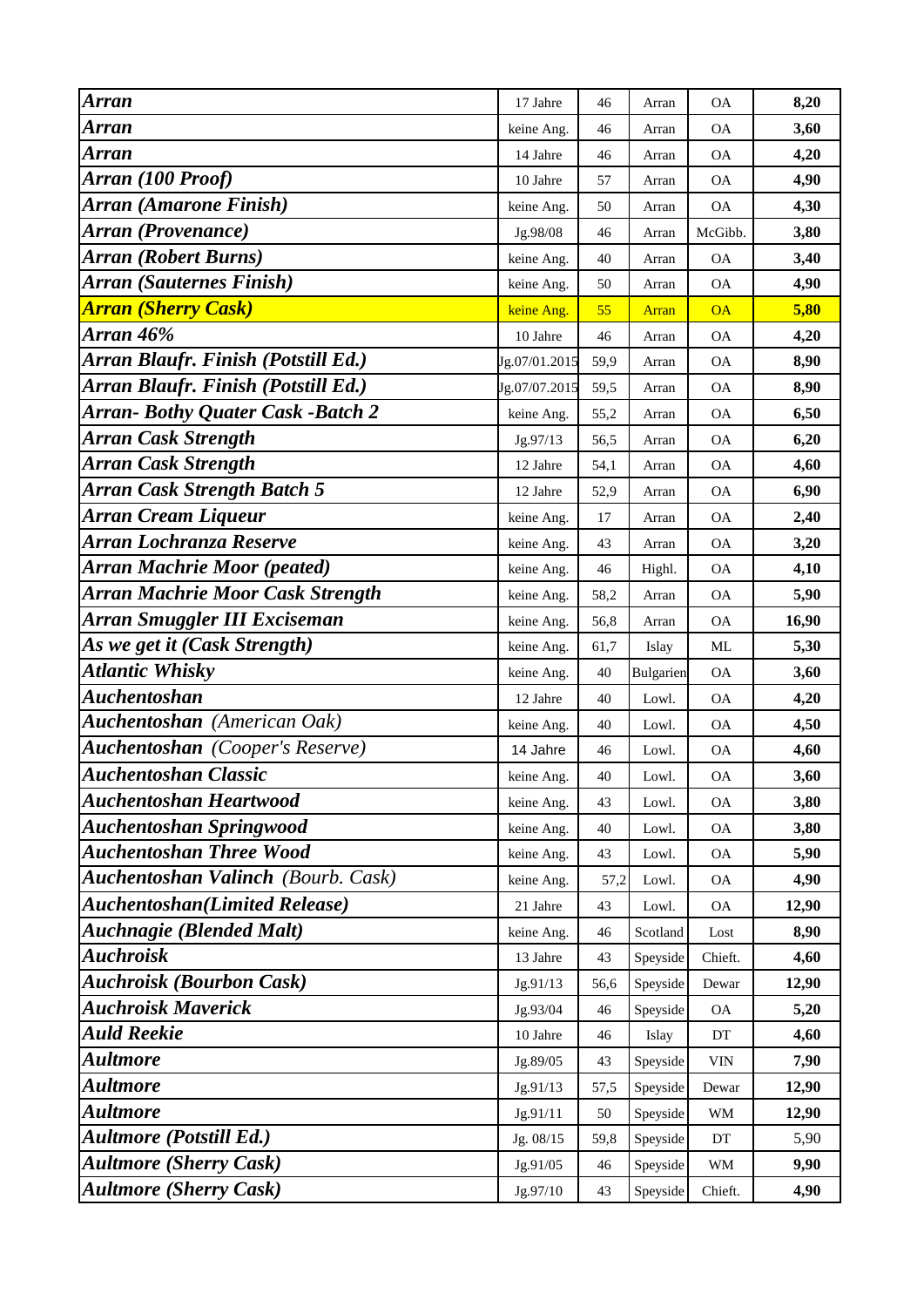| <b>Aultmore Foggie Moss</b>                       | 12 Jahre   | 46   | Speyside   | <b>OA</b>   | 4,20  |
|---------------------------------------------------|------------|------|------------|-------------|-------|
| <b>Aultmore Octave Cask (Potst. Ed.)</b>          | Jg.08/17   | 53,9 | Speyside   | DT          | 7,90  |
| <b>Avonside</b>                                   | keine Ang. | 40   | Blended    | <b>OA</b>   | 2,60  |
| <b>Balblair</b>                                   | 10 Jahre   | 40   | Highl.     | <b>GM</b>   | 4,20  |
| <b>Balblair Elements</b>                          | keine Ang. | 40   | Highl.     | <b>OA</b>   | 3,90  |
| <b>Ballantines</b>                                | 12 Jahre   | 40   | Blended    | <b>OA</b>   | 3,20  |
| <b>Ballantines</b>                                | keine Ang. | 40   | Blended    | <b>OA</b>   | 2,40  |
| <b>Ballantines (Pure Malt)</b>                    | 12 Jahre   | 40   | Blend. Mal | <b>OA</b>   | 3,20  |
| <b>Balmenach</b>                                  | Jg.91/09   | 43   | Highl.     | <b>GM</b>   | 9,90  |
| <b>Balmenach</b>                                  | 12 Jahre   | 40   | Speyside   | Deerst.     | 4,60  |
| <b>Balmenach</b>                                  | 12 Jahre   | 40   | Speyside   | Chieft.     | 4,20  |
| <b>Balvenie (Double Wood)</b>                     | 12 Jahre   | 40   | Highl.     | <b>OA</b>   | 3,80  |
| <b>Balvenie (Founders Reserve9</b>                | 10 Jahre   | 40   | Highl.     | <b>OA</b>   | 3,40  |
| <b>Balvenie (Single Barrel)</b>                   | 12 Jahre   | 47,8 | Highl.     | <b>OA</b>   | 5,90  |
| <b>Balvenie (Single Barrel)</b>                   | 15 Jahre   | 47,8 | Highl.     | <b>OA</b>   | 6,90  |
| <b>Balvenie Caribbean Cask</b>                    | 14 Jahre   | 43   | Speyside   | <b>OA</b>   | 8,50  |
| <b>Balvenie Triple Cask</b>                       | 16 Jahre   | 40   | Highl.     | <b>OA</b>   | 8,90  |
| <b>Banff</b>                                      | Jg.79/02   | 46   | Speyside   | Chieft.     | 19,90 |
| <b>Bank Note (Blend)</b>                          | 5 Jahre    | 43   | Scotland   | <b>OA</b>   | 2,90  |
| <b>Battle Axe</b> (Blended Islay Malt) (Batch 08) | 8 Jahre    | 50   | Islay      | <b>SMWS</b> | 7,90  |
| <b>Bell's</b>                                     | 8 Jahre    | 43   | Blended    | <b>OA</b>   | 2,40  |
| <b>Ben Bracken Pure Malt</b>                      | 12 Jahre   | 40   | Speyside   | <b>OA</b>   | 2,60  |
| <b>Ben Bracken SingleMalt</b>                     | 12 Jahre   | 40   | Speyside   | <b>OA</b>   | 2,90  |
| <b>Ben Nevis</b>                                  | 10 Jahre   | 46   | Highl.     | <b>OA</b>   | 5,20  |
| <b>Ben Nevis</b>                                  | Jg.96/09   | 46   | Highl.     | <b>VIN</b>  | 9,90  |
| <b>Ben Nevis (Potstill Edition)</b>               | Jg.96/13   | 53,8 | Highl.     | Morrison    | 8,50  |
| <b>Ben Nevis NC2</b>                              | 16 Jahre   | 46   | Highl.     | DT          | 5,90  |
| <b>Ben Riach</b>                                  | 16 Jahre   | 43   | Speyside   | <b>OA</b>   | 4,90  |
| <b>Ben Riach</b>                                  | 20 Jahre   | 43   | Speyside   | OA          | 7,20  |
| <b>Ben Riach</b>                                  | Jg. 91/13  | 49,1 | Speyside   | Dewar       | 9,90  |
| <b>Ben Riach</b> (Sherry wood finish)             | 12 Jahre   | 40   | Speyside   | OA          | 3,20  |
| <b>Ben Riach (Heart of Speyside)</b>              | keine Ang. | 40   | Speyside   | <b>OA</b>   | 2,90  |
| <b>Ben Riach (MaderensisFumosus)</b>              | 13 J.      | 46   | Speyside   | <b>OA</b>   | 5,20  |
| <b>Ben Riach (Pedro Ximinez Sherry F.)</b>        | 15 Jahre   | 46   | Speyside   | <b>OA</b>   | 5,20  |
| <b>Ben Riach (Tawny Port Finish)</b>              | 15 Jahre   | 46   | Speyside   | <b>OA</b>   | 5,20  |
| <b>Ben Riach Birnie Moss</b>                      | keine Ang. | 48   | Speyside   | <b>OA</b>   | 3,80  |
| <b>Ben Riach Cask Strength Batch 1</b>            | keine Ang. | 57,2 | Speyside   | <b>OA</b>   | 8,90  |
| <b>Ben Riach Curiositas (Peated)</b>              | 10 Jahre   | 46   | Speyside   | OA          | 4,90  |
| <b>Ben Riach Heredotus (Pedro Ximinez Fin.)</b>   | 12 Jahre   | 46   | Speyside   | <b>OA</b>   | 4,50  |
| <b>Ben Riach Horizons</b>                         | 12 Jahre   | 50   | Speyside   | <b>OA</b>   | 5,40  |
| <b>Ben Riach Latada (Peated Madeira Cask F.)</b>  | 18 Jahre   | 46   | Speyside   | <b>OA</b>   | 9,20  |
| <b>Ben Riach Quarter Cask peatet</b>              | keine Ang. | 46   | Speyside   | <b>OA</b>   | 7,90  |
| <b>Ben Riach Septendecim</b>                      | 17 Jahre   | 46   | Speyside   | <b>OA</b>   | 6,20  |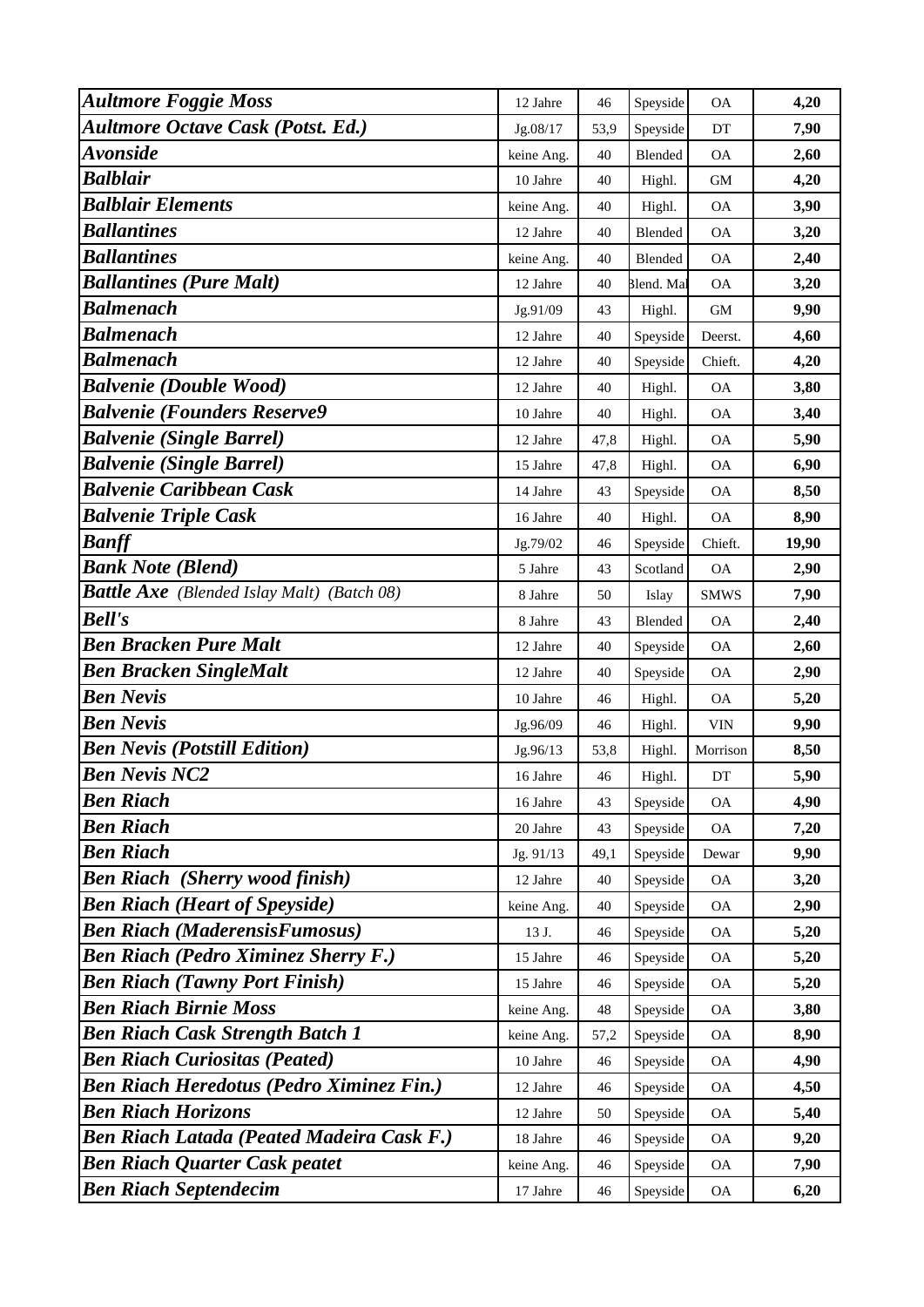| <b>Ben Riach Solstice</b>                            | 17 Jahre   | 50   | Speyside | <b>OA</b>            | 8,90  |
|------------------------------------------------------|------------|------|----------|----------------------|-------|
| <b>Ben Roland</b>                                    | 5 Jahre    | 40   | Blended  | <b>OA</b>            | 2,30  |
| <b>Benrinnes</b>                                     | Jg.91/06   | 43   | Speyside | <b>GM</b>            | 9,90  |
| <b>Benrinnes</b>                                     | Jg.98/13   | 50   | Speyside | WM                   | 5,80  |
| <b>Benrinnes (Potstill Ed.)</b>                      | Jg.97/16   | 57,5 | Speyside | Potstill             | 12,90 |
| <b>Benrinnes (Provenance)</b>                        | Jg.97/07   | 46   | Speyside | McGibb.              | 3,80  |
| <b>Benromach</b>                                     | 15 Jahre   | 40   | Speyside | $\mbox{GM}$          | 5,20  |
| <b>Benromach</b>                                     | 10 Jahre   | 43   | Speyside | <b>OA</b>            | 3,80  |
| <b>Benromach (Cask Strength)</b>                     | Jg.02/12   | 60,3 | Speyside | <b>OA</b>            | 5,80  |
| <b>Benromach (Cask Strength)</b>                     | Jg.03/13   | 59,4 | Speyside | <b>OA</b>            | 5,80  |
| <b>Benromach (Chateau Cissac Fin.)</b>               | Jg.09/17   | 45   | Speyside | <b>OA</b>            | 5,20  |
| <b>Benromach (Potstill Edition - Bourbon Barrel)</b> | Jg.08/17   | 58,7 | Speyside | <b>OA</b>            | 8,90  |
| <b>Benromach (Sassicaia Fin.)</b>                    | Jg.09/17   | 45   | Speyside | $\rm OA$             | 5,20  |
| <b>Benromach 100°Proof</b>                           | 10 Jahre   | 57   | Speyside | <b>OA</b>            | 6,90  |
| <b>Benromach Organic</b>                             | Jg.08/14   | 43   | Speyside | <b>OA</b>            | 4,50  |
| <b>Benromach Organic</b>                             | keine Ang. | 43   | Speyside | <b>OA</b>            | 4,80  |
| <b>Benromach Peat Smoke</b>                          | Jg.05/14   | 46   | Speyside | <b>OA</b>            | 4,80  |
| <b>Benromach Peat Smoke (67 ppm)</b>                 | Jg.05/13   | 46   | Speyside | <b>OA</b>            | 4,80  |
| <b>Benromach Traditional</b>                         | keine Ang. | 40   | Speyside | <b>OA</b>            | 3,20  |
| <b>Berry's Best</b>                                  | 8 Jahre    | 43   | Islay    | Berry                | 3,60  |
| <b>Big Smoke</b>                                     | keine Ang. | 60   | Islay    | DT                   | 4,90  |
| <b>Black &amp; White</b>                             | keine Ang. | 40   | Blended  | <b>OA</b>            | 2,30  |
| <b>Black Bottle</b>                                  | 10 Jahre   | 40   | Islay    | <b>OA</b>            | 3,90  |
| <b>Black Bottle Fine Old</b>                         | keine Ang. | 40   | Islay    | <b>OA</b>            | 3,20  |
| <b>Black Bull</b>                                    | 12 Jahre   | 50   | Blended  | <b>OA</b>            | 3,90  |
| <b>Black Bull Kyloe</b>                              | keine Ang. | 50   | Blended  | D.Taylor             | 4,20  |
| <b>Black Burn</b>                                    | keine Ang. | 40   | Blended  | <b>OA</b>            | 3,20  |
| <b>Black Snake VAT</b>                               | keine Ang. | 58,9 |          | Scotland Blackadder  | 5,60  |
| <b>Black Velvet</b>                                  | keine Ang. | 40   | Canada   | $\rm OA$             | 2,90  |
| <b>Black Velvet Reserve</b>                          | 8 Jahre    | 40   | Canada   | <b>OA</b>            | 3,40  |
| <b>Blackstone</b>                                    | 15 Jahre   | 40   | Highl.   | <b>OA</b>            | 3,50  |
| <b>Blackstone</b>                                    | 18 Jahre   | 40   | Highl.   | <b>OA</b>            | 3,90  |
| <b>Bladnoch</b>                                      | Jg. 86/96  | 40   | Lowl.    | GM                   | 7,90  |
| <b>Bladnoch</b>                                      | 11 Jahre   | 46   | Lowl.    | <b>OA</b>            | 4,50  |
| <b>Bladnoch</b>                                      | Jg. 87/99  | 40   | Lowl.    | <b>GM</b>            | 8,90  |
| <b>Blair Athol</b>                                   | Jg. 89/13  | 46   | Highl.   | VIN                  | 9,90  |
| <b>Blair Athol</b>                                   | Jg. 95/10  | 50   | Highl.   | DL                   | 6,20  |
| <b>Blair Athol</b>                                   | Jg. 97/12  | 43   | Highl.   | GM                   | 3,90  |
| <b>Blairmhor</b>                                     | 8 Jahre    | 43   |          | Blend. MalCarmichael | 3,20  |
| <b>Blanton's Single Barrel</b>                       | keine Ang. | 47   | Bourbon  | <b>OA</b>            | 4,50  |
| <b>Bond 7</b>                                        | keine Ang. | 40   | Uganda   | <b>OA</b>            | 3,80  |
| <b>Bowmore</b>                                       | 10 Jahre   | 40   | Islay    | MA                   | 3,70  |
| <b>Bowmore</b>                                       | 12 Jahre   | 40   | Islay    | OA                   | 3,90  |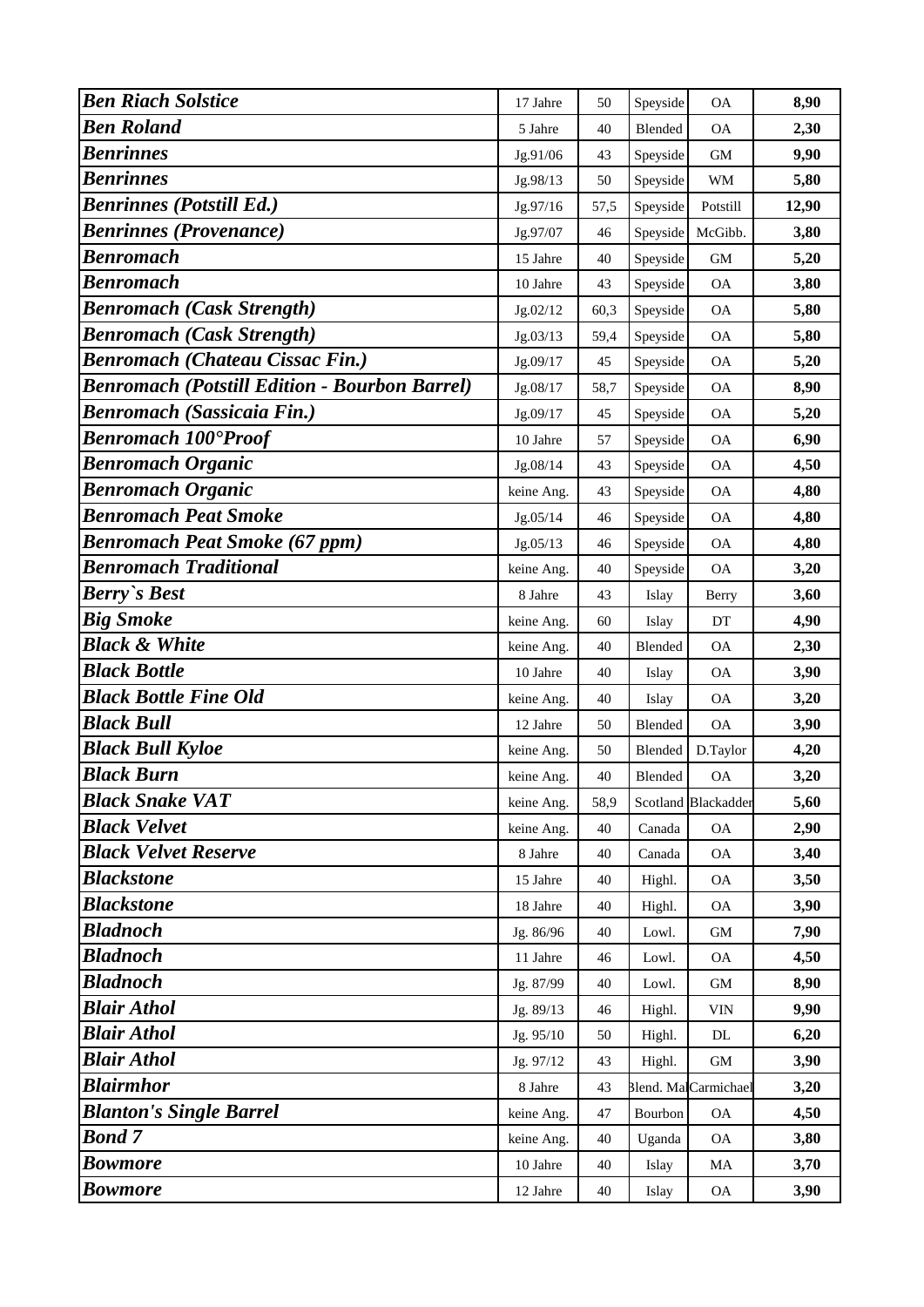| <b>Bowmore</b>                                             | 9 Jahre    | 53,4 | Islay    | <b>OA</b>     | 4,80  |
|------------------------------------------------------------|------------|------|----------|---------------|-------|
| <b>Bowmore</b>                                             | 17 Jahre   | 43   | Islay    | <b>OA</b>     | 6,20  |
| <b>Bowmore</b>                                             | 18 Jahre   | 43   | Islay    | <b>OA</b>     | 7,90  |
| <b>Bowmore (Sherry Cask)</b>                               | 15 Jahre   | 49,5 | Islay    | MaltM         | 6,50  |
| <b>Bowmore Black Rock</b>                                  | keine Ang. | 40   | Islay    | <b>OA</b>     | 4,20  |
| <b>Bowmore Darkest</b>                                     | 15 Jahre   | 43   | Islay    | <b>OA</b>     | 6,60  |
| <b>Bowmore Enigma</b>                                      | 12 Jahre   | 40   | Islay    | <b>OA</b>     | 4,50  |
| <b>Bowmore Gold Reef</b>                                   | keine Ang. | 43   | Islay    | <b>OA</b>     | 4,90  |
| <b>Bowmore Legend</b>                                      | keine Ang. | 40   | Islay    | <b>OA</b>     | 2,90  |
| <b>Bowmore Small Batch- Bourbon Cask</b>                   | keine Ang. | 40   | Islay    | <b>OA</b>     | 4,50  |
| <b>Bowmore Surf</b>                                        | keine Ang. | 40   | Islay    | <b>OA</b>     | 4,30  |
| <b>Boxing Hares</b>                                        | keine Ang. | 35   | Scotland | <b>OA</b>     | 2,60  |
| <b>Braes o'Glenlivet</b>                                   | 13 Jahre   | 46   | Highl.   | MacG          | 6,90  |
| <b>Braeval</b> (Hogshead)                                  | 16 Jahre   | 43   | Speyside | DB            | 8,50  |
| <b>Braeval</b> (Provenance)                                | Jg.96/04   | 46   | Speyside | MacG          | 4,90  |
| <b>Brexit</b>                                              | keine Ang. | 43,3 | Austria  | <b>OA</b>     | 5,20  |
| <b>Bruichladdich</b>                                       | Jg.91/11   | 51,5 | Islay    | MA            | 9,90  |
| <b>Bruichladdich</b>                                       | Jg.92/13   | 46   | Islay    | VIN           | 9,90  |
| <b>Bruichladdich Bere B.2008</b>                           | 6 Jahre    | 50   | Islay    | <b>OA</b>     | 5,20  |
| <b>Bruichladdich Islay B. Heavily Peated</b>               | keine Ang. | 50   | Islay    | <b>OA</b>     | 6,90  |
| <b>Bruichladdich Islay Barley (unpeated)</b>               | Jg. 2009   | 50   | Islay    | <b>OA</b>     | 7,20  |
| <b>Bruichladdich Islay Barley (unpeated)</b>               | Jg.2010    | 50   | Islay    | <b>OA</b>     | 7,20  |
| <b>Bruichladdich Islay Barley (unpeated)Rockside F</b>     | Jg. 2007   | 50   | Islay    | <b>OA</b>     | 6,90  |
| <b>Bruichladdich Octomore</b> (Ed.06.1)167ppm              | 5 Jahre    | 57   | Islay    | <b>OA</b>     | 14,90 |
| <b>Bruichladdich Octomore 6.3</b> (258 ppm)                | 5 Jahre    | 64   | Islay    | $\mathsf{OA}$ | 22,90 |
| <b>Bruichladdich Octomore 7.1 (208 ppm)</b>                | 5 Jahre    | 59,9 | Islay    | <b>OA</b>     | 14,90 |
| Bruichladdich Octomore 7.2 (208 ppm)                       | 5 Jahre    | 58,5 | Islay    | <b>OA</b>     | 16,90 |
| <b>Bruichladdich Organic</b>                               | keine Ang. | 46   | Islay    | <b>OA</b>     | 4,20  |
| <b>Bruichladdich Organic Scottish Barley</b>               | keine Ang. | 50   | Islay    | <b>OA</b>     | 6,50  |
| <b>Bruichladdich Port Chalotte (Bourb.C.)</b>              | Jg.07/15   | 46   | Islay    | <b>VIN</b>    | 9,20  |
| <b>Bruichladdich Port Chalotte (Heavily Peated)</b>        | keine Ang. | 50   | Islay    | <b>OA</b>     | 8,20  |
| <b>Bruichladdich Port Chalotte</b> (Heavily Peated 40 ppm) | 10 Jahre   | 46   | Islay    | <b>OA</b>     | 8,20  |
| <b>Bruichladdich Rocks</b>                                 | keine Ang. | 46   | Islay    | <b>OA</b>     | 3,50  |
| <b>Bruichladdich Scottish Barley</b>                       | keine Ang. | 50   | Islay    | <b>OA</b>     | 4,20  |
| <b>Bruichladdich-The Laddie Eight (unpeated)</b>           | 8 Jahre    | 50   | Islay    | <b>OA</b>     | 7,20  |
| <b>Buffalo Trace</b>                                       | keine Ang. | 40   | Kentucky | <b>OA</b>     | 3,20  |
| <b>Bulleit</b>                                             | keine Ang. | 40   | Bourbon  | <b>OA</b>     | 3,50  |
| <b>Bulleit 95% Rye</b>                                     | keine Ang. | 45   | Bourbon  | <b>OA</b>     | 3,50  |
| <b>Bunnahabhain</b>                                        | 12 Jahre   | 40   | Islay    | <b>OA</b>     | 4,20  |
| <b>Bunnahabhain</b>                                        | 18 Jahre   | 43   | Islay    | <b>OA</b>     | 7,90  |
| <b>Bunnahabhain</b>                                        | 18 Jahre   | 53,7 | Islay    | Dewar         | 8,20  |
| <b>Bunnahabhain</b>                                        | Jg. 89/00  | 40   | Islay    | GM            | 8,20  |
| <b>Bunnahabhain</b>                                        | 20 Jahre   | 57,1 | Islay    | Cad.          | 9,90  |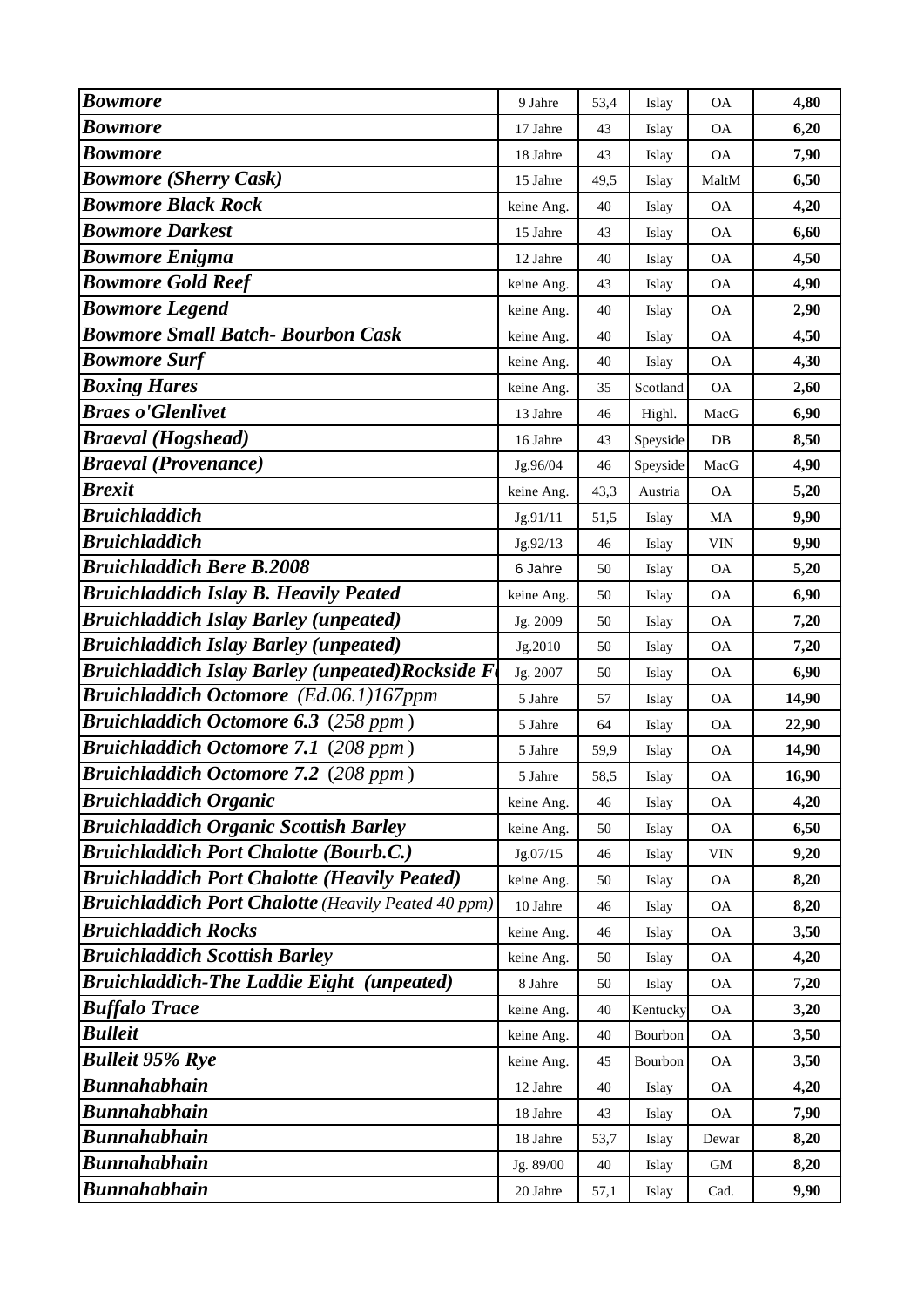| <b>Bunnahabhain</b>                                     | Jg. 91/11  | 46   | Islay        | <b>VIN</b> | 9,90  |
|---------------------------------------------------------|------------|------|--------------|------------|-------|
| <b>Bunnahabhain (Sherry But)</b>                        | 21 Jahre   | 49,5 | Islay        | MaltM      | 12,90 |
| <b>Bunnahabhain An Cladach</b>                          | keine Ang. | 50   | Islay        | <b>OA</b>  | 4,90  |
| <b>Bunnahabhain CeObanach</b>                           | keine Ang. | 46,3 | Islay        | <b>OA</b>  | 9,90  |
| <b>Bunnahabhain Cruach- Mhòna</b>                       | keine Ang. | 50   | Islay        | <b>OA</b>  | 5,20  |
| Bunnahabhain Darach Ùr                                  | keine Ang. | 46,3 | Islay        | <b>OA</b>  | 5,90  |
| <b>Bunnahabhain Eirigh Na Greine</b>                    | keine Ang. | 46,3 | Islay        | <b>OA</b>  | 5,90  |
| <b>Bunnahabhain Móine</b>                               | keine Ang. | 46,3 | Islay        | <b>OA</b>  | 5,60  |
| <b>Bunnahabhain Stiúireadair</b>                        | keine Ang. | 46,3 | Islay        | <b>OA</b>  | 4,90  |
| <b>Bunnahabhain Toiteach</b>                            | keine Ang. | 46   | Islay        | <b>OA</b>  | 5,40  |
| <b>Bunnahabhain-The Octave-Potstill Ed.</b>             | Jg.14/18   | 54,2 | Islay        | DT         | 6,20  |
| <b>Bunnahabhain-The Octave-Potstill Ed.</b>             | Jg.08/18   | 53,3 | Islay        | DT         | 7,90  |
| <b>Bushmills (Irish Single Malt)</b>                    | 10 Jahre   | 40   | Irish        | <b>OA</b>  | 4,20  |
| <b>Bushmills (Irish Single Malt)</b>                    | 16 Jahre   | 40   | Irish        | <b>OA</b>  | 7,20  |
| <b>Bushmills Black</b>                                  | keine Ang. | 40   | Irish        | <b>OA</b>  | 2,90  |
| <b>Bushmills Irish Honey</b>                            | keine Ang. | 35   | Irish        | <b>OA</b>  | 3,20  |
| <b>Bushmills Malt</b>                                   | 21 Jahre   | 40   | Irish        | <b>OA</b>  | 11,90 |
| <b>Bushmills Old</b>                                    | keine Ang. | 43   | Irish        | <b>OA</b>  | 3,20  |
| <b>Bushmills Reserve 1608</b>                           | keine Ang. | 46   | Irish        | <b>OA</b>  | 5,90  |
| <b>Bushmills Smooth &amp; Mellow</b>                    | keine Ang. | 40   | Irish        | <b>OA</b>  | 2,40  |
| <b>Bushmills Steamship</b> (Irish S. Malt/ Sherry Cask) | keine Ang. | 40   | <b>Irish</b> | <b>OA</b>  | 4,90  |
| <b>Cameron Brig (Single Grain)</b>                      | keine Ang. | 40   | Blended      | <b>OA</b>  | 3,80  |
| <b>Campbeltown Classic Pure M.</b>                      | keine Ang. | 40   | Campbelt.    | Cad.       | 4,50  |
| <b>Campbeltown Loch</b>                                 | keine Ang. | 40   | Blended      | Springb.   | 3,10  |
| <b>Canadian Club</b>                                    | 6 Jahre    | 40   | Canada       | <b>OA</b>  | 2,90  |
| <b>Canadian Club Barrel Blended</b>                     | keine Ang. | 40   | Canada       | <b>OA</b>  | 2,90  |
| Canadian Club Classic (Small Batch)                     | 12 Jahre   | 40   | Canada       | <b>OA</b>  | 3,90  |
| <b>Canadian Special Old</b>                             | keine Ang. | 40   | Canada       | <b>OA</b>  | 3,60  |
| Caol Ila                                                | 12 Jahre   | 43   | Islay        | <b>OA</b>  | 4,40  |
| Caol Ila                                                | 15 Jahre   | 50   | Islay        | Dun Bheag  | 7,50  |
| Caol Ila                                                | 18 Jahre   | 43   | Islay        | <b>OA</b>  | 9,90  |
| Caol Ila                                                | 17 Jahre   | 48   | Islay        | Chieft.    | 8,90  |
| <b>Caol Ila</b>                                         | Jg.97/09   | 43   | Islay        | GM         | 5,80  |
| Caol Ila - Discovery                                    | 13 Jahre   | 43   | Islay        | GM         | 6,20  |
| <b>Caol Ila (1st fill Sherry Butts)</b>                 | Jg.05/16   | 57,3 | Islay        | GM         | 9,90  |
| <b>Caol Ila (Bourbon Cask)</b>                          | 11 Jahre   | 46   | Islay        | MaltM      | 4,80  |
| Caol Ila (Dist.Ed.Moscartel Finish)                     | Jg.02/14   | 43   | Islay        | <b>OA</b>  | 6,50  |
| Caol Ila (Dist.Ed.Moscartel Finish)                     | Jg.93/06   | 43   | Islay        | <b>OA</b>  | 9,90  |
| Caol Ila (Dist.Ed.Moscartel Finish)                     | Jg.98/11   | 43   | Islay        | <b>OA</b>  | 9,90  |
| Caol Ila (Dist.Ed.Moscartel Finish)                     | Jg.03/15   | 43   | Islay        | <b>OA</b>  | 7,20  |
| Caol Ila (Dist.Ed.Moscartel Finish)                     | Jg.01/13   | 43   | Islay        | <b>OA</b>  | 6,90  |
| <b>Caol Ila (Duthies)</b>                               | 15 Jahre   | 46   | Islay        | Cad.       | 6,90  |
| Caol Ila (Potstill Ed.)                                 | Jg. 08/16  | 56,5 | Islay        | Carn.M.    | 7,90  |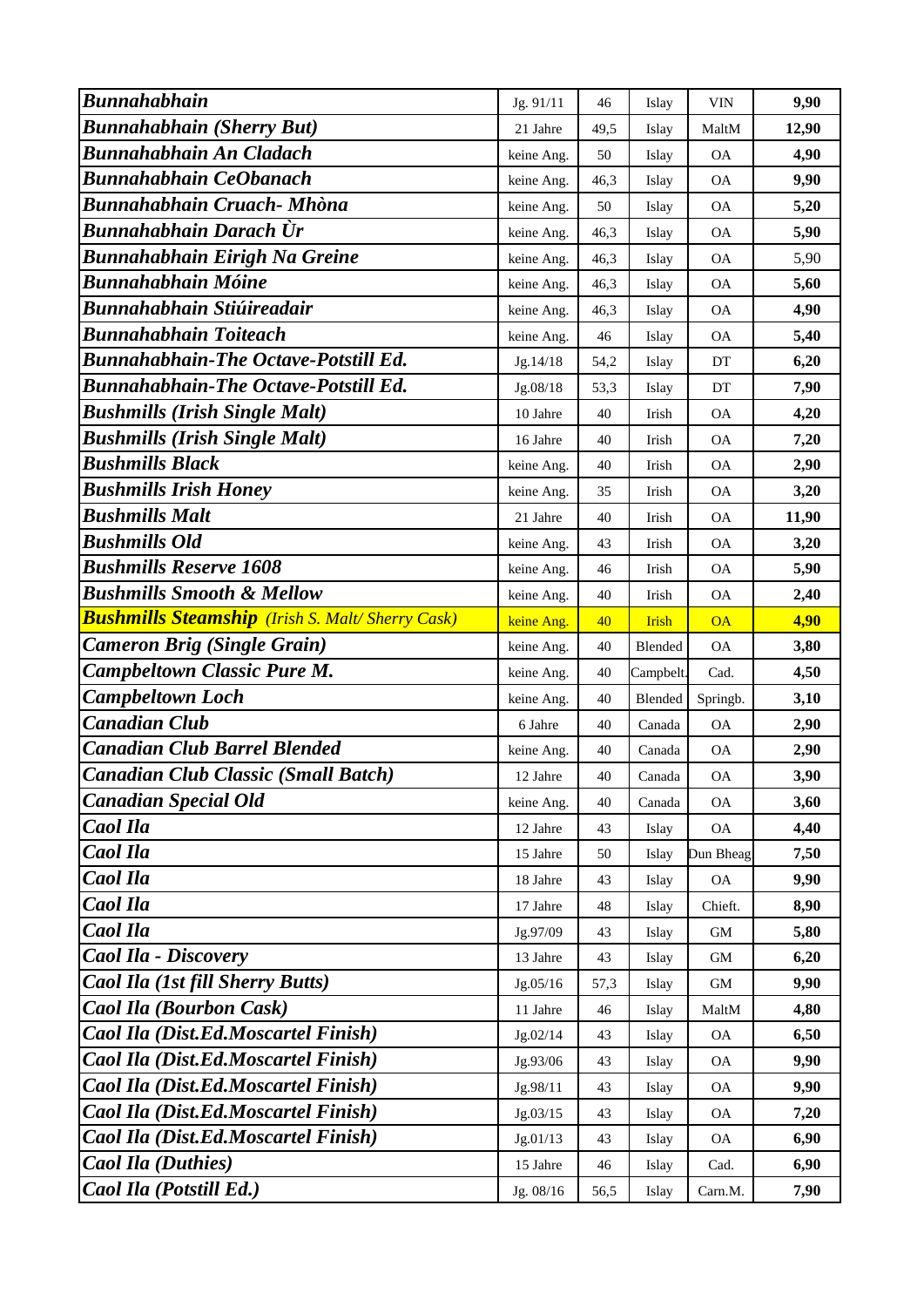| <b>Caol Ila (Potstill Edition)</b>               | Jg.05/14    | 57,6  | Islay      | GM                        | 6,20  |
|--------------------------------------------------|-------------|-------|------------|---------------------------|-------|
| <b>Caol Ila (Sherry Butt)</b>                    | Jg.01/14    | 59,6  | Islay      | <b>GM</b>                 | 6,90  |
| Caol Ila (Single Cask)                           | Jg.08/16    | 46    | Islay      | M & M                     | 6,20  |
| Caol Ila (Sp. Rel. 2012- unpeated)               | 14 Jahre    | 59,3  | Islay      | <b>OA</b>                 | 7,50  |
| Caol Ila (unpeated)                              | 18 Jahre    | 59,8  | Islay      | <b>OA</b>                 | 14,90 |
| <b>Caol Ila (Whisky Trail)</b>                   | Jg.99/11    | 43    | Islay      | Sp.Drinks                 | 5,80  |
| <b>Caol Ila Moch</b>                             | keine Ang.  | 43    | Islay      | <b>OA</b>                 | 5,50  |
| <b>Caol Ila Old Limited</b>                      | 25 Jahre    | 43    | Islay      | <b>OA</b>                 | 19,90 |
| Caol Ila Potstill Ed. (2nd Edition)              | Jg.03/15    | 58,5  | Islay      | <b>GM</b>                 | 8,20  |
| <b>Caol Ila Stitchell Reserve</b>                | 2013        | 59,6  | Islay      | <b>OA</b>                 | 9,90  |
| Caperdonich                                      | Jg.92/11    | 46    | Speyside   | <b>OA</b>                 | 9,90  |
| <b>Caperdonich</b>                               | Jg.68/95    | 40    | Speyside   | <b>GM</b>                 | 24,90 |
| Caperdonich                                      | Jg.70/00    | 50    | Speyside   | D. Laing                  | 24,90 |
| Cardhu                                           | 12 Jahre    | 40    | Highl.     | <b>OA</b>                 | 3,90  |
| Cardhu                                           | 15 Jahre    | 40    | Speyside   | <b>OA</b>                 | 4,60  |
| Cardhu                                           | 18 Jahre    | 40    | Speyside   | <b>OA</b>                 | 6,80  |
| Cardhu (Special Cask Reserve)                    | keine Ang.  | 40    | Speyside   | <b>OA</b>                 | 4,90  |
| <b>Cardhu Amber Rock</b>                         | keine Ang.  | 40    | Highl.     | <b>OA</b>                 | 4,30  |
| <b>Cardhu Gold Cask</b>                          | keine Ang.  | 40    | Speyside   | <b>OA</b>                 | 4,20  |
| Cask Islay                                       | keine Ang.  | 46    | Islay      | Dewar                     | 3,80  |
| <b>Cask Islay</b> (Cask Strength/Sherry Edition) | keine Ang.  | 59,9  | Islay      | Dewar                     | 5,90  |
| <b>Catto's De Luxe</b>                           | 12 Jahre    | 40    | Blended    | <b>OA</b>                 | 3,20  |
| <b>Catto's Rare Old</b>                          | keine Ang.  | 40    | Blended    | <b>OA</b>                 | 2,40  |
| <b>Century of Malts</b>                          | keine Ang.  | 43    | Blend. Mal | Chivas                    | 9,90  |
| <b>Charles House</b>                             | 12 Jahre    | 40    | Blended    | <b>OA</b>                 | 2,80  |
| <b>Charles House</b>                             | keine Ang.  | 40    | Blended    | <b>OA</b>                 | 2,30  |
| <b>Chivas Legend</b>                             | keine Ang.  | 40    | Blended    | <b>OA</b>                 | 6,20  |
| <b>Chivas Regal</b>                              | 12 Jahre    | 40    | Blended    | <b>OA</b>                 | 3,20  |
| <b>Chivas Regal Rare Old</b>                     | 18 Jahre    | 40    | Blended    | <b>OA</b>                 | 6,90  |
| <b>Clan Campbell</b>                             | keine Ang.  | 40    | Blended    | <b>OA</b>                 | 2,30  |
| <b>Clan Mac Gregor</b>                           | keine Ang.  | 40    | Blended    | <b>OA</b>                 | 2,60  |
| <b>Clanroy</b>                                   | keine Ang.  | 40    |            | <b>Blended McClelland</b> | 2,20  |
| Clarke's                                         | keine Ang.  | 43    | Bourbon    | <b>OA</b>                 | 2,90  |
| <b>Classic of Islay</b>                          | Bottl. 2015 | 57,35 | Islay      | <b>JWWW</b>               | 4,80  |
| <b>Classic of Islay</b>                          | Bottl. 2014 | 56    | Islay      | <b>JWWW</b>               | 5,20  |
| <b>Claymore</b>                                  | keine Ang.  | 40    | Blended    | <b>OA</b>                 | 2,40  |
| <b>Clontarf (Irish Single Malt)</b>              | keine Ang.  | 40    | Irish      | <b>OA</b>                 | 3,90  |
| <b>Clontarf</b> 1014                             | keine Ang.  | 40    | Irish      | <b>OA</b>                 | 2,70  |
| <b>Clontarf Black Label</b>                      | keine Ang.  | 40    | Irish      | <b>OA</b>                 | 3,20  |
| <b>Clontarf Reserve Gold Label</b>               | keine Ang.  | 40    | Irish      | <b>OA</b>                 | 3,90  |
| Clydesdale                                       | 18 Jahre    | 40    | Highl.     | <b>OA</b>                 | 4,20  |
| <b>Clynelish</b>                                 | 12 Jahre    | 46    | Speyside   | OA                        | 4,40  |
| <b>Clynelish</b>                                 | Jg.95/10    | 46    | Speyside   | WM                        | 9,90  |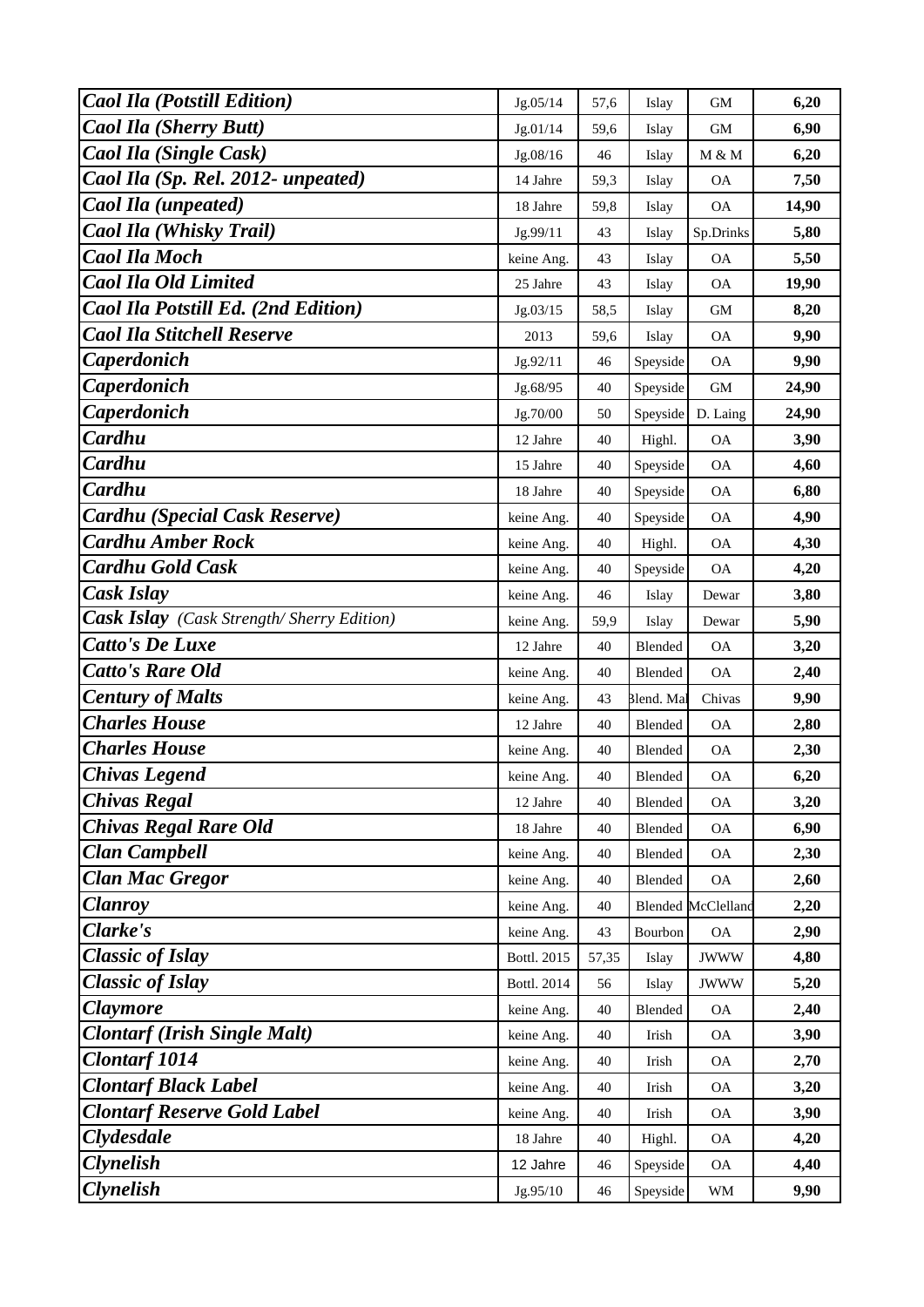| <b>Clynelish</b>                          | 14 Jahre     | 46   | Speyside  | <b>OA</b>  | 5,20  |
|-------------------------------------------|--------------|------|-----------|------------|-------|
| <b>Clynelish</b>                          | Jg.89/00     | 40   | Speyside  | <b>GM</b>  | 9,90  |
| <b>Clynelish</b>                          | Jg.97/15     | 46   | Speyside  | Chieft.    | 8,20  |
| Clynelish (Dist. Ed./Oloroso Finish)      | Jg.92/08     | 46   | Speyside  | <b>OA</b>  | 8,90  |
| Clynelish (Dist. Ed./Oloroso Finish)      | Jg.92/09     | 46   | Speyside  | ОA         | 8,90  |
| Clynelish (Dist. Ed./Oloroso Finish)      | Jg.97/11     | 46   | Speyside  | <b>OA</b>  | 6,50  |
| Clynelish (Dist. Ed./Oloroso Finish)      | Jg.97/12     | 46   | Speyside  | <b>OA</b>  | 7,90  |
| Coleraine                                 | keine Ang.   | 40   | Irish     | <b>OA</b>  | 3,20  |
| Connemara (Peated Irish S. Malt)          | keine Ang.   | 40   | Irish     | <b>OA</b>  | 3,30  |
| Connemara (Peated Irish S. Malt)          | keine Ang.   | 59   | Irish     | <b>OA</b>  | 4,40  |
| Connemara Dist. Ed.                       | keine Ang.   | 43   | Irish     | <b>OA</b>  | 5,60  |
| Connemara Peated Single Malt              | 12 Jahre     | 40   | Irish     | <b>OA</b>  | 4,90  |
| Convalmore                                | 15 Jahre     | 43   | Highl.    | Chieft.    | 5,40  |
| <b>Cotswolds</b>                          | Jg.14/17     | 46   | <b>GB</b> | <b>OA</b>  | 4,60  |
| Cragganmore                               | 12 Jahre     | 40   | Highl.    | <b>OA</b>  | 3,90  |
| Cragganmore (Dist.Ed.Double Matured)      | Jg.93/07     | 40   | Highl.    | <b>OA</b>  | 8,90  |
| Cragganmore (Dist.Ed.Double Matured)      | Jg.01/14     | 40   | Speyside  | ОA         | 5,90  |
| Cragganmore 14J.                          | 14 Jahre     | 40   | Speyside  | <b>OA</b>  | 4,80  |
| Craigellachie                             | 13 Jahre     | 46   | Speyside  | <b>OA</b>  | 4,20  |
| <b>Craigellachie</b>                      | 18 Jahre     | 43   | Speyside  | Chieft.    | 6,90  |
| <b>Craigellachie</b>                      | Jg.87/00     | 40   | Speyside  | GM         | 9,90  |
| <b>Craigellachie</b>                      | Jg.93/12     | 46   | Speyside  | <b>GM</b>  | 9,90  |
| <b>Craigellachie</b>                      | 17 Jahre     | 46   | Speyside  | ОA         | 6,90  |
| Craigellachie                             | Jg. 74/94    | 43   | Speyside  | GM         | 19,90 |
| <b>Craigellachie</b>                      | Jg.91/03     | 46   | Highl.    | MacG       | 9,90  |
| Craigellachie (Bourb. Barrel-Single Cask) | Jg.8.06/1.17 | 46   | Speyside  | Mor.&M.    | 6,20  |
| Craigellachie (Single Cask)               | Jg.91/07     | 50   | Speyside  | DL         | 9,90  |
| Craigellachie Potstill Ed. (Sherry Butt)  | Jg.08/15     | 56,8 | Speyside  | Dewar      | 6,50  |
| <b>Craignure</b>                          | 10 Jahre     | 40   | Island    | Inverg.    | 4,50  |
| <b>Crested Ten</b>                        | keine Ang.   | 40   | Irish     | <b>OA</b>  | 3,20  |
| Croftengea                                | Jg.97/06     | 45   | Highl.    | <b>OA</b>  | 3,60  |
| Cromwell's                                | keine Ang.   | 40   | Blended   | <b>OA</b>  | 2,40  |
| <b>Crown Royal</b>                        | keine Ang.   | 40   | Canada    | Segrams    | 3,40  |
| Cú Dhub Black Malt                        | keine Ang.   | 40   | Highl.    | <b>OA</b>  | 3,90  |
| <b>Cutty Sark</b>                         | keine Ang.   | 40   | Blended   | Berry B.   | 2,40  |
| <b>Cutty Sark Emerald</b>                 | 12 Jahre     | 43   | Blended   | Berry B.   | 3,20  |
| <b>Dailuaine</b>                          | 12 Jahre     | 62,2 | Highl.    | <b>JMA</b> | 9,20  |
| <b>Dailuaine</b>                          | Jg.94/09     | 43   | Speyside  | GM         | 5,80  |
| <b>Dailuaine</b>                          | 16 Jahre     | 43   | Speyside  | <b>OA</b>  | 9,20  |
| <b>Dallas Dhu</b>                         | Jg. 80/01    | 40   | Highl.    | GM         | 19,90 |
| <b>Dalmore</b>                            | 12 Jahre     | 43   | Highl.    | <b>OA</b>  | 4,20  |
| <b>Dalmore</b>                            | Jg.91/07     | 50   | Speyside  | DL         | 9,90  |
| <b>Dalmore Black Pearl</b>                | 12 Jahre     | 40   | Highl.    | <b>OA</b>  | 5,20  |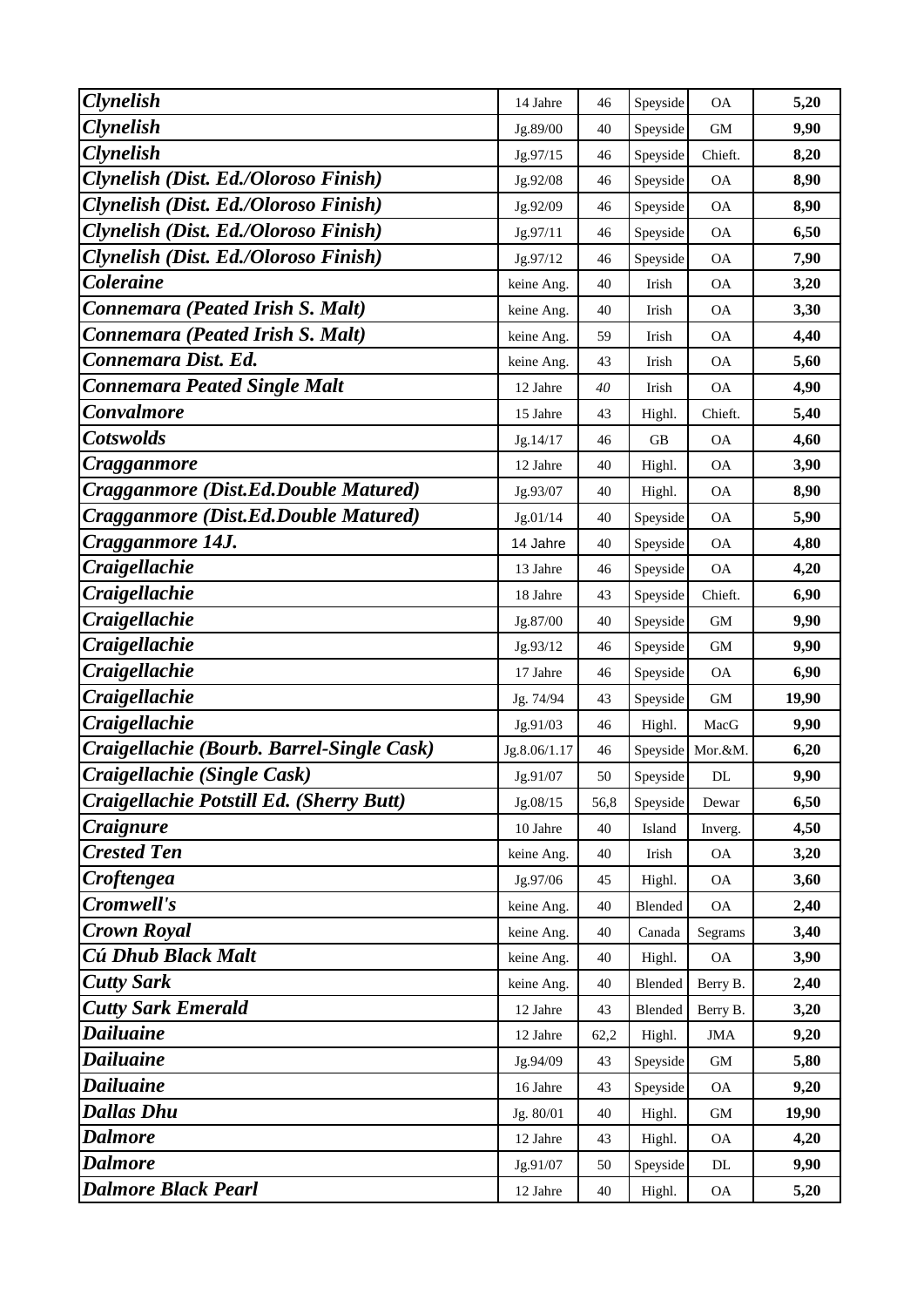| <b>Dalwhinnie</b>                                     | 15 Jahre   | 43   | Highl.             | <b>OA</b>   | 3,90 |
|-------------------------------------------------------|------------|------|--------------------|-------------|------|
| Dalwhinnie (Dist. Ed.)                                | Jg.95/11   | 43   | Highl.             | <b>OA</b>   | 5,20 |
| <b>Dalwhinnie Winter's Gold</b>                       | keine Ang. | 43   | Highl.             | <b>OA</b>   | 4,50 |
| Dean's                                                | keine Ang. | 40   | Blended            | <b>OA</b>   | 2,20 |
| Deanston                                              | 12 Jahre   | 46,3 | Highl.             | <b>OA</b>   | 7,20 |
| <b>Deanston</b>                                       | 12 Jahre   | 40   | Highl.             | <b>OA</b>   | 4,40 |
| <b>Deanston (OMC)</b>                                 | Jg.96/08   | 50   | Highl.             | DL          | 4,60 |
| <b>Deanston (Sherry Finish)</b>                       | Jg. 06/16  | 46   | Highl.             | <b>VIN</b>  | 6,90 |
| Deveron                                               | 12 Jahre   | 40   | Highl.             | <b>OA</b>   | 5,20 |
| <b>Dewar's Special Reserve</b>                        | 12 Jahre   | 43   | Blended            | <b>OA</b>   | 3,20 |
| <b>Dewar's White Label</b>                            | keine Ang. | 40   | Blended            | $\rm OA$    | 2,90 |
| Dimple                                                | 15 Jahre   | 40   | Blended            | <b>OA</b>   | 3,90 |
| <b>Dimple (Golden Selection)</b>                      | keine Ang. | 40   | Blended            | <b>OA</b>   | 2,90 |
| <b>Dimple Original Deluxe</b>                         | 18 Jahre   | 40   | Blended            | <b>OA</b>   | 6,90 |
| Dingle(Sherry Cask- Briana's Choice)                  | keine Ang. | 57,3 | Irish              | <b>OA</b>   | 8,20 |
| Doble-V                                               | keine Ang. | 40   | Espana             | <b>OA</b>   | 2,60 |
| Drambuie (Whisky Liqueur)                             | keine Ang. | 40   | Scotland           | <b>OA</b>   | 3,20 |
| <b>Druichan</b>                                       | 10 Jahre   | 40   | Islay              | Inverg.     | 4,50 |
| Drum Major                                            | 6 Jahre    | 43   | Islay              | <b>OA</b>   | 2,60 |
| Drum Major                                            | 6 Jahre    | 43   | Lowl.              | <b>OA</b>   | 2,60 |
| Drum Major                                            | 6 Jahre    | 43   | Speyside           | <b>OA</b>   | 2,60 |
|                                                       |            |      |                    |             |      |
| <b>Drumguish</b>                                      | keine Ang. | 40   | Highl.             | <b>OA</b>   | 2,90 |
| <b>Dublin Liberties</b>                               | keine Ang. | 46   | <b>Irish</b>       | Irl. Spirit | 4,20 |
| Dufftown                                              | 15 Jahre   | 43   | Speyside           | <b>OA</b>   | 5,90 |
| Dufftown                                              | Jg. 97/11  | 46   | Speyside           | U.S.        | 5,20 |
| <b>Dun Bheagan</b>                                    | keine Ang. | 43   | Island             | <b>OA</b>   | 2,90 |
| <b>Dun Bheagan</b>                                    | keine Ang. | 43   | Islay              | <b>OA</b>   | 2,90 |
| <b>Dun Bheagan</b>                                    | keine Ang. | 40   | Speyside           | <b>OA</b>   | 2,90 |
| Dun Bheagan                                           | 8 Jahre    | 43   | Lowl.              | <b>OA</b>   | 2,90 |
| Dun Bheagan (ab 2019)                                 | keine Ang. | 43   | Islay              | <b>OA</b>   | 3,50 |
| Dundalgan                                             | keine Ang. | 40   | Irish              | <b>OA</b>   | 2,90 |
| <b>Dunphys</b>                                        | keine Ang. | 40   | Irish              | <b>OA</b>   | 3,20 |
| <b>Dunstone</b>                                       | keine Ang. | 40   | Blended            | <b>OA</b>   | 2,30 |
| <b>DYC</b>                                            | keine Ang. | 40   | Espana             | <b>OA</b>   | 2,60 |
| $\overline{D}Y\overline{C}$                           | 8 Jahre    | 40   | Espana             | <b>OA</b>   | 3,40 |
| <b>Edradour</b>                                       | 10 Jahre   | 40   | Highl.             | <b>OA</b>   | 4,80 |
| <b>Edradour Ballechin</b>                             | 10 Jahre   | 46   | Highl.             | Edradour    | 5,60 |
| <b>Edradour Ballechin (Sautern Finish)</b>            | keine Ang. | 46   | Highl.             | Edradour    | 7,90 |
| <b>Edradour Caledonia</b>                             | 12 Jahre   | 46   | Highl.             | <b>OA</b>   | 6,90 |
| <b>Elijah Craig</b>                                   | 12 Jahre   | 47   | Bourbon            | <b>OA</b>   | 3,90 |
| <b>Evan Williams</b>                                  | keine Ang. | 40   | Bourbon            | <b>OA</b>   | 2,60 |
| Evan Williams<br><b>Evan Williams (Single Barrel)</b> | 7 Jahre    | 40   | Bourbon<br>Bourbon | <b>OA</b>   | 2,90 |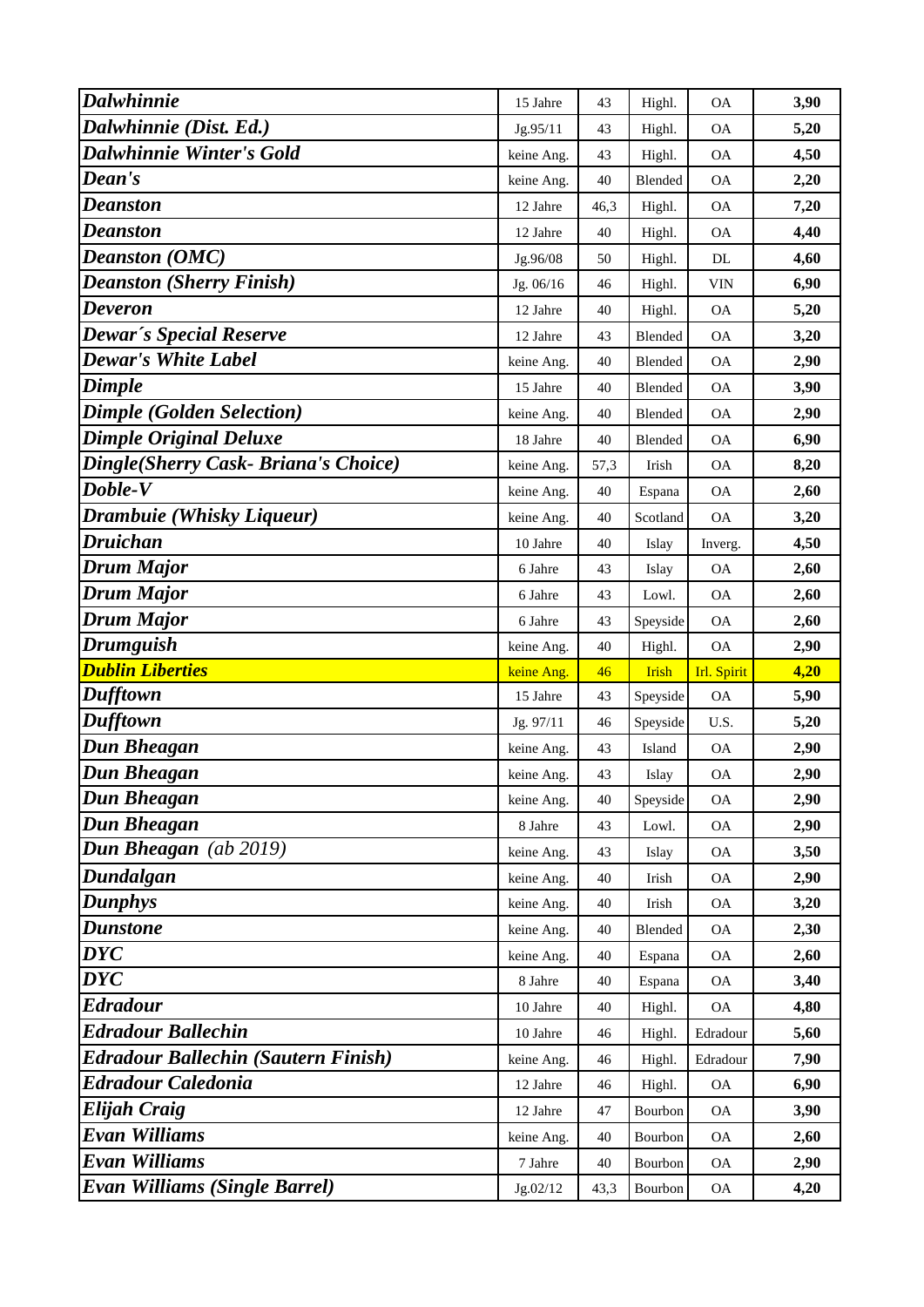| <b>Evan Williams (Small Batch)</b>        | keine Ang. | 43   | Bourbon  | <b>OA</b>           | 2,60  |
|-------------------------------------------|------------|------|----------|---------------------|-------|
| <b>Evan Williams Single Barrel</b>        | Jg.00/10   | 43,3 | Bourbon  | <b>OA</b>           | 4,20  |
| <b>Ezra Brooks Black Label</b>            | keine Ang. | 40   | Bourbon  | <b>OA</b>           | 2,80  |
| Ezra Brooks Gold Label                    | keine Ang. | 40   | Bourbon  | <b>OA</b>           | 3,20  |
| Ezra Brooks Green Label                   | keine Ang. | 40   | Bourbon  | <b>OA</b>           | 2,90  |
| <b>Famous Grouse</b>                      | keine Ang. | 40   | Blended  | <b>OA</b>           | 2,30  |
| <b>Famous Grouse (Black Grouse)</b>       | keine Ang. | 40   | Blended  | <b>OA</b>           | 2,30  |
| <b>Famous Grouse Gold Reserve</b>         | 12 Jahre   | 40   | Blended  | <b>OA</b>           | 3,20  |
| <b>Famous Grouse- Snow Grouse</b>         | keine Ang. | 40   | Blended  | <b>OA</b>           | 2,50  |
| <b>Ferintosh</b>                          | 10 Jahre   | 40   | Highl.   | Inverg.             | 4,50  |
| <b>Fettercairn</b>                        | Jg. 97/14  | 46   | Highl.   | <b>GM</b>           | 6,80  |
| <b>Fettercairn (Signatory Vintage)</b>    | Jg. 96/15  | 46   | Highl.   | Signatory           | 9,90  |
| <b>Fettercairn (Single Cask)</b>          | Jg.91/05   | 50   | Highl.   | DL                  | 9,90  |
| <b>Fettercairn (Single Cask)</b>          | Jg.09/16   | 46   | Highl.   | M & M               | 5,60  |
| <b>Fettercairn Old</b>                    | 10 Jahre   | 43   | Highl.   | $\mathsf{OA}$       | 5,30  |
| <b>Finlaggan Eilean Mor</b>               | keine Ang. | 46   | Islay    | <b>VIN</b>          | 4,60  |
| <b>Finlaggan Old Reserve</b>              | 10 Jahre   | 40   | Islay    | <b>VIN</b>          | 3,20  |
| <b>Finlaggan Old Reserve (Port Wood)</b>  | keine Ang. | 46   | Islay    | <b>VIN</b>          | 4,90  |
| <b>Finlaggan Original</b>                 | keine Ang. | 40   | Islay    | <b>VIN</b>          | 4,20  |
| <b>Finlaggan Original (Cask Strength)</b> | keine Ang. | 58   | Islay    | <b>VIN</b>          | 5,40  |
| <b>Flannigans (Blended Irish)</b>         | keine Ang. | 40   | Irish    | OA                  | 2,50  |
| <b>Four Roses</b>                         | keine Ang. | 40   | Bourbon  | <b>OA</b>           | 2,30  |
| <b>Four Roses Single Barrel</b>           | keine Ang. | 43   | Bourbon  | <b>OA</b>           | 4,20  |
| <b>Frasers Reserve</b>                    | keine Ang. | 40   | Highl.   | Strathnairn         | 2,90  |
| <b>Frasers Reserve</b>                    | keine Ang. | 40   | Islay    | Strathnairn         | 2,90  |
| <b>George Dickel Cascade Hollow</b>       | keine Ang. | 40   | Bourbon  | <b>OA</b>           | 3,90  |
| George Dickel No. 12                      | keine Ang. | 45   | Bourbon  | <b>OA</b>           | 4,50  |
| <b>George Dickel No. 8</b>                | keine Ang. | 40   | Bourbon  | <b>OA</b>           | 4,50  |
| <b>Gerston (Blended Malt)</b>             | keine Ang. | 46   | Scotland | Lost                | 8,90  |
| <b>Glen Ardoch</b>                        | keine Ang. | 40   | Highl.   | <b>St.Andrews</b>   | 2,50  |
| <b>Glen Avon</b>                          | 21 Jahre   | 40   | Highl.   | <b>OA</b>           | 12,90 |
| <b>Glen Broch</b>                         | 10 Jahre   | 40   | Highl.   | <b>OA</b>           | 3,20  |
| <b>Glen Broch</b>                         | 12 Jahre   | 40   | Highl.   | <b>OA</b>           | 3,20  |
| <b>Glen Broch</b>                         | 12 Jahre   | 40   | Speyside | <b>OA</b>           | 3,20  |
| <b>Glen Calder</b>                        | keine Ang. | 40   | Highl.   | <b>OA</b>           | 2,80  |
| <b>Glen Deveron</b>                       | 10 Jahre   | 40   | Highl.   | <b>OA</b>           | 3,20  |
| <b>Glen Elgin</b>                         | Jg.91/07   | 50   | Speyside | DL                  | 9,90  |
| <b>Glen Elgin</b>                         | Jg.91/08   | 57,3 |          | Speyside Blackadder | 11,90 |
| <b>Glen Elgin</b>                         | Jg.91/11   | 50   | Speyside | <b>WM</b>           | 9,90  |
| <b>Glen Elgin</b>                         | Jg.68/95   | 40   | Speyside | GM                  | 19,90 |
| <b>Glen Elgin</b>                         | 12 Jahre   | 43   | Speyside | <b>OA</b>           | 4,30  |
| <b>Glen Elgin (Sherry Wood)</b>           | Jg.91/08   | 54,6 | Speyside | MA                  | 9,90  |
| <b>Glen Garioch</b>                       | 8 Jahre    | 40   | Highl.   | <b>OA</b>           | 3,20  |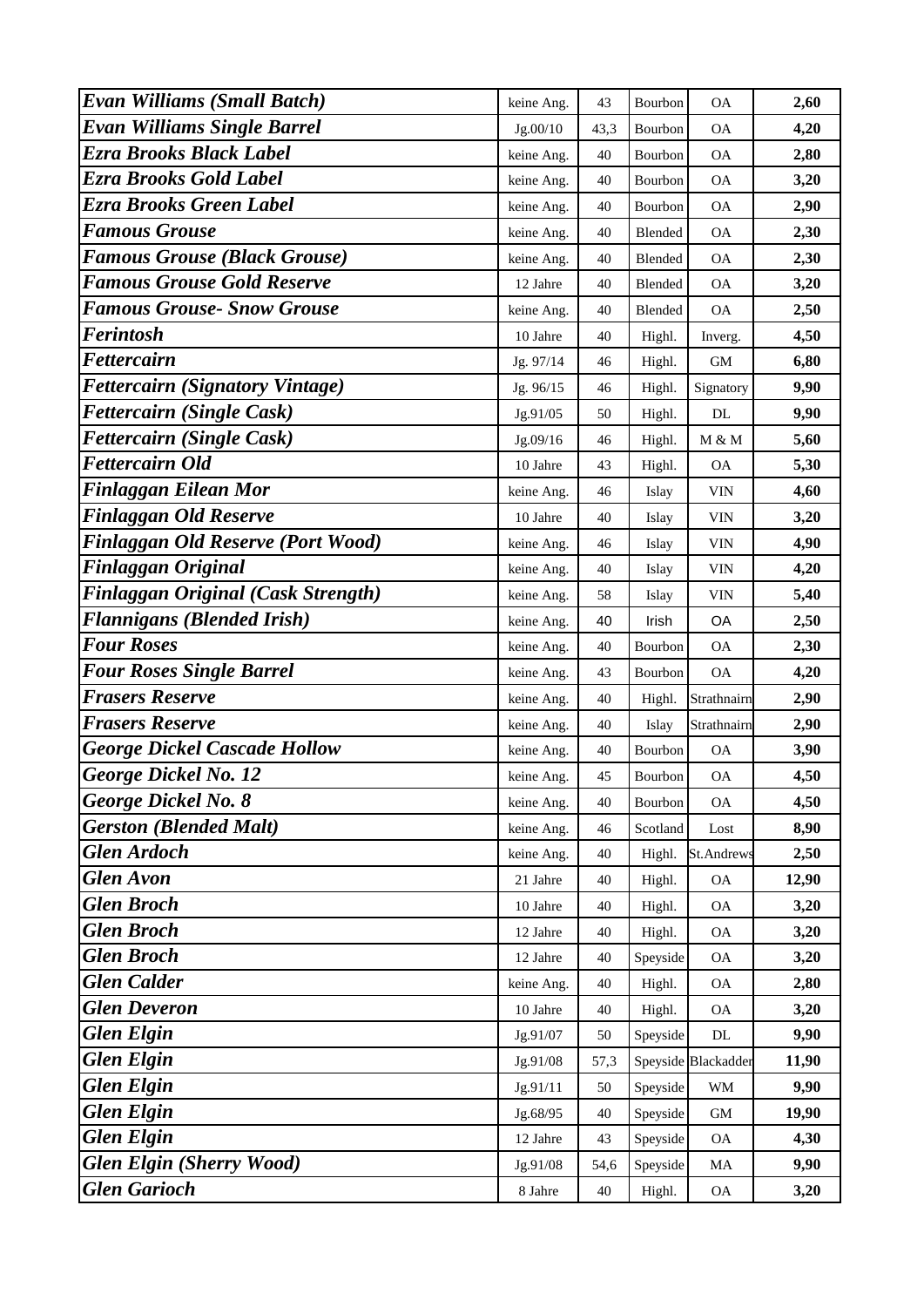| <b>Glen Garioch</b>                            | Jg. 90/07  | 52,5 | Highl.    | Dewar               | 9,90  |
|------------------------------------------------|------------|------|-----------|---------------------|-------|
| <b>Glen Garioch</b>                            | Jg.90/10   | 43   | Highl.    | MacKill             | 9,90  |
| <b>Glen Garioch (Single Cask)</b>              | Jg.91/06   | 50   | Speyside  | DL                  | 9,90  |
| <b>Glen Garioch 12J.</b>                       | 12 Jahre   | 48   | Highl.    | <b>OA</b>           | 4,20  |
| <b>Glen Garioch Founders Reserve</b>           | keine Ang. | 48   | Highl.    | <b>OA</b>           | 3,80  |
| <b>Glen Grant</b>                              | 21 Jahre   | 40   | Highl.    | GM                  | 9,90  |
| <b>Glen Grant</b>                              | 10 Jahre   | 40   | Speyside  | $\mathsf{OA}$       | 3,60  |
| <b>Glen Grant</b>                              | 12 Jahre   | 43   | Speyside  | <b>OA</b>           | 3,90  |
| <b>Glen Grant</b>                              | Jg. 91/11  | 46   | Highl.    | Dewar               | 9,90  |
| <b>Glen Grant (Pure Malt)</b>                  | keine Ang. | 40   | Highl.    | <b>GM</b>           | 2,90  |
| <b>Glen Grant Cask Strenght</b>                | 10 Jahre   | 57   | Highl.    | GM                  | 7,90  |
| <b>Glen Grant Major's Reserve</b>              | keine Ang. | 40   | Highl.    | <b>OA</b>           | 2,80  |
| <b>Glen Green</b>                              | 5 Jahre    | 40   | Highl.    | <b>OA</b>           | 2,30  |
| <b>Glen Keith</b>                              | 10 Jahre   | 43   | Highl.    | <b>OA</b>           | 4,70  |
| <b>Glen Mhor</b>                               | Jg.65/97   | 40   | Highl.    | GM                  | 25,00 |
| <b>Glen Mhor</b>                               | 8 Jahre    | 40   | Highl.    | GM                  | 4,70  |
| <b>Glen Moray</b>                              | 12 Jahre   | 40   | Highl.    | <b>OA</b>           | 4,80  |
| <b>Glen Moray</b>                              | 16 Jahre   | 40   | Speyside  | <b>OA</b>           | 5,80  |
| <b>Glen Moray</b>                              | keine Ang. | 40   | Speyside  | <b>OA</b>           | 2,90  |
| <b>Glen Moray</b>                              | Jg.91/08   | 50   | Speyside  | DL                  | 9,90  |
| <b>Glen Moray - Classic Peated</b>             | keine Ang. | 40   | Speyside  | <b>OA</b>           | 3,90  |
| <b>Glen Moray (Duthies)</b>                    | 12 Jahre   | 46   | Speyside  | Cad.                | 4,50  |
| <b>Glen Moray (Sautern Finish)</b>             | 13 Jahre   | 43   | Speyside  | DB                  | 4,10  |
| <b>Glen Orchy</b>                              | 8 Jahre    | 40   | Highl.    | Clydesdale          | 3,20  |
| <b>Glen Ord</b>                                | 12 Jahre   | 40   | Highl.    | <b>OA</b>           | 4,50  |
| <b>Glen Ord (Provenance)</b>                   | Jg.96/08   | 46   | Highl.    | Mc Gibb.            | 5,20  |
| <b>Glen Parker</b>                             | keine Ang. | 40   | Highl.    | <b>OA</b>           | 3,20  |
| <b>Glen Ranoch</b>                             | keine Ang. | 40   | Highl.    | <b>OA</b>           | 3,30  |
| <b>Glen Scotia</b>                             | 14 Jahre   | 40   | Campbelt. | Gibson              | 4,60  |
| <b>Glen Scotia</b>                             | 18 Jahre   | 46   | Campbelt. | <b>OA</b>           | 9,90  |
| <b>Glen Scotia Double Cask</b>                 | keine Ang. | 46   | Campbelt. | <b>OA</b>           | 4,80  |
| Glen Scotia Single Cask (Limited Potstill Ed.) | Jg.07/17   | 56,2 | Campbelt. | <b>OA</b>           | 9,90  |
| Glen Scotia (Potst.Ed. Briana's Choice Nr.5)   | Jg. 04/16  | 55,9 | Campbelt. | <b>OA</b>           | 7,20  |
| <b>Glen Spey</b>                               | 14 Jahre   | 46   | Highl.    | Cad.                | 5,80  |
| <b>Glen Spey</b>                               | Jg.91/12   | 48,7 | Speyside  | Dewar               | 9,90  |
| <b>Glen Spey</b>                               | Jg.91/14   | 51,9 |           | Speyside Blackadder | 12,90 |
| <b>Glen Torran</b>                             | 8 Jahre    | 40   | Highl.    | Roderick            | 3,40  |
| <b>Glen Torran</b>                             | keine Ang. | 40   | Highl.    | Roderick            | 2,70  |
| <b>Glen Turner</b>                             | 8 Jahre    | 40   | Highl.    | $\mathsf{OA}$       | 3,20  |
| <b>Glen Turner</b>                             | 12 Jahre   | 40   | Highl.    | <b>OA</b>           | 3,90  |
| <b>Glen Turner</b>                             | 18 Jahre   | 40   | Highl.    | <b>OA</b>           | 5,20  |
| <b>Glenallachie</b>                            | Jg.92/09   | 43   | Speyside  | GM                  | 9,90  |
| <b>Glenallachie (Refill Sherry Hogshead)</b>   | Jg.89/13   | 46   | Speyside  | Vin                 | 9,90  |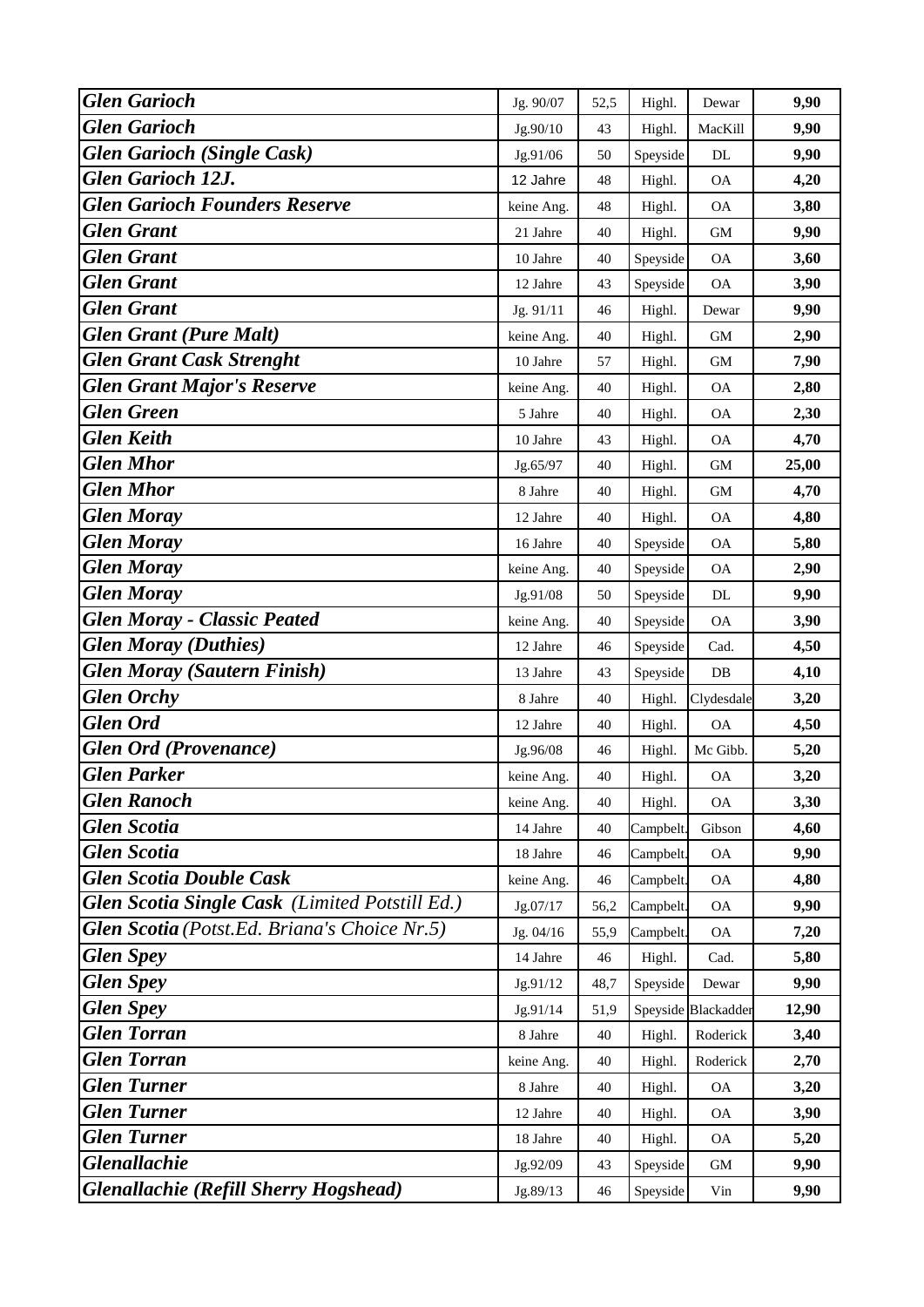| <b>Glenallachie</b> (Signatory Vintage)         | Jg.96/15   | 43     | Highl.   | Signatory | 9,90  |
|-------------------------------------------------|------------|--------|----------|-----------|-------|
| <b>Glenandrew</b>                               | 10 Jahre   | 40     | Highl.   | Wh.Ltd    | 3,90  |
| <b>Glenburgie</b>                               | 8 Jahre    | 40     | Highl.   | GM        | 3,90  |
| Glenburgie (Hogshead)                           | Jg.98/15   | 46     | Speyside | ML        | 6,90  |
| <b>Glencadam</b>                                | Jg.74/95   | 40     | Highl.   | <b>GM</b> | 19,90 |
| <b>Glencadam Origin 1825</b>                    | keine Ang. | 40     | Highl.   | <b>OA</b> | 4,90  |
| <b>Glendalough Double Barrel (Hand Crafted)</b> | keine Ang. | 42     | Irish    | <b>OA</b> | 4,60  |
| Glendalough Irish Single M.(Bourb./Porter Cask) | 7 Jahre    | 46     | Irish    | <b>OA</b> | 4,90  |
| <b>Glendalough Single Malt (Hand Crafted)</b>   | 7 Jahre    | 46     | Irish    | <b>OA</b> | 5,90  |
| <b>Glendarroch</b> (Galore)                     | Jg. 88     | 40     | Highl.   | <b>OA</b> | 6,20  |
| <b>Glendronach</b>                              | 18 Jahre   | 46     | Highl.   | $\rm OA$  | 8,90  |
| <b>Glendronach - Thr Hielan</b>                 | 8 Jahre    | 46     | Highl.   | <b>OA</b> | 4,90  |
| <b>Glendronach</b> (Galore)                     | Jg. 90/03  | 46     | Highl.   | <b>OA</b> | 6,20  |
| <b>Glendronach Peated</b>                       | keine Ang. | 46     | Highl.   | <b>OA</b> | 4,90  |
| <b>Glendronach Revival</b>                      | 15 Jahre   | 46     | Highl.   | <b>OA</b> | 6,50  |
| <b>Glendullan</b>                               | Jg.97/11   | 43     | Speyside | GM        | 5,20  |
| <b>Glendullan</b>                               | 8 Jahre    | 40     | Speyside | <b>OA</b> | 3,40  |
| <b>Glendullan</b>                               | Jg.94/04   | 46     | Speyside | Mc Gibb.  | 3,90  |
| <b>Glendullan</b>                               | Jg. 98/11  | 46     | Speyside | VIN       | 6,50  |
| <b>Glenfarclas</b>                              | 15 Jahre   | 46     | Highl.   | <b>OA</b> | 4,90  |
| <b>Glenfarclas</b>                              | 21 Jahre   | 43     | Highl.   | <b>OA</b> | 9,90  |
| <b>Glenfarclas</b>                              | 25 Jahre   | 43     | Highl.   | <b>OA</b> | 9,90  |
| <b>Glenfarclas</b>                              | 10 Jahre   | 40     | Highl.   | ОA        | 3,30  |
| <b>Glenfarclas</b>                              | 12 Jahre   | 43     | Highl.   | <b>OA</b> | 3,70  |
| <b>Glenfarclas</b>                              | 8 Jahre    | 40     | Highl.   | <b>OA</b> | 2,90  |
| <b>Glenfarclas</b>                              | 17 Jahre   | 43     | Highl.   | <b>OA</b> | 6,90  |
| <b>Glenfarclas</b>                              | 18 Jahre   | 43     | Highl.   | <b>OA</b> | 7,60  |
| <b>Glenfarclas</b> (Potstill Ed.)               | Jg. 07/15  | 57     | Speyside | <b>OA</b> | 6,90  |
| <b>Glenfarclas 105</b>                          | keine Ang. | 60     | Highl.   | OA        | 5,20  |
| <b>Glenfarclas Heritage</b>                     | keine Ang. | 40     | Highl.   | <b>OA</b> | 2,90  |
| <b>Glenfiddich</b>                              | 12 Jahre   | 40     | Highl.   | <b>OA</b> | 3,50  |
| <b>Glenfiddich</b>                              | 18 Jahre   | 40     | Highl.   | <b>OA</b> | 8,20  |
| <b>Glenfiddich (Rich Oak)</b>                   | 14 Jahre   | 40     | Highl.   | <b>OA</b> | 4,20  |
| <b>Glenfiddich</b> (Solera)                     | 15 Jahre   | 40     | Highl.   | <b>OA</b> | 4,30  |
| <b>Glenfiddich Caoran Reserve</b>               | 12 Jahre   | 40     | Highl.   | <b>OA</b> | 3,90  |
| <b>Glenfiddich IPA Experiment</b>               | keine Ang. | 43     | Speyside | <b>OA</b> | 4,90  |
| <b>Glenfohry Pure Malt</b>                      | 8 Jahre    | 40     | Highl.   | <b>OA</b> | 2,40  |
| <b>Glengannon Pure Malt</b>                     | 5 Jahre    | 40     | Highl.   | OA        | 2,90  |
| <b>Glenglassaugh Evolution</b>                  | keine Ang. | 57,2   | Highl.   | <b>OA</b> | 5,60  |
| <b>Glenglassaugh Octaves Classic</b>            | keine Ang. | 44     | Highl.   | <b>OA</b> | 7,90  |
| <b>Glenglassaugh Revival</b>                    | 3 Jahre    | 46     | Highl.   | <b>OA</b> | 3,20  |
| <b>Glenglassaugh Torfa</b>                      | keine Ang. | 50     | Highl.   | <b>OA</b> | 4,60  |
| <b>Glengoyne</b>                                | 10 Jahre   | $40\,$ | Highl.   | <b>OA</b> | 3,50  |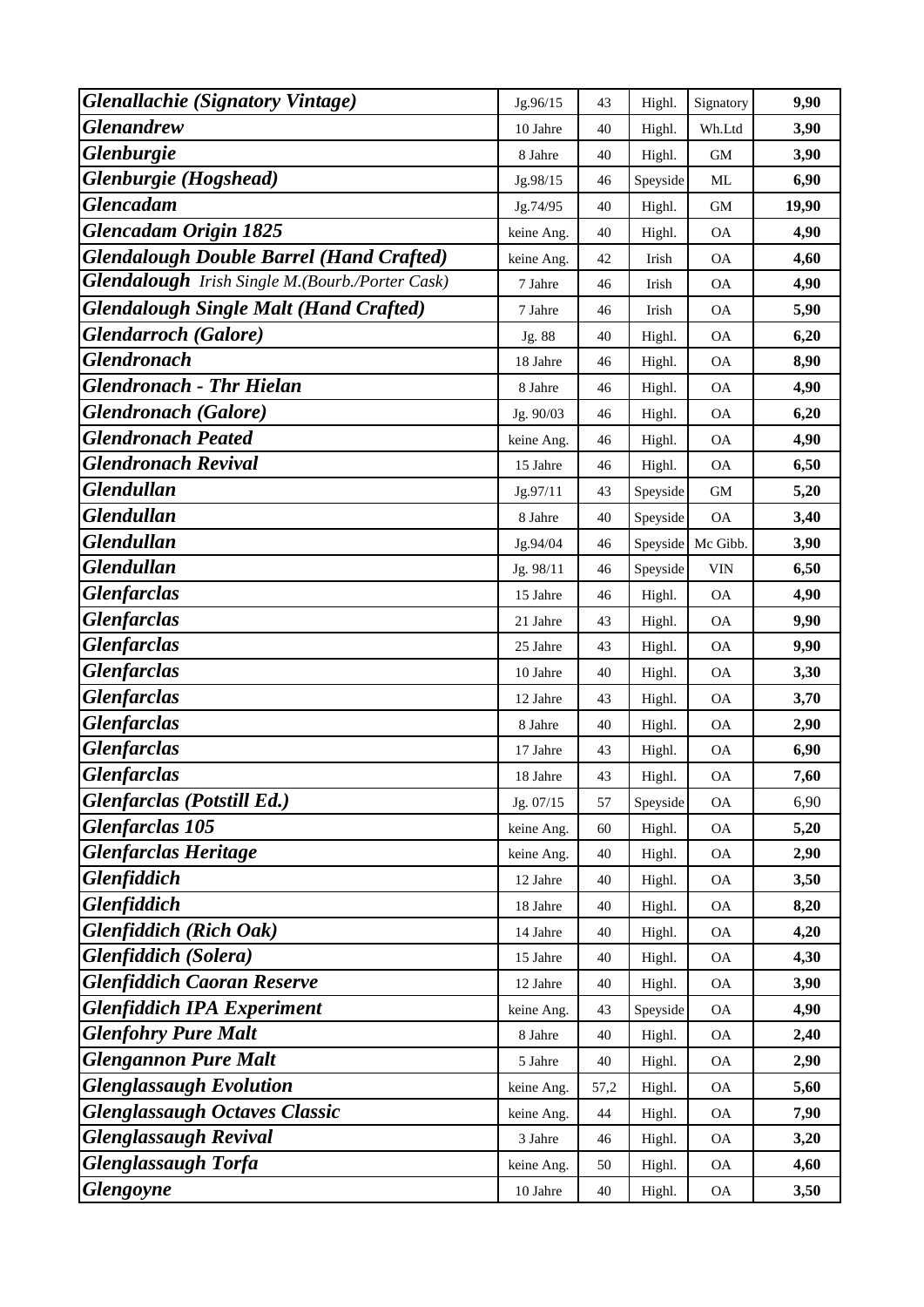| <b>Glengoyne</b>                       | 12 Jahre   | 43   | Highl.   | <b>OA</b>                  | 4,20  |
|----------------------------------------|------------|------|----------|----------------------------|-------|
| <b>Glengoyne</b>                       | 15 Jahre   | 43   | Highl.   | <b>OA</b>                  | 4,80  |
| <b>Glengoyne</b>                       | 17 Jahre   | 43   | Highl.   | <b>OA</b>                  | 6,20  |
| <b>Glengoyne</b>                       | 18 Jahre   | 43   | Highl.   | <b>OA</b>                  | 7,20  |
| Glengoyne (Blaufränkisch Finish)       | Jg.96/12   | 50   | Highl.   | <b>OA</b>                  | 9,90  |
| <b>Glengoyne Burnfoot</b>              | keine Ang. | 40   | Highl.   | Lang Broth                 | 3,60  |
| <b>Glengoyne</b> Cask Strenght         | keine Ang. | 58,9 | Highl.   | <b>OA</b>                  | 4,80  |
| <b>Glengoyne Distillers Gold</b>       | 15 Jahre   | 40   | Highl.   | <b>OA</b>                  | 5,20  |
| <b>Glenkinchie</b>                     | 12 Jahre   | 43   | Highl.   | <b>OA</b>                  | 4,50  |
| <b>Glenkinchie</b>                     | 10 Jahre   | 40   | Lowl.    | <b>OA</b>                  | 3,90  |
| <b>Glenlivet</b>                       | 12 Jahre   | 40   | Highl.   | $\rm OA$                   | 3,50  |
| <b>Glenlivet</b>                       | 18 Jahre   | 43   | Highl.   | <b>OA</b>                  | 7,50  |
| <b>Glenlivet</b>                       | 21 Jahre   | 40   | Highl.   | <b>OA</b>                  | 8,50  |
| <b>Glenlivet - French Oak Reserve</b>  | 15 Jahre   | 40   | Highl.   | <b>OA</b>                  | 4,50  |
| <b>Glenlivet Founders Reserve</b>      | keine Ang. | 40   | Speyside | <b>OA</b>                  | 3,80  |
| <b>Glenlivet Masters Dist: Reserve</b> | keine Ang. | 40   | Highl.   | $\rm OA$                   | 4,60  |
| <b>Glenlivet Nàdurra</b>               | 16 Jahre   | 56,1 | Highl.   | <b>OA</b>                  | 8,30  |
| <b>Glenlossie</b>                      | Jg.74/94   | 40   | Highl.   | <b>OA</b>                  | 19,90 |
| <b>Glenluig</b>                        | 10 Jahre   | 40   | Highl.   | Inverg.                    | 3,50  |
| Glenmorangie Allta (Private Ed. No 10) | keine Ang. | 51,2 | Speyside | <b>OA</b>                  | 10,90 |
| <b>Glenmorangie Astar</b>              | keine Ang. | 57,1 | Highl.   | <b>OA</b>                  | 8,20  |
| <b>Glenmorangie Cellar 13</b>          | keine Ang. | 43   | Highl.   | <b>OA</b>                  | 4,50  |
| <b>Glenmorangie Dornoch</b>            | keine Ang. | 43   | Highl.   | <b>OA</b>                  | 6,20  |
| <b>Glenmorangie Duthac</b>             | keine Ang. | 43   | Highl.   | <b>OA</b>                  | 6,20  |
| <b>Glenmorangie Extremly Rare</b>      | 18 Jahre   | 43   | Highl.   | <b>OA</b>                  | 9,90  |
| <b>Glenmorangie Finealta</b>           | keine Ang. | 46   | Highl.   | <b>OA</b>                  | 4,20  |
| Glenmorangie Lasanta                   | 12 Jahre   | 43   | Highl.   | <b>OA</b>                  | 4,90  |
| Glenmorangie- Nectar d'Or              | 12 Jahre   | 46   | Highl.   | <b>OA</b>                  | 5,50  |
| <b>Glenmorangie Original</b>           | 10 Jahre   | 40   | Highl.   | OA                         | 3,80  |
| Glenmorangie Quinta Ruban              | 12 Jahre   | 46   | Highl.   | <b>OA</b>                  | 4,90  |
| Glenmorangie Quinta Ruban              | keine Ang. | 46   | Highl.   | <b>OA</b>                  | 4,50  |
| <b>Glenmorangie Tarlogan</b>           | keine Ang. | 43   | Highl.   | <b>OA</b>                  | 5,90  |
| <b>Glenmorangie Tùsail</b>             | keine Ang. | 46   | Highl.   | <b>OA</b>                  | 9,20  |
| <b>Glenross</b>                        | keine Ang. | 43   | Blended  | <b>OA</b>                  | 2,40  |
| <b>Glenrothes</b>                      | Jg.85/01   | 43   | Speyside | Cooper's                   | 7,20  |
| <b>Glenrothes</b>                      | Jg.99/14   | 46   | Speyside | WM                         | 5,60  |
| <b>Glenrothes</b>                      | Jg.98/09   | 43   | Speyside | <b>OA</b>                  | 8,50  |
| <b>Glenrothes</b>                      | Jg.90/08   | 46   | Speyside | Cooper's                   | 9,90  |
| <b>Glenrothes Select Reserve</b>       | keine Ang. | 43   | Speyside | <b>OA</b>                  | 4,80  |
| <b>Glentauchers</b>                    | Jg.79/93   | 40   | Highl.   | <b>GM</b>                  | 16,90 |
| <b>Glentauchers</b>                    | Jg.91/09   | 43   | Speyside | GM                         | 9,90  |
| <b>Glentauchers</b>                    | 10 Jahre   | 46   |          | Speyside Blackadder        | 3,80  |
| <b>Glentauchers</b>                    | Jg. 96/12  | 54,3 | Speyside | $\mathop{\rm DT}\nolimits$ | 5,90  |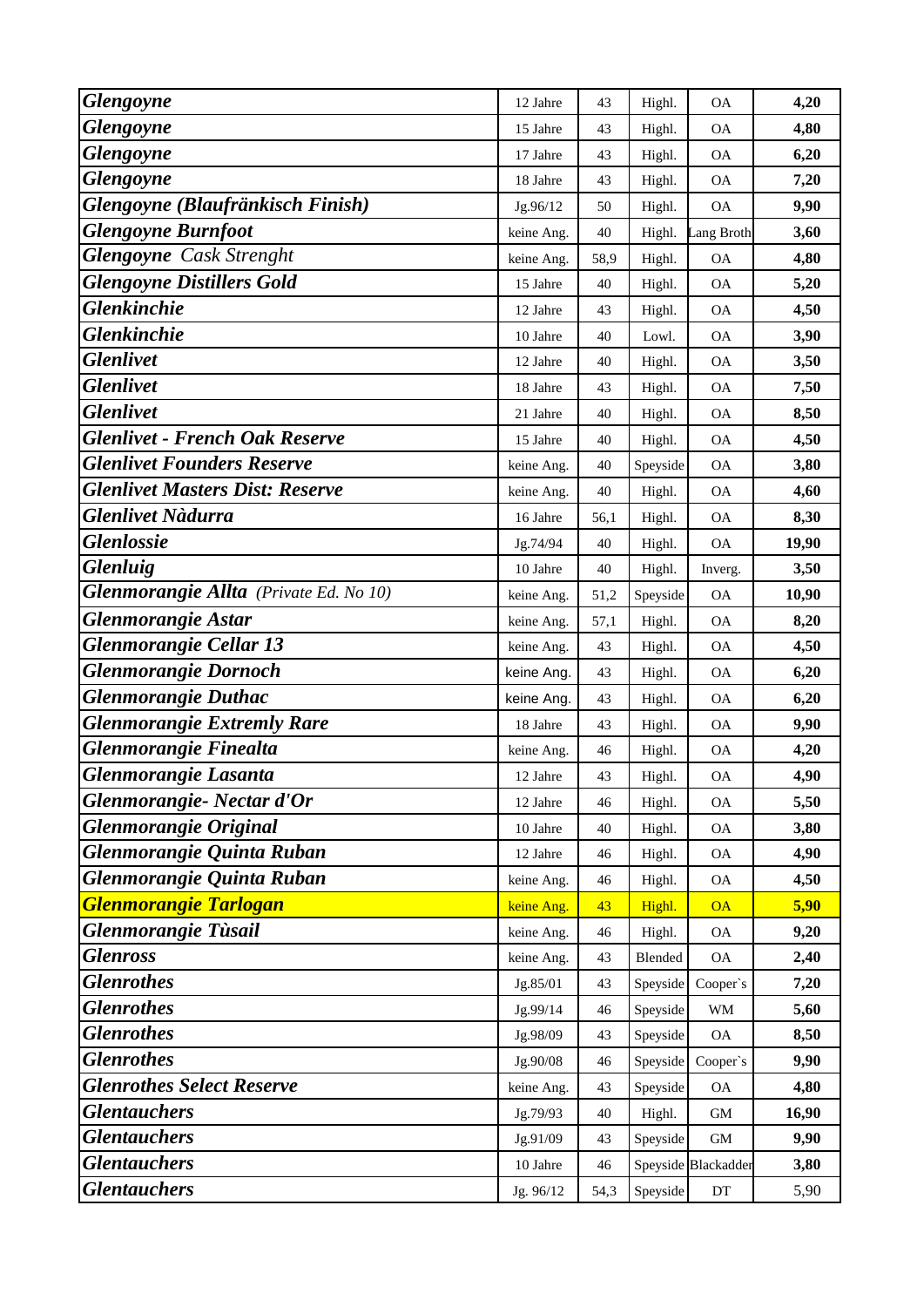| <b>Glenturret</b>                         | 10 Jahre   | 40   | Highl.    | <b>OA</b>                | 3,60  |
|-------------------------------------------|------------|------|-----------|--------------------------|-------|
| <b>Glenturret</b>                         | 17 Jahre   | 43   | Highl.    | ML                       | 5,20  |
| <b>Glenturret (Rupp's Edition No. 1)</b>  | Jg.10/19   | 55,5 | Highl.    | <b>OA</b>                | 6,50  |
| <b>Glob Kitty</b>                         | keine Ang. | 40   | Blended   | Benmoore                 | 2,20  |
| <b>Gold Country</b>                       | 4 Jahre    | 40   | Bourbon   | <b>OA</b>                | 2,30  |
| <b>Golden Dew</b>                         | keine Ang. | 40   | Blended   | <b>OA</b>                | 2,20  |
| <b>Golden Sun</b>                         | 6 Jahre    | 40   | Bourbon   | <b>OA</b>                | 2,20  |
| <b>Golser Camum Single Malt</b>           | keine Ang. | 40,3 | Austria   | <b>OA</b>                | 3,90  |
| <b>Gooderham &amp; Worts</b>              | keine Ang. | 40   | Canada    | <b>OA</b>                | 3,60  |
| Grant's 100 Proof                         | keine Ang. | 50   | Blended   | <b>OA</b>                | 3,90  |
| <b>Grant's (Family Reserve)</b>           | keine Ang. | 43   | Blended   | $\mathcal{O}\mathcal{A}$ | 2,50  |
| <b>Grant's (Sherry Cask)</b>              | keine Ang. | 40   | Blended   | <b>OA</b>                | 3,60  |
| <b>Great Buffalo</b>                      | keine Ang. | 40   | Bourbon   | <b>OA</b>                | 2,30  |
| <b>Great Macaulay</b>                     | keine Ang. | 40   | Blended   | Wallace                  | 2,20  |
| <b>Green Spot</b>                         | keine Ang. | 40   | Irish     | <b>OA</b>                | 4,50  |
| <b>Greenore Single Grain</b>              | 8 Jahre    | 40   | Irish     | <b>OA</b>                | 3,20  |
| <b>Greenore Single Grain</b>              | Jg.99/07   | 40   | Irish     | Cooley D.                | 3,80  |
| <b>Hammerfall Legacy of Kings 2013</b>    | keine Ang. | 46   | sle of Mu | Tobermory                | 6,80  |
| <b>Hankey Bannister</b>                   | keine Ang. | 40   | Blended   | <b>OA</b>                | 2,60  |
| <b>Hazelburn</b>                          | 10 Jahre   | 46   | Campbelt. | <b>OA</b>                | 4,80  |
| <b>Hazelburn</b>                          | 12 Jahre   | 46   | Campbelt. | <b>OA</b>                | 5,80  |
| <b>Hazelburn</b>                          | 8 Jahre    | 46   | Campbelt. | Mitchell                 | 4,60  |
| Hazelburn (Oloroso Cask) 13 J.            | Jg.04/18   | 47,4 | Campbelt. | <b>OA</b>                | 9,90  |
| <b>Heaven Hill</b>                        | keine Ang. | 40   | Bourbon   | <b>OA</b>                | 2,80  |
| <b>Henry Mason</b>                        | keine Ang. | 40   | Blended   | <b>OA</b>                | 2,30  |
| <b>Henry Mason</b>                        | keine Ang. | 40   | Bourbon   | ОA                       | 2,30  |
| <b>Hewitts</b>                            | keine Ang. | 40   | Irish     | <b>OA</b>                | 3,20  |
| Hibiki (Japanese Harmony)                 | keine Ang. | 43   | Japan     | Suntory                  | 6,50  |
| <b>Highland Earl</b>                      | 3 Jahre    | 40   | Blended   | $\mathcal{O}\mathcal{A}$ | 2,30  |
| <b>Highland Fusilier</b>                  | 8 Jahre    | 40   | Highl.    | GM                       | 3,20  |
| <b>Highland Park</b>                      | Jg.92/13   | 46   | Orkney    | VIN                      | 12,90 |
| <b>Highland Park</b>                      | 12 Jahre   | 40   | Orkney    | <b>OA</b>                | 4,50  |
| <b>Highland Park</b>                      | 8 Jahre    | 40   | Orkney    | <b>GM</b>                | 3,90  |
| <b>Highland Park</b>                      | 18 Jahre   | 40   | Orkney    | <b>OA</b>                | 8,20  |
| <b>Highland Park</b>                      | Jg. 90/10  | 40   | Orkney    | <b>OA</b>                | 9,90  |
| <b>Highland Park - Spirit of the Bear</b> | keine Ang. | 40   | Orkney    | <b>OA</b>                | 4,90  |
| <b>Highland Park (Viking Honour)</b>      | 12 Jahre   | 40   | Orkney    | <b>OA</b>                | 5,90  |
| <b>Highland Park Dark Origins</b>         | keine Ang. | 46,8 | Orkney    | $\mathcal{O}\mathcal{A}$ | 7,90  |
| <b>Highland Park Drakkar</b>              | keine Ang. | 40   | Orkney    | <b>OA</b>                | 4,50  |
| <b>Highland Park Einar</b>                | keine Ang. | 40   | Orkney    | <b>OA</b>                | 4,30  |
| <b>Highland Park Harald</b>               | keine Ang. | 40   | Orkney    | <b>OA</b>                | 5,80  |
| <b>Highland Park 'Leif Erikson'</b>       | keine Ang. | 40   | Orkney    | <b>OA</b>                | 6,90  |
| <b>Highland Park Svein</b>                | keine Ang. | 40   | Orkney    | <b>OA</b>                | 3,80  |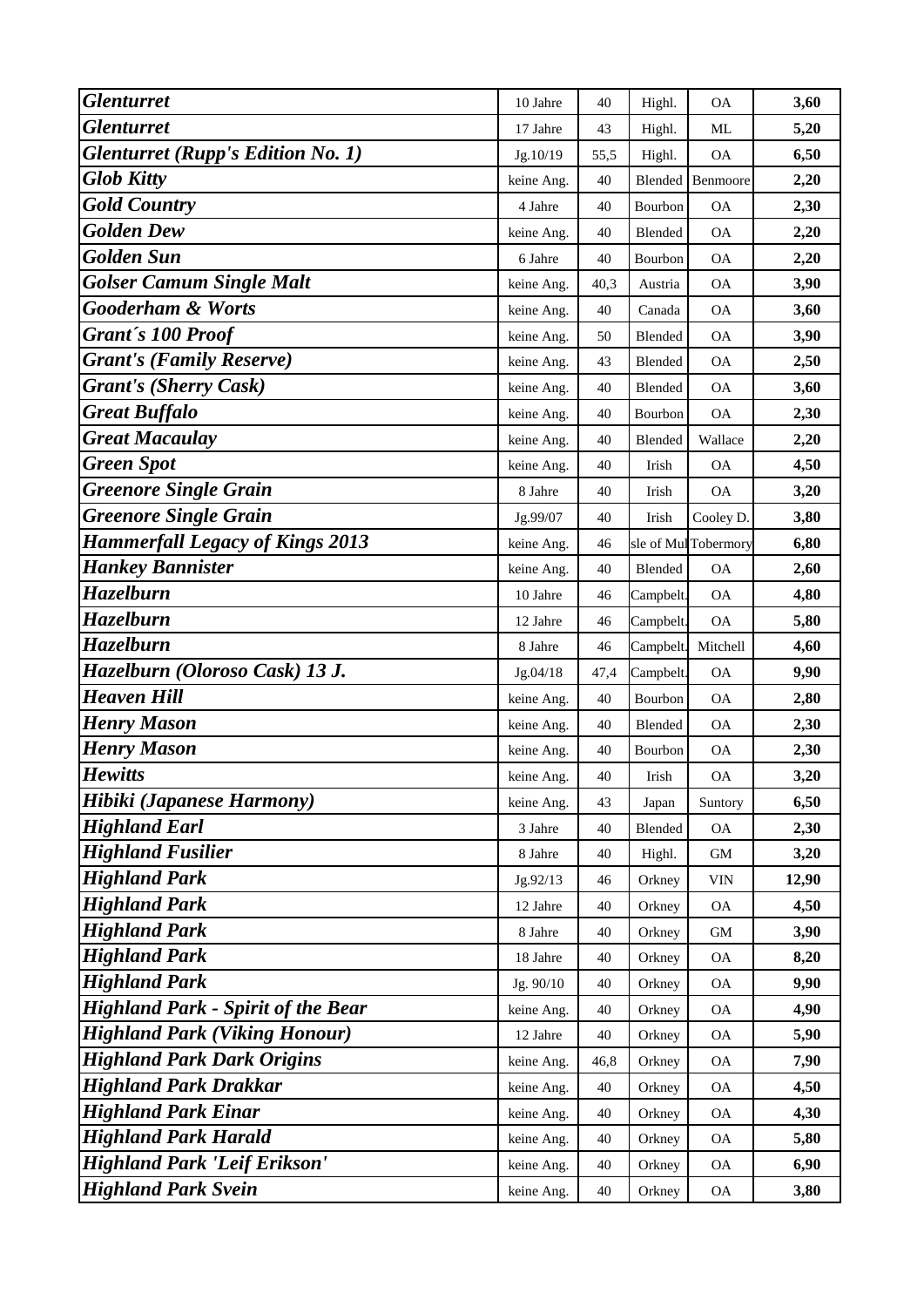| <b>Highland Park Valkyrie</b>                 | keine Ang. | 45,9 | Orkney    | <b>OA</b>            | 7,90  |
|-----------------------------------------------|------------|------|-----------|----------------------|-------|
| <b>Hogshead</b>                               | keine Ang. | 43   | Blended   | <b>OA</b>            | 3,20  |
| <b>House Malt (Sherry Cask)</b>               | keine Ang. | 43   | Speyside  | <b>WM</b>            | 3,50  |
| <b>Hunting Lodge</b>                          | keine Ang. | 40   | Blended   | <b>OA</b>            | 2,30  |
| <b>I.W.Harper</b>                             | keine Ang. | 43   | Bourbon   | <b>OA</b>            | 3,50  |
| <b>Ileach</b>                                 | keine Ang. | 40   | Islay     | <b>OA</b>            | 3,20  |
| <b>Imperial</b>                               | Jg.91/04   | 40   | Highl.    | <b>GM</b>            | 9,90  |
| <b>Imperial</b>                               | Jg.91/10   | 43   | Speyside  | <b>OA</b>            | 12,90 |
| <b>Imperial</b>                               | Jg.95/11   | 46   |           | Speyside Ultim. Sel. | 14,90 |
| <b>Imperial</b>                               | Jg.91/08   | 43   | Speyside  | <b>GM</b>            | 9,90  |
| <b>Inchgower</b>                              | Jg. 00/14  | 46   | Speyside  | GM                   | 5,90  |
| <b>Inchgower</b>                              | Jg.08/18   | 46   | Speyside  | Morrison             | 5,20  |
| <b>Inchmurrin</b>                             | 12 Jahre   | 46   | Highl.    | <b>OA</b>            | 5,90  |
| <b>Inchmurrin</b>                             | 15 Jahre   | 46   | Highl.    | ОA                   | 5,90  |
| <b>Inchmurrin</b>                             | Jg.01/05   | 45   | Highl.    | <b>OA</b>            | 3,80  |
| <b>Inchmurrin</b> (Signatory Vintage)         | Jg.96/15   | 43   | Highl.    | Signatory            | 9,90  |
| <b>Inishowen</b>                              | keine Ang. | 40   | Irish     | <b>OA</b>            | 3,80  |
| <b>Invergordon (Single Grain)</b>             | 10 Jahre   | 40   | Highl.    | <b>OA</b>            | 4,80  |
| <b>Irish Mist (Irish Liqueur)</b>             | keine Ang. | 35   | Irish     | <b>OA</b>            | 2,40  |
| Irishman 70                                   | keine Ang. | 40   | Irish     | <b>OA</b>            | 3,40  |
| <b>Irishman Single Malt</b>                   | keine Ang. | 40   | Irish     | <b>OA</b>            | 4,40  |
| <b>Islay Mist</b>                             | 17 Jahre   | 40   | Islay     | <b>OA</b>            | 4,30  |
| <b>Islay Mist (Peated Reserve)</b>            | keine Ang. | 40   | Islay     | <b>OA</b>            | 3,60  |
| Islay Single Malt 2009 (Potstill Ed.)         | Jg.09/18   | 58,7 | Islay     | <b>VIN</b>           | 6,90  |
| <b>Islay Storm</b>                            | keine Ang. | 40   | Islay     | <b>VIN</b>           | 3,20  |
| <b>J &amp; B Rare (Justerin &amp; Brooks)</b> | keine Ang. | 40   | Blended   | <b>OA</b>            | 2,40  |
| <b>J &amp; B Rare Tattoo</b>                  | keine Ang. | 40   | Blended   | <b>OA</b>            | 2,40  |
| <b>J</b> & <b>B</b> Reserve                   | 15 Jahre   | 40   | Blended   | <b>OA</b>            | 3,70  |
| J. Walker Red Rye                             | keine Ang. | 40   | Blended   | <b>OA</b>            | 3,20  |
| J.H. Northern Dream (Wh. Likör)               | keine Ang. | 36   | Austria   | <b>OA</b>            | 3,40  |
| J.H. Original Rye Whisky                      | keine Ang. | 41   | Austria   | ОA                   | 3,40  |
| J.H. Pure Rye Malt                            | keine Ang. | 41   | Austria   | ОA                   | 3,40  |
| <b>J.H. Pure Rye Malt Nougat</b>              | keine Ang. | 41   | Austria   | <b>OA</b>            | 3,40  |
| J.H. Single Malt                              | keine Ang. | 41   | Austria   | <b>OA</b>            | 3,40  |
| J.H. Single Malt Karamell                     | keine Ang. | 41   | Austria   | <b>OA</b>            | 3,40  |
| <b>J.H. Single Malt Selection</b>             | keine Ang. | 46   | Austria   | ОA                   | 3,80  |
| J.H. Special Single Malt Peated- Ltd.         | keine Ang. | 46   | Austria   | ОA                   | 5,90  |
| J.H. Special Single Malt Selection            | keine Ang. | 46   | Austria   | <b>OA</b>            | 4,20  |
| J.P. Wiser's                                  | 10 Jahre   | 40   | Canada    | OA.                  | 3,20  |
| Jack Daniels 1981 Gold Medal                  | keine Ang. | 43   | Tennessee | <b>OA</b>            | 4,10  |
| <b>Jack Daniels Black Label</b>               | keine Ang. | 40   | Tennessee | <b>OA</b>            | 2,90  |
| <b>Jack Daniels Gentleman Jack</b>            | keine Ang. | 40   | Tennessee | <b>OA</b>            | 3,80  |
| <b>Jack Daniels Honey</b>                     | keine Ang. | 35   | Tennessee | <b>OA</b>            | 2,60  |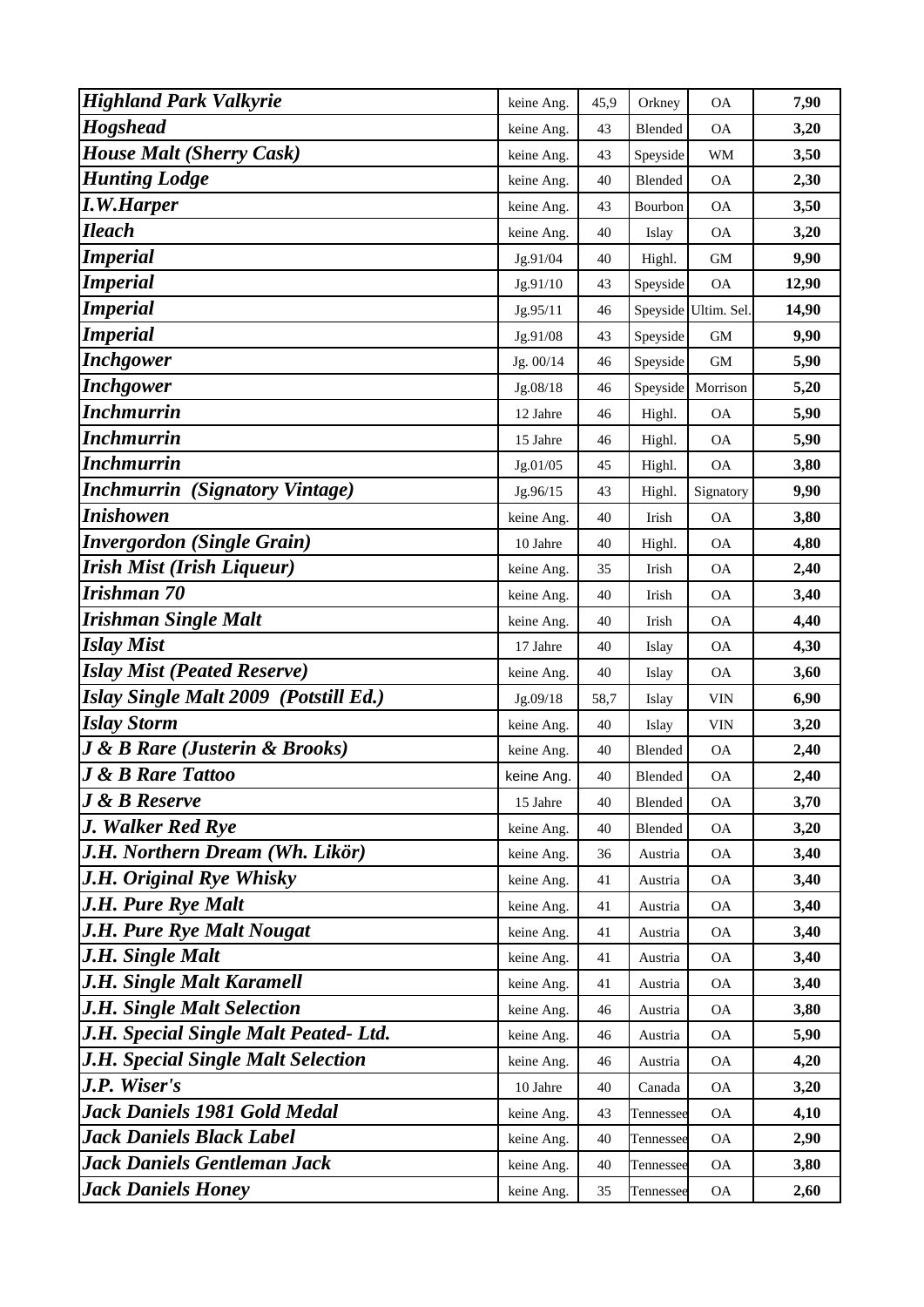| Jack Daniels Millenium (150th Birthday)      | keine Ang. | 40 | Tennessee    | <b>OA</b>                | 5,90  |
|----------------------------------------------|------------|----|--------------|--------------------------|-------|
| Jack Daniels No.1 (Ltd.Ed.)                  | keine Ang. | 43 | Tennessee    | <b>OA</b>                | 4,20  |
| <b>Jack Daniels Old No. 7</b>                | keine Ang. | 40 | Tennessee    | <b>OA</b>                | 9,90  |
| Jack Daniels Old No. 7 (Legacy Edition 2)    | keine Ang. | 43 | Tennessee    | <b>OA</b>                | 3,40  |
| <b>Jack Daniels Silver Select</b>            | keine Ang. | 50 | Tennessee    | <b>OA</b>                | 4,50  |
| <b>Jack Daniels Single Barrel</b>            | keine Ang. | 45 | Tennessee    | <b>OA</b>                | 3,90  |
| <b>Jack Daniels White Rabbit</b>             | keine Ang. | 43 | Tennessee    | <b>OA</b>                | 4,50  |
| Jameson                                      | keine Ang. | 40 | Irish        | <b>OA</b>                | 2,30  |
| Jameson (Ltd. Reserve)                       | 18 Jahre   | 40 | Irish        | ОA                       | 12,90 |
| <b>Jameson Black Barrel</b>                  | keine Ang. | 40 | Irish        | <b>OA</b>                | 4,20  |
| <b>Jameson Caskmates</b> (IPA Edition)       | keine Ang. | 40 | Irish        | <b>OA</b>                | 3,50  |
| <b>Jameson Caskmates (Stout Edition)</b>     | keine Ang. | 40 | Irish        | <b>OA</b>                | 3,50  |
| <b>Jameson Cooper's Croze</b>                | keine Ang. | 43 | Irish        | <b>OA</b>                | 6,90  |
| <b>Jameson Gold</b>                          | keine Ang. | 40 | Irish        | <b>OA</b>                | 7,50  |
| <b>Jameson Gold Reserve</b>                  | keine Ang. | 40 | Irish        | <b>OA</b>                | 7,90  |
| <b>Jameson Select Reserve (Black Barrel)</b> | keine Ang. | 40 | Irish        | <b>OA</b>                | 4,20  |
| <mark>Jameson Triple Cask</mark>             | keine Ang. | 40 | <b>Irish</b> | <b>OA</b>                | 3,90  |
| <b>Jesse James</b>                           | keine Ang. | 40 | Bourbon      | <b>OA</b>                | 3,20  |
| <b>Jim Beam</b>                              | keine Ang. | 40 | Kentucky     | <b>OA</b>                | 2,30  |
| <b>Jim Beam (Triple Aged)</b>                | 6 Jahre    | 43 | Kentucky     | <b>OA</b>                | 3,80  |
| Jim Beam Black Label                         | 8 Jahre    | 43 | Kentucky     | <b>OA</b>                | 3,30  |
| <b>Jim Beam Devil's Cut (90 Proof)</b>       | keine Ang. | 45 | Kentucky     | <b>OA</b>                | 3,20  |
| <b>Jim Beam Double Oak</b>                   | keine Ang. | 43 | Bourbon      | <b>OA</b>                | 3,10  |
| <b>Jim Beam Honey (Liqueur)</b>              | keine Ang. | 35 | Kentucky     | <b>OA</b>                | 2,50  |
| Jim Beam Red Stag- Black Cherry              | keine Ang. | 40 | Kentucky     | <b>OA</b>                | 2,60  |
| <b>Jim Beam Rye</b>                          | keine Ang. | 40 | Kentucky     | <b>OA</b>                | 3,10  |
| <b>Jim Beam Signature Craft</b>              | 12 Jahre   | 43 | Kentucky     | <b>OA</b>                | 4,70  |
| John B. Stetson                              | keine Ang. | 42 | Kentucky     | <b>OA</b>                | 3,20  |
| <b>John Player Special</b>                   | keine Ang. | 40 | Blended      | $\mathcal{O}\mathcal{A}$ | 2,80  |
| Johnnie Walker Black (Anniversary)           | 12 Jahre   | 40 | Blended      | <b>OA</b>                | 5,20  |
| Johnnie Walker Black Label                   | 12 Jahre   | 40 | Blended      | <b>OA</b>                | 2,90  |
| Johnnie Walker Blue Label                    | keine Ang. | 43 | Blended      | <b>OA</b>                | 19,90 |
| Johnnie Walker Double Black (Peated)         | keine Ang. | 40 | Blended      | <b>OA</b>                | 6,90  |
| Johnnie Walker Explorers "Spice Route"       | keine Ang. | 40 | Blended      | <b>OA</b>                | 4,60  |
| Johnnie Walker Gold Label                    | keine Ang. | 40 | Blended      | <b>OA</b>                | 4,70  |
| Johnnie Walker Green L.                      | 15 Jahre   | 43 | Blended      | <b>OA</b>                | 4,90  |
| Johnnie Walker Platinum                      | 18 Jahre   | 40 | Blended      | <b>OA</b>                | 8,50  |
| <b>Johnnie Walker Red Label</b>              | keine Ang. | 40 | Blended      | OA                       | 2,30  |
| <b>Johnnie Walker Swing</b>                  | keine Ang. | 43 | Blended      | <b>OA</b>                | 5,50  |
| <b>Jonnie's Best</b>                         | 3 Jahre    | 40 | Blended      | <b>OA</b>                | 2,20  |
| Jura                                         | 10 Jahre   | 40 | sle of Jura  | <b>OA</b>                | 3,90  |
| Jura                                         | 16 Jahre   | 40 | Isle of Jura | <b>OA</b>                | 5,20  |
| <b>Jura</b>                                  | 18 Jahre   | 43 | Isle of Jura | <b>OA</b>                | 6,10  |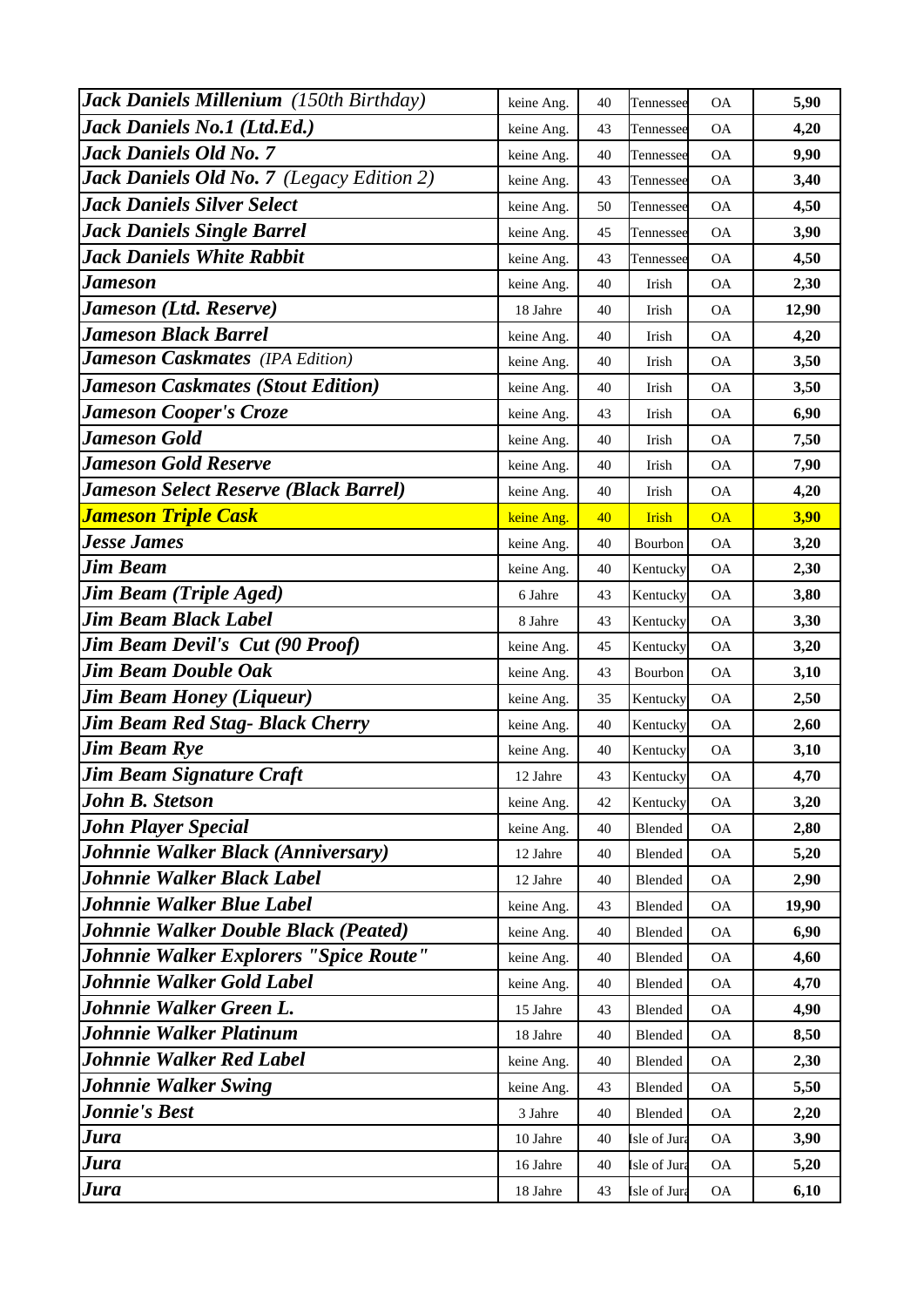| <b>Jura</b>                              | 21 Jahre     | 44   | Isle of Jura | <b>OA</b>                | 6,90 |
|------------------------------------------|--------------|------|--------------|--------------------------|------|
| <b>Jura - The Road</b>                   | keine Ang.   | 43,6 | Jura         | <b>OA</b>                | 6,20 |
| <b>Jura - The Sound</b>                  | keine Ang.   | 42,5 | Jura         | <b>OA</b>                | 5,20 |
| Jura (Boutique Barrels)                  | Jg.99/?      | 55   | sle of Jura  | <b>OA</b>                | 6,20 |
| Jura (Hogshead)                          | Jg.98/15     | 46   | Isle of Jura | ML                       | 6,90 |
| Jura (Turas-Mara)                        | keine Ang.   | 42   | Isle of Jura | <b>OA</b>                | 4,20 |
| Jura Prophecy                            | keine Ang.   | 46   | Isle of Jura | <b>OA</b>                | 5,20 |
| <b>Jura Superstition</b>                 | keine Ang.   | 45   | sle of Jura  | <b>OA</b>                | 4,90 |
| Juraj Dobrila                            | keine Ang.   | 40   | Croatia      | $\mathcal{O}\mathcal{A}$ | 4,60 |
| <b>Kavalan</b>                           | keine Ang.   | 40   | Taiwan       | <b>OA</b>                | 8,50 |
| <b>Kensai</b>                            | keine Ang.   | 40   | Japan        | <b>OA</b>                | 5,90 |
| <b>Kentucky Jack</b>                     | 3 Jahre      | 40   | Kentucky     | <b>OA</b>                | 2,60 |
| <b>Kentucky Rose</b>                     | keine Ang.   | 40   | Kentucky     | <b>OA</b>                | 2,20 |
| Kilbeggan                                | keine Ang.   | 40   | Irish        | <b>OA</b>                | 2,40 |
| Kilchoman (Bourbon Cask / Potstill Ed.)  | Jg.11/17     | 58,9 | Islay        | <b>OA</b>                | 9,90 |
| <b>Kilchoman Am Búrach</b>               | 2020 Edition | 46   | <b>Islay</b> | <b>OA</b>                | 9,20 |
| Kilchoman Cask Strength                  | Jg.10/16     | 56,9 | Islay        | <b>OA</b>                | 9,90 |
| Kilchoman Cask Strength                  | Jg:09/14     | 59,2 | Islay        | <b>OA</b>                | 9,90 |
| <b>Kilchoman Loch Gorm (Sherry Cask)</b> | keine Ang.   | 46   | Islay        | <b>OA</b>                | 7,20 |
| Kilchoman Loch Gorm 2019                 | keine Ang.   | 46   | Islay        | <b>OA</b>                | 8,90 |
| Kilchoman Machir Bay 2012                | keine Ang.   | 46   | Islay        | <b>OA</b>                | 6,20 |
| Kilchoman Machir Bay 2013                | keine Ang.   | 46   | Islay        | <b>OA</b>                | 4,50 |
| Kilchoman Machir Bay 2014                | keine Ang.   | 59,2 | Islay        | <b>OA</b>                | 8,90 |
| Kilchoman Machir Bay 2015                | keine Ang.   | 46   | Islay        | <b>OA</b>                | 8,90 |
| Kilchoman Machir Bay 2018                | keine Ang.   | 46   | Islay        | $\mathsf{OA}$            | 8,20 |
| Kilchoman Machir Bay 2019                | keine Ang.   | 46   | Islay        | <b>OA</b>                | 8,60 |
| kilchoman Machir Bay European Tour 2018  | keine Ang.   | 59,8 | Islay        | <b>OA</b>                | 9,20 |
| <b>Kilchoman Port Cask Matured</b>       | Jg.11/14     | 55   | Islay        | <b>OA</b>                | 8,20 |
| Kilchoman Potst. Ed. (Sherry Hogshead)   | Jg.11/16     | 58,9 | Islay        | <b>OA</b>                | 9,90 |
| Kilchoman Potst. Ed. PX Sherry Finish    | Jg.10/15     | 59,3 | Islay        | <b>OA</b>                | 9,90 |
| Kilchoman Rum Finish (Potstill Ed.)      | Jg.11/19     | 56,3 | Islay        | <b>OA</b>                | 9,90 |
| Kilchoman Sanaig                         | keine Ang.   | 46   | Islay        | <b>OA</b>                | 8,90 |
| <b>Kilchoman Sauternes Cask</b>          | Jg.11/16     | 46   | Islay        | <b>OA</b>                | 9,90 |
| Kilchoman Vintage 2007                   | Jg.07/13     | 46   | Islay        | <b>OA</b>                | 6,80 |
| Kilchoman Vintage 2008                   | Jg. 08/15    | 46   | Islay        | <b>OA</b>                | 9,90 |
| Kilchoman Vintage 2010                   | Jg. 10/19    | 48   | Islay        | <b>OA</b>                | 8,90 |
| Kilckoman 100% Islay (3nd Ed.)           | keine Ang.   | 50   | Islay        | <b>OA</b>                | 8,20 |
| <b>Kilkerran</b>                         | keine Ang.   | 46   | Campbelt.    | <b>OA</b>                | 4,20 |
| <b>Kilkerran</b>                         | 12 Jahre     | 46   | Campbelt.    | <b>OA</b>                | 5,80 |
| Kilkerran                                | 8 Jahre      | 56,5 | Campbelt.    | <b>OA</b>                | 5,80 |
| Kilkerran Wip                            | keine Ang.   | 46   | Campbelt.    | <b>OA</b>                | 4,40 |
| Kilkerran Wip 3                          | keine Ang.   | 46   | Campbelt.    | <b>OA</b>                | 4,20 |
| Kilkerran Wip 4                          | keine Ang.   | 46   | Campbelt.    | <b>OA</b>                | 4,60 |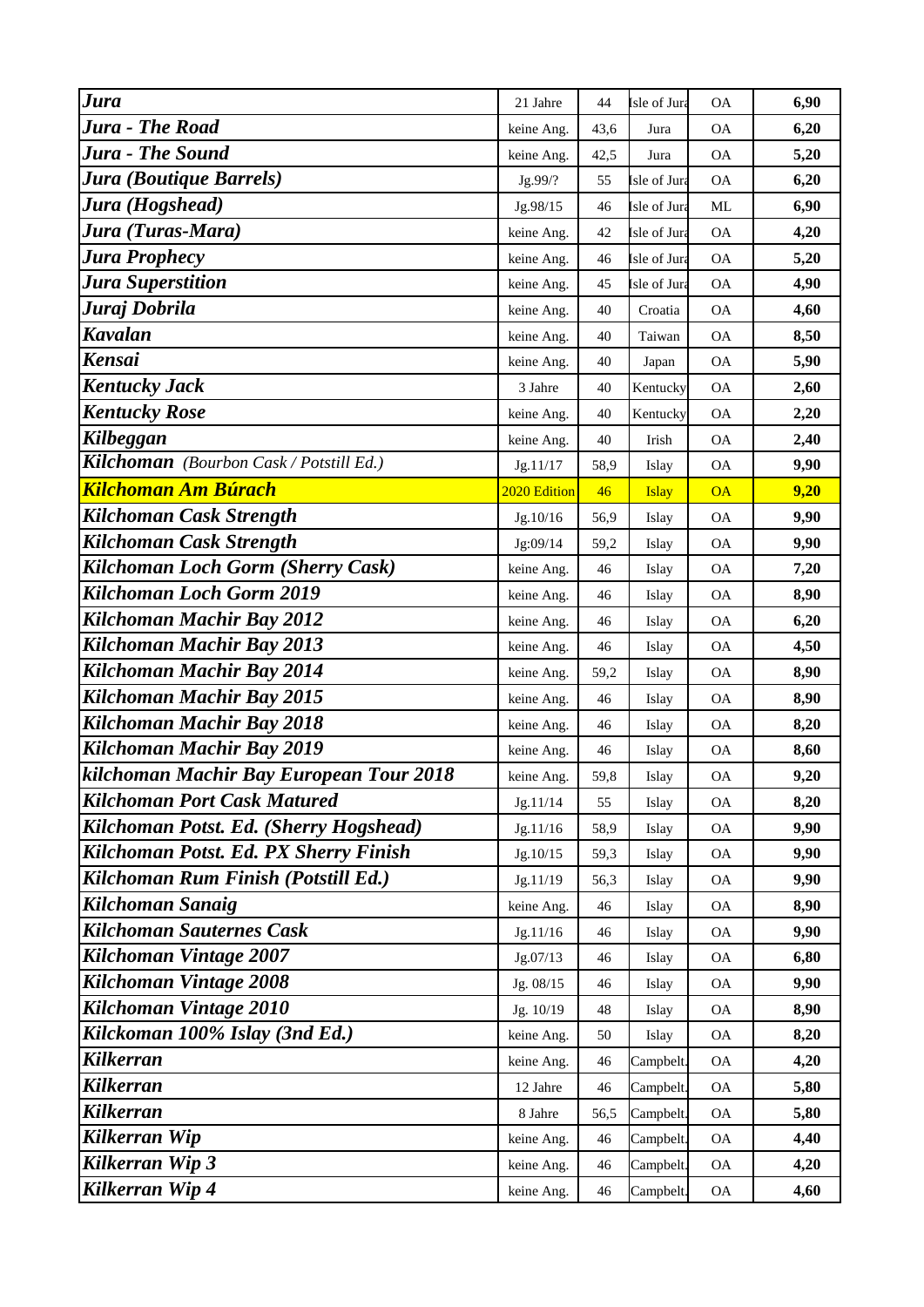| Kilkerran WIP 7 (Sherry Wood)                | keine Ang. | 46   | Campbelt.    | <b>OA</b>                | 4,60         |
|----------------------------------------------|------------|------|--------------|--------------------------|--------------|
| <b>Kincaple</b>                              | 10 Jahre   | 40   | Lowl.        | Inverg.                  | 3,90         |
| <b>King Car Whisky (Kavalan)</b>             | keine Ang. | 46   | Taiwan       | ОA                       | 9,20         |
| <b>King Robert II</b>                        | keine Ang. | 43   | Blended      | <b>OA</b>                | 2,60         |
| <b>Knappogue Castle</b>                      | Jg.95      | 40   | Irish        | <b>OA</b>                | 4,90         |
| <b>Knob Creek</b>                            | 9 Jahre    | 60   | Bourbon      | <b>OA</b>                | 4,40         |
| <b>Knockando</b>                             | 12 Jahre   | 43   | Highl.       | ОA                       | 4,50         |
| Knockando Master Reserve                     | Jg.87/08   | 40   | Highl.       | <b>OA</b>                | 10,90        |
| <b>Koval Bourbon</b>                         | keine Ang. | 47   | Chicago      | <b>OA</b>                | 4,20         |
| <b>Koval Rye</b>                             | keine Ang. | 47   | Chicago      | <b>OA</b>                | 4,20         |
| Label 5 (Classic Black)                      | keine Ang. | 40   | Blended      | <b>OA</b>                | 2,20         |
| Lagavulin                                    | 16 Jahre   | 43   | Islay        | <b>OA</b>                | 4,60         |
| Lagavulin (Dist. Ed. Double Matured)         | Jg.99/15   | 43   | Islay        | <b>OA</b>                | 8,90         |
| Lagavulin (Dist. Ed. Double Matured)         | Jg.98/14   | 43   | Islay        | <b>OA</b>                | 7,90         |
| Lagavulin (Dist. Ed. Double Matured)         | Jg.95/13   | 43   | Islay        | <b>OA</b>                | 8,50         |
| Lagavulin (Dist. Ed. Double Matured)         | Jg.00/16   | 43   | Islay        | <b>OA</b>                | 8,90         |
| Lagavulin (Ltd. Edition 2017)                | 12 Jahre   | 56,5 | Islay        | <b>OA</b>                | 6,90         |
| Lagavulin Ltd. Ed. (200th Anniversary)       | 8 Jahre    | 48   | Islay        | <b>OA</b>                | 7,90         |
| <b>Laggan Mill</b>                           | Jg:01/13   | 46   | Islay        | <b>VIN</b>               | 6,50         |
| Laggan Mill                                  | Jg.07/16   | 54,5 | Islay        | <b>VIN</b>               | 8,90         |
| Laggan Mill (Single Cask - Bottled 2015)     | keine Ang. | 46   | Islay        | <b>VIN</b>               | 5,90         |
| Lakes Single Malt No.1 (PX & red wine casks) | keine Ang. | 60,6 | GВ           | <b>OA</b>                | 7,50         |
| <b>Lammerlaw</b>                             | 10 Jahre   | 43   | Neuseel.     | ОA                       | 6,20         |
| <b>Lammerlaw</b>                             | 10 Jahre   | 48,6 | Neuseel.     | Cad.                     | 6,20         |
| <b>Langs Supreme</b>                         | keine Ang. | 40   |              | <b>Blended</b> Glengoyne | 2,30         |
| <b>Laphroaig</b>                             | Jg.98/12   | 44,3 | Islay        | ML                       | 8,20         |
| Laphroaig                                    | Jg.98/13   | 46   | Islay        | U.S.                     | 8,20         |
| Laphroaig                                    | 10 Jahre   | 40   | Islay        | <b>OA</b>                | 3,90         |
| <b>Laphroaig</b>                             | 18 Jahre   | 43   | Islay        | <b>OA</b>                | 14,90        |
| <b>Laphroaig</b>                             | 18 Jahre   | 43   | <b>Islay</b> | <b>OA</b>                | <b>16,90</b> |
| Laphroaig - The 1815                         | keine Ang. | 48   | Islay        | <b>OA</b>                | 9,20         |
| Laphroaig An Cuan Mor                        | keine Ang. | 48   | Islay        | <b>OA</b>                | 8,20         |
| <b>Laphroaig Lore</b>                        | keine Ang. | 48   | Islay        | <b>OA</b>                | 9,90         |
| <b>Laphroaig QA Cask</b>                     | keine Ang. | 40   | Islay        | <b>OA</b>                | 5,20         |
| <b>Laphroaig Quarter Cask</b>                | keine Ang. | 48   | Islay        | <b>OA</b>                | 4,40         |
| <b>Laphroaig Select</b>                      | keine Ang. | 40   | Islay        | <b>OA</b>                | 3,60         |
| <b>Laphroaig Triple Wood</b>                 | keine Ang. | 48   | Islay        | <b>OA</b>                | 5,20         |
| Lauder's                                     | keine Ang. | 40   | Blended      | <b>OA</b>                | 2,40         |
| Le Frog                                      | 7 Jahre    | 46,5 | Islay        | McCal.                   | 5,50         |
| Ledaig                                       | Jg.93/11   | 43   | sle of Mul   | <b>GM</b>                | 6,20         |
| Ledaig                                       | Jg.07/19   | 46,5 | sle of Mul   | McCal.                   | 6,20         |
| Ledaig (Sherry Finish)                       | keine Ang. | 42   |              | sle of Mul B. Stewart    | 3,20         |
| Ledaig Potstill Ed. (Sherry Butt)            | Jg.08/17   | 59,9 | Highl.       | D.Rattray                | 8,90         |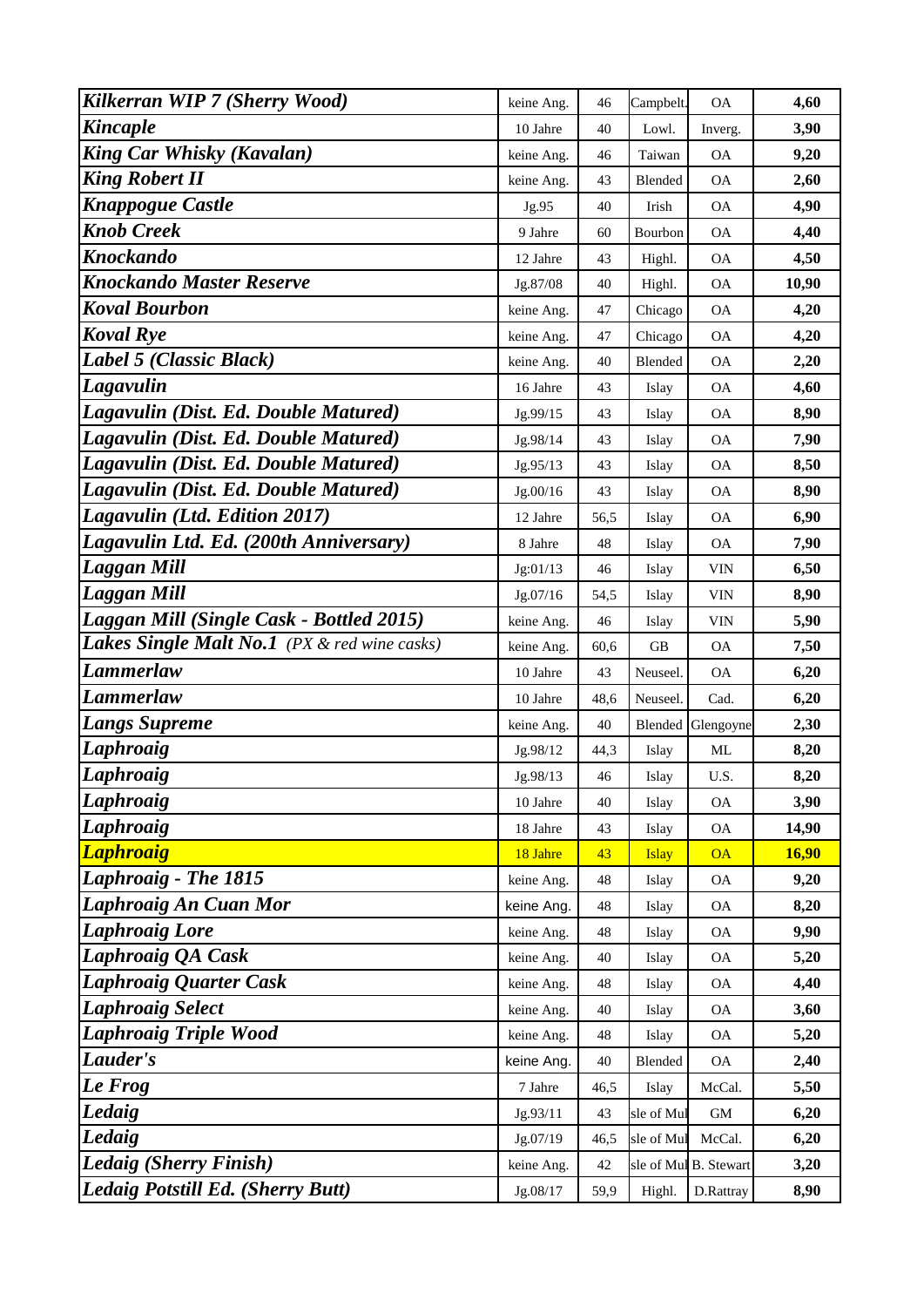| Linkwood                                         | Jg 69/99   | 40   | Highl.    | <b>GM</b>            | 25,00 |
|--------------------------------------------------|------------|------|-----------|----------------------|-------|
| <b>Linkwood</b>                                  | 10 Jahre   | 43   | Highl.    | Chieft.              | 4,20  |
| <b>Linkwood</b>                                  | 15 Jahre   | 40   | Highl.    | <b>GM</b>            | 5,20  |
| Linkwood                                         | Jg.89/07   | 50,1 | Highl.    | <b>JMA</b>           | 9,90  |
| Linkwood                                         | Jg.95/09   | 46   | Speyside  | VIN                  | 5,60  |
| Linkwood                                         | Jg.91/10   | 43   | Highl.    | <b>OA</b>            | 9,90  |
| Linkwood (Signatory Vintage)                     | Jg.95/15   | 43   | Highl.    | Signatory            | 9,90  |
| Linkwood Potst. Ed. (Blauf. Fin.)                | Jg.06/17   | 57,9 |           | Speyside A.D.Rattray | 8,90  |
| Linkwood Potst. Ed. (Blauf. Fin.)                | Jg.06/17   | 57,9 |           | Speyside A.D.Rattray | 8,90  |
| Lochranza                                        | keine Ang. | 40   | Blended   | Arran                | 2,20  |
| <b>Lochside</b>                                  | Jg.81/96   | 40   | Highl.    | GM                   | 22,90 |
| Locke's                                          | keine Ang. | 40   | Irish     | <b>OA</b>            | 3,20  |
| <b>Locke's Irish Single Malt</b>                 | 8 Jahre    | 40   | Irish     | <b>OA</b>            | 4,50  |
| <b>Long John Special Reserve</b>                 | keine Ang. | 43   | Blended   | <b>OA</b>            | 2,80  |
| Longmorn                                         | 13 Jahre   | 43   | Speyside  | Chieft.              | 4,60  |
| <b>Longmorn Glenlivet</b>                        | Jg.62/96   | 40   | Highl.    | GM                   | 25,00 |
| <b>Longmorn Glenlivet</b>                        | 12 Jahre   | 40   | Highl.    | GM                   | 4,40  |
| <b>Longrow CV</b>                                | keine Ang. | 46   | Campbelt. | <b>OA</b>            | 4,60  |
| <b>Longrow Peated</b>                            | keine Ang. | 46   | Campbelt. | <b>OA</b>            | 4,20  |
| <b>Longrow Red</b>                               | 11 Jahre   | 51,8 | Campbelt. | <b>OA</b>            | 6,20  |
| <b>Longrow Sherry Wood</b>                       | 14 Jahre   | 57,8 | Campbelt. | <b>OA</b>            | 7,90  |
| <b>Lord Waterloo</b>                             | 12 Jahre   | 40   | Blended   | <b>OA</b>            | 2,60  |
| <b>Lot No. 40</b>                                | keine Ang. | 40   | Canada    | <b>OA</b>            | 3,40  |
| <b>Mac Naughton</b>                              | keine Ang. | 40   | Canada    | <b>OA</b>            | 2,90  |
| <b>Macallan</b> (Galore)                         | Jg. 89     | 40   | Speyside  | $\mathsf{OA}$        | 6,20  |
| <b>Macallan Amber</b>                            | keine Ang. | 40   | Speyside  | <b>OA</b>            | 4,50  |
| <b>Macallan Double Cask</b> (Sherry & Oak Casks) | 12 Jahre   | 40   | Speyside  | <b>OA</b>            | 5,80  |
| <b>Macallan Fine Oak</b>                         | 12 Jahre   | 40   | Speyside  | <b>OA</b>            | 8,20  |
| <b>Macallan Gold</b>                             | keine Ang. | 40   | Speyside  | <b>OA</b>            | 4,90  |
| <b>Macallan Select Oak (Five Cask)</b>           | keine Ang. | 40   | Speyside  | OA                   | 5,50  |
| <b>Macallan Sherry Cask</b>                      | 12 Jahre   | 40   | Speyside  | <b>OA</b>            | 5,80  |
| <b>Macallan Sherry Cask</b>                      | 10 Jahre   | 40   | Speyside  | <b>OA</b>            | 5,80  |
| <b>Macallan Sienna</b>                           | keine Ang. | 43   | Speyside  | <b>OA</b>            | 7,20  |
| <b>Macallan Speymalt</b>                         | Jg.04/13   | 43   | Speyside  | $\mbox{GM}$          | 4,80  |
| <b>Macallan Speymalt</b>                         | Jg.05/14   | 43   | Speyside  | $\mbox{GM}$          | 4,20  |
| <b>Macallan Speymalt</b>                         | Jg.98/16   | 43   | Speyside  | $\mbox{GM}$          | 9,90  |
| <b>Macduff</b>                                   | Jg.91/07   | 59,6 | Highl.    | <b>SD</b>            | 14,90 |
| Macleod's                                        | 8 Jahre    | 40   | Island    | Macleod              | 2,90  |
| Macleod's                                        | 8 Jahre    | 40   | Islay     | Macleod              | 2,90  |
| Macleod's                                        | 8 Jahre    | 40   | Lowl.     | Macleod              | 2,90  |
| Macleod's                                        | 8 Jahre    | 40   | Speyside  | Macleod              | 2,90  |
| Macphail's                                       | 10 Jahre   | 40   | Highl.    | GM                   | 4,20  |
| <b>Madison</b>                                   | keine Ang. | 40   | Bourbon   | OA                   | 2,20  |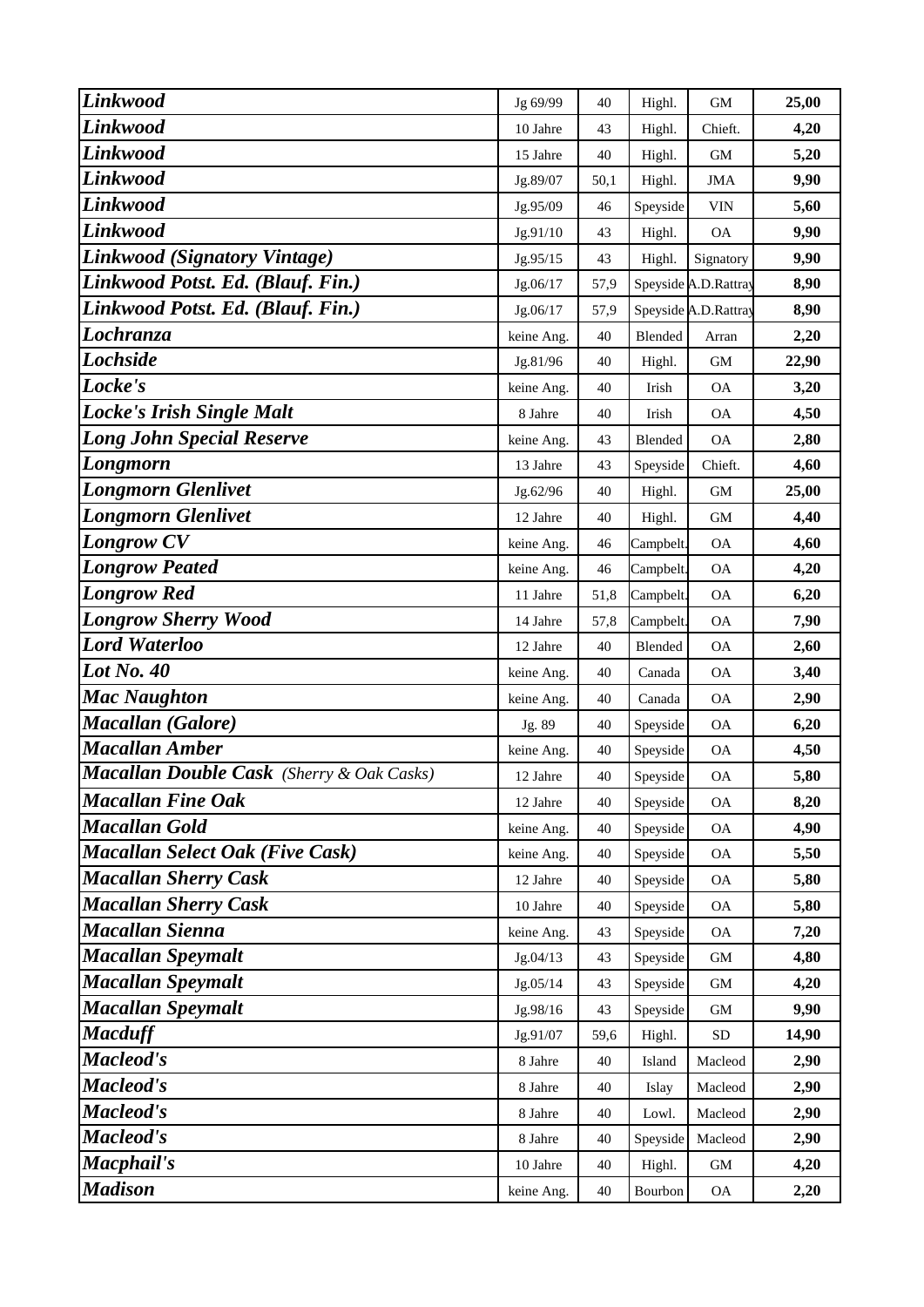| <b>Magilligan</b>                             | keine Ang. | 40   | Irish        | <b>OA</b>           | 3,50  |
|-----------------------------------------------|------------|------|--------------|---------------------|-------|
| <b>Makers Mark Red Label</b>                  | keine Ang. | 45   | Bourbon      | <b>OA</b>           | 4,20  |
| Mannochmore                                   | Jg.91/11   | 46   | Speyside     | <b>GM</b>           | 9,90  |
| Mannochmore                                   | Jg.84/98   | 40   | Speyside     | <b>GM</b>           | 9,90  |
| <b>Mannochmore</b>                            | Jg.90/01   | 59,8 | Speyside     | MA                  | 9,90  |
| Mason's                                       | keine Ang. | 40   | Bourbon      | <b>OA</b>           | 2,80  |
| Mc Clelland's                                 | keine Ang. | 40   | Highl.       | <b>OA</b>           | 2,90  |
| Mc Clelland's                                 | keine Ang. | 40   | Islay        | <b>OA</b>           | 2,90  |
| Mc Clelland's                                 | keine Ang. | 40   | Lowl.        | <b>OA</b>           | 2,90  |
| Mc Clelland's                                 | keine Ang. | 40   | Speyside     | ОA                  | 2,90  |
| Mc Guinness Old Canadian                      | keine Ang. | 40   | Canada       | <b>OA</b>           | 2,90  |
| Mc Illroy                                     | keine Ang. | 40   | Blended      | ОA                  | 2,30  |
| Mc Kilgour                                    | 8 Jahre    | 40   | Blended      | <b>OA</b>           | 2,50  |
| Mc Pink - The Art of Whisky (Blend/Port Fin.) | keine Ang. | 43,5 | Scotland     | McCal.              | 3,90  |
| <b>Medley's</b>                               | 8 Jahre    | 43   | Bourbon      | <b>OA</b>           | 2,50  |
| <b>Mekhong</b>                                | keine Ang. | 35   | Thailand     | <b>OA</b>           | 3,20  |
| Migaki Japanese Shochu                        | keine Ang. | 40   | Japan        | ОA                  | 4,90  |
| <b>Millars Special Reserve</b>                | keine Ang. | 40   | Irish        | <b>OA</b>           | 4,50  |
| <b>Millstone Dutch Malt PX 2008</b>           | Jg.03/15   | 59,2 | Dutch        | Zuidem              | 7,90  |
| <b>Miltonduff</b>                             | 10 Jahre   | 40   | Highl.       | <b>GM</b>           | 3,80  |
| <b>Miltonduff</b>                             | 10 Jahre   | 43   | Highl.       | MA                  | 3,80  |
| <b>Miltonduff</b>                             | 12 Jahre   | 43   | Highl.       | MA                  | 4,20  |
| <b>Miltonduff</b>                             | Jg. 96/09  | 46   |              | Speyside Blackadder | 4,20  |
| <b>Miltonduff (Portwood Finish)</b>           | Jg. 98/11  | 46   | Speyside     | <b>VIN</b>          | 6,50  |
| Mitchell's                                    | 12 Jahre   | 43   | Blended      | <b>OA</b>           | 3,80  |
| Moidart Old                                   | 10 Jahre   | 43   | Campbelt.    | Cad.                | 3,60  |
| <b>Monkey Shoulder</b>                        | keine Ang. | 40   | Blended      | ОA                  | 4,80  |
| <b>Mortlach</b>                               | 10 Jahre   | 43   | Highl.       | Chieft.             | 4,20  |
| <b>Mortlach</b>                               | 15 Jahre   | 40   | Highl.       | GM                  | 4,90  |
| <b>Mortlach</b>                               | 21 Jahre   | 40   | Highl.       | GM                  | 7,20  |
| <b>Mortlach</b>                               | 12 Jahre   | 43,4 | Speyside     | <b>OA</b>           | 5,20  |
| <b>Mortlach</b>                               | 16 Jahre   | 43,4 | Speyside     | <b>OA</b>           | 8,90  |
| <b>Mortlach Boisdale</b>                      | Jg.91/08   | 46   | Highl.       | Berry               | 9,90  |
| <b>Mosstowie</b>                              | Jg.79/99   | 40   | Highl.       | GM                  | 19,90 |
| <b>Muirhead</b>                               | keine Ang. | 40   | Blended      | <b>OA</b>           | 2,50  |
| <b>Muirhead Silver Seal</b>                   | 12 Jahre   | 40   | Speyside     | <b>OA</b>           | 2,90  |
| <b>Mulligan (Irish Liqueur)</b>               | keine Ang. | 35   | Irish        | <b>OA</b>           | 2,40  |
| Nikka                                         | 10 Jahre   | 45   | Japan        | <b>OA</b>           | 6,80  |
| Nikka                                         | 12 Jahre   | 45   | Japan        | <b>OA</b>           | 7,90  |
| Nikka                                         | 15 Jahre   | 45   | Japan        | <b>OA</b>           | 9,90  |
| Nikka (Pure Malt)                             | keine Ang. | 43   | Japan        | <b>OA</b>           | 4,50  |
| Nikka All Malt                                | keine Ang. | 40   | Japan        | <b>OA</b>           | 6,20  |
| <b>Nikka Days</b>                             | keine Ang. | 40   | <b>Japan</b> | <b>OA</b>           | 4,60  |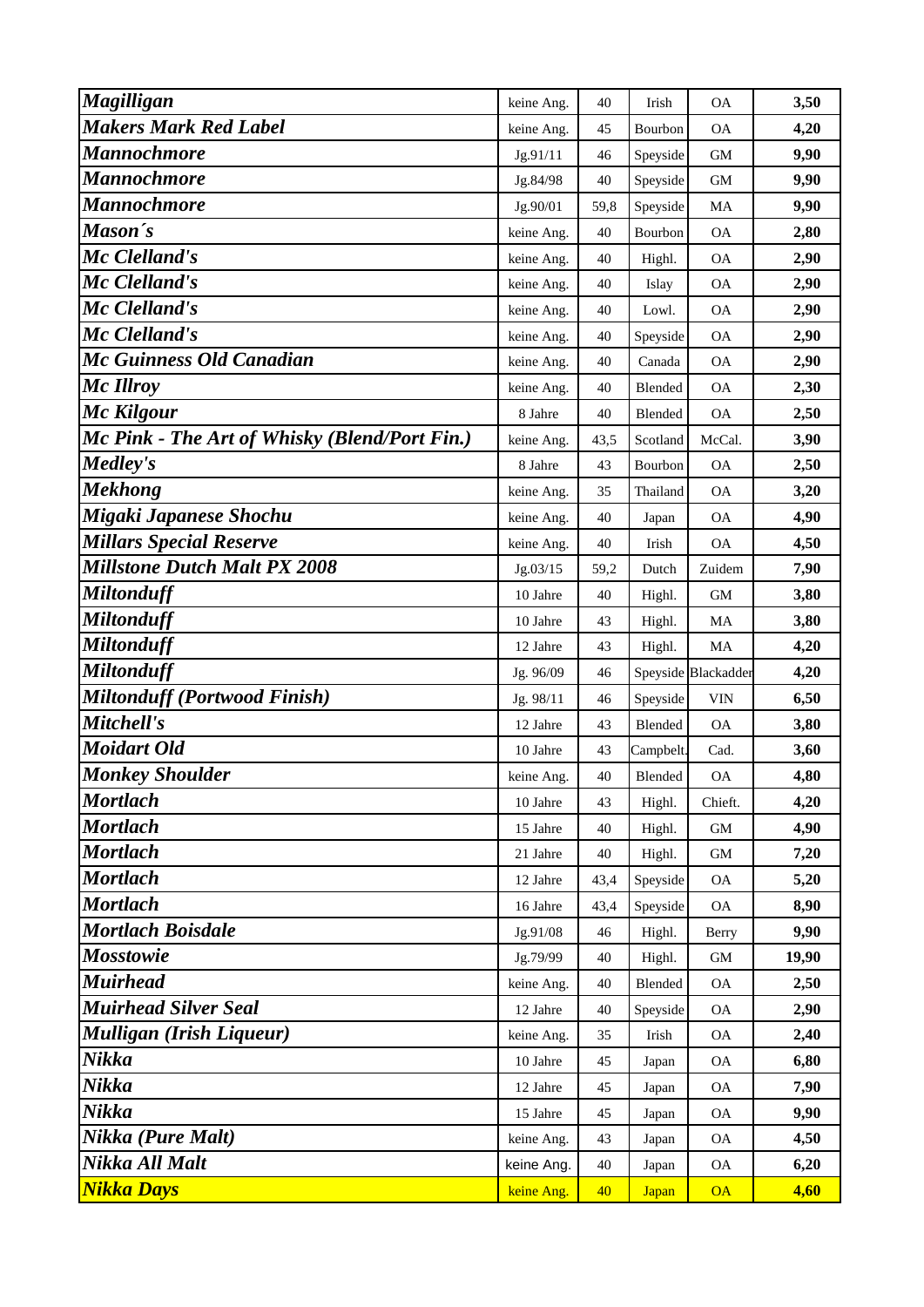| <b>Nikka From The Barrell</b>                   | keine Ang. | 51,4 | Japan        | <b>OA</b>  | 4,80  |
|-------------------------------------------------|------------|------|--------------|------------|-------|
| Nikka Super Revival Whisky                      | keine Ang. | 43   | Japan        | <b>OA</b>  | 5,60  |
| <b>Nock-Land Whisky</b>                         | Jg. 2000   | 48   | Austria      | <b>OA</b>  | 4,50  |
| North Port-Brechin                              | Jg.70/?    | 40   | Highl.       | <b>GM</b>  | 19,90 |
| <b>Oban</b>                                     | 14 Jahre   | 43   | Highl.       | <b>OA</b>  | 3,90  |
| <b>Oban Little Bay</b>                          | keine Ang. | 43   | Highl.       | <b>OA</b>  | 7,50  |
| O'Connor                                        | keine Ang. | 40   | Irish        | Cooley     | 2,70  |
| O'Kanagan                                       | keine Ang. | 40   | Irish        | <b>OA</b>  | 3,90  |
| <b>Old Ballantruan (Peated)</b>                 | keine Ang. | 50   | Highl.       | <b>OA</b>  | 3,90  |
| <b>Old Ballantruan (Peated)</b>                 | 10 Jahre   | 50   | Speyside     | <b>OA</b>  | 4,60  |
| <b>Old Blacksmith</b>                           | keine Ang. | 40   | Bourbon      | <b>OA</b>  | 2,30  |
| <b>Old Charter</b>                              | 8 Jahre    | 40   | Bourbon      | <b>OA</b>  | 2,80  |
| <b>Old Comber</b>                               | 30 Jahre   | 43   | Irish        | <b>OA</b>  | 99,90 |
| <b>Old Grand Dad - 114 Proof</b>                | keine Ang. | 57   | Bourbon      | ОA         | 4,40  |
| Old Grand Dad - 80 Proof                        | keine Ang. | 40   | Bourbon      | <b>OA</b>  | 3,20  |
| Old Havana                                      | keine Ang. | 40   | Cuba         | <b>OA</b>  | 6,50  |
| <b>Old House</b>                                | 5 Jahre    | 40   | Blended      | <b>OA</b>  | 2,40  |
| <b>Old House</b>                                | keine Ang. | 40   | Blended      | <b>OA</b>  | 2,20  |
| <b>Old Keeper</b>                               | keine Ang. | 40   | Blended      | <b>OA</b>  | 2,30  |
| <b>Old Man of Hoy (Orcadian)</b>                | 12 Jahre   | 43   | Highl.       | Blackadder | 4,90  |
| <b>Old Nobility</b>                             | 3 Jahre    | 40   | Blended      | <b>OA</b>  | 2,20  |
| <b>Old Pulteney</b>                             | 15 Jahre   | 40   | Highl.       | <b>GM</b>  | 5,20  |
| <b>Old Pulteney</b>                             | 12 Jahre   | 40   | Highl.       | GМ         | 4,20  |
| <b>Old Raven Triple Dist. Smoky Single Malt</b> | keine Ang. | 42   | Austria      | <b>OA</b>  | 7,90  |
| <b>Old Rhosdhu</b>                              | 5 Jahre    | 40   | Highl.       | <b>OA</b>  | 2,90  |
| <b>Old Smuggler</b>                             | keine Ang. | 40   | Blended      | ОA         | 2,90  |
| <b>Old St. Andrews</b>                          | keine Ang. | 40   | Blended      | <b>OA</b>  | 3,20  |
| Paddy                                           | keine Ang. | 40   | Irish        | <b>OA</b>  | 2,80  |
| <b>Passport</b>                                 | keine Ang. | 40   | Blended      | <b>OA</b>  | 2,30  |
| <b>Peat Reek (Raw Cask)</b>                     | keine Ang. | 46   | Islay        | Blackadder | 4,20  |
| <b>Peat Reek (Raw Cask)</b>                     | 10 Jahre   | 58,6 | Islay        | Blackadder | 8,20  |
| <b>Peat's Beast</b>                             | keine Ang. | 46   | Scotland     | <b>OA</b>  | 3,60  |
| <b>Peat's Beast (Cask Strengh)</b>              | keine Ang. | 52,1 | Scotland     | <b>OA</b>  | 5,90  |
| <b>Penderyn (Sherry Wood)</b>                   | keine Ang. | 46   | Wales        | <b>OA</b>  | 5,80  |
| Penderyn Aur Cymru                              | keine Ang. | 46   | Wales        | <b>OA</b>  | 4,50  |
| <b>Penderyn Celt</b>                            | keine Ang. | 41   | <b>Wales</b> | <b>OA</b>  | 4,80  |
| <b>Penderyn Independence (Madeira Finish)</b>   | keine Ang. | 41   | <b>Wales</b> | <b>OA</b>  | 6,40  |
| <b>Penderyn Peated (Laphroaig Cask finish)</b>  | keine Ang. | 46   | Wales        | <b>OA</b>  | 6,20  |
| <b>Penny Packer</b>                             | keine Ang. | 40   | Bourbon      | <b>OA</b>  | 2,20  |
| <b>Pike Creek</b>                               | keine Ang. | 40   | Canada       | <b>OA</b>  | 3,60  |
| <b>Pipers Clan</b>                              | keine Ang. | 40   | Blended      | <b>OA</b>  | 2,60  |
| Pittyvaich                                      | 14 Jahre   | 55   | Highl.       | MA         | 7,90  |
| <b>Poit Dhubh</b>                               | 12 Jahre   | 43   | sle of Sky   | Pràban     | 3,60  |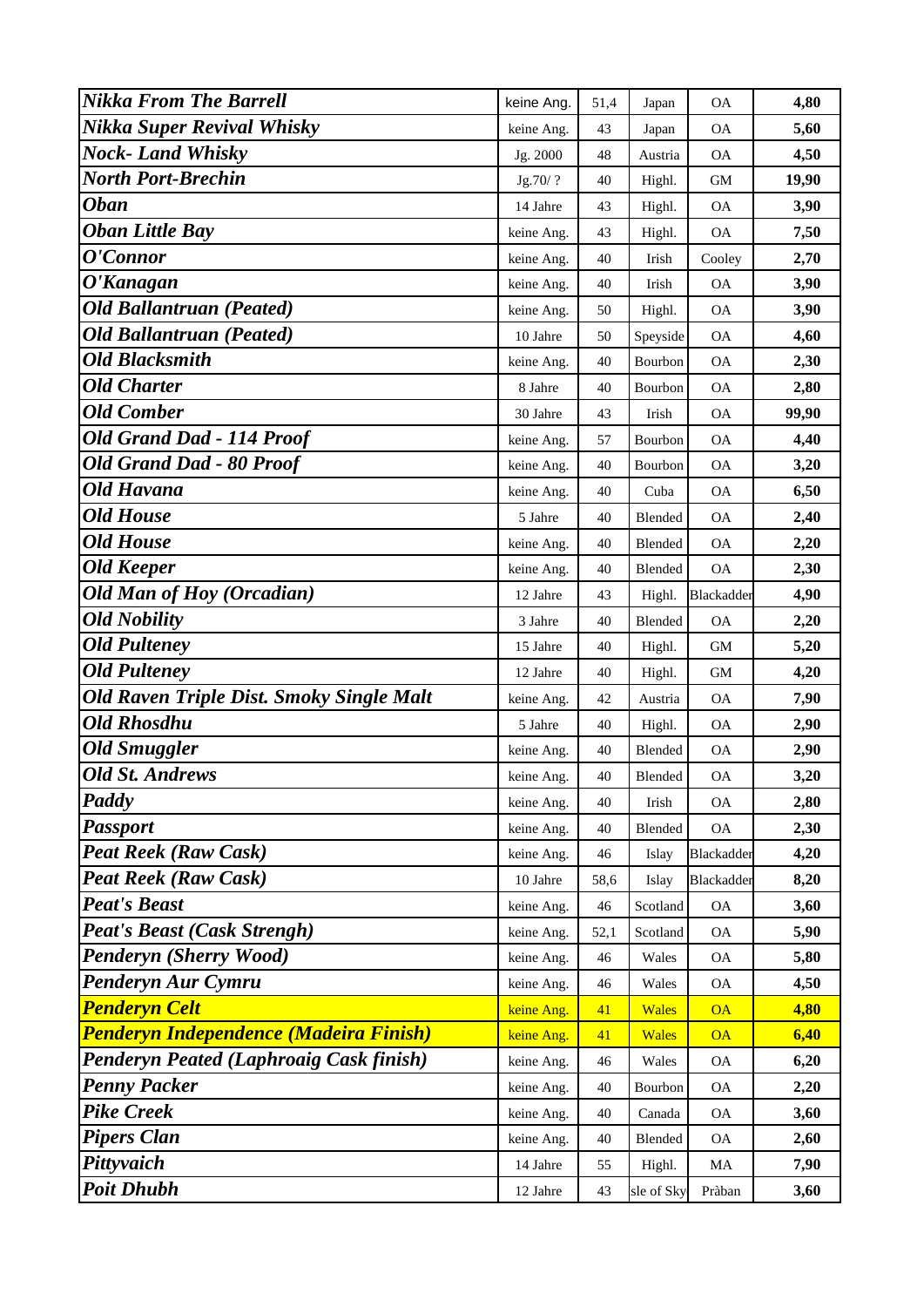| <b>Poit Dhubh</b>                                  | 21 Jahre   | 43   | sle of Sky     | Pràban     | 8,90  |
|----------------------------------------------------|------------|------|----------------|------------|-------|
| <b>Poit Dhubh</b>                                  | 8 Jahre    | 43   | sle of Sky     | Pràban     | 2,90  |
| <b>Port Askaig</b>                                 | keine Ang. | 57,1 | Islay          | <b>OA</b>  | 6,50  |
| <b>Potcheen</b>                                    | keine Ang. | 40   | Irish          | <b>OA</b>  | 2,80  |
| Poteen                                             | keine Ang. | 60   | Irish          | <b>OA</b>  | 6,20  |
| <b>Powers</b>                                      | 12 Jahre   | 40   | Irish          | <b>OA</b>  | 4,80  |
| <b>Powers</b>                                      | keine Ang. | 40   | Irish          | <b>OA</b>  | 2,80  |
| <b>Probably Speyside finest</b>                    | Jg.91/08   | 50   | Speyside       | DL         | 9,90  |
| <b>Oueen Anne</b>                                  | keine Ang. | 40   | Blended        | <b>OA</b>  | 2,30  |
| Queen Margot                                       | 3 Jahre    | 40   | Blended        | <b>OA</b>  | 2,20  |
| R & B                                              | keine Ang. | 40   | Blended        | <b>OA</b>  | 2,20  |
| $R \& R$ (Rich $\&$ Rare)                          | keine Ang. | 40   | Canada         | <b>OA</b>  | 3,50  |
| <b>Ranchwood</b>                                   | keine Ang. | 40   | Bourbon        | <b>OA</b>  | 2,20  |
| <b>Real Mackenzie</b>                              | keine Ang. | 40   | Blended        | <b>OA</b>  | 2,40  |
| Reannag                                            | keine Ang. | 40   | Blended        | <b>OA</b>  | 2,50  |
| <b>Rebel Yell</b>                                  | keine Ang. | 40   | Bourbon        | <b>OA</b>  | 2,80  |
| <b>Red Eagle</b>                                   | keine Ang. | 40   | Bourbon        | <b>OA</b>  | 2,20  |
| <b>Redbreast</b>                                   | 12 Jahre   | 40   | Irish          | <b>OA</b>  | 4,10  |
| <b>Redbreast</b>                                   | 15 Jahre   | 46   | Irish          | <b>OA</b>  | 5,40  |
| Redbreast Lustau Ed. (Single Potstill-Sherry Fin.) | keine Ang. | 46   | Irish          | <b>OA</b>  | 6,90  |
| <b>Reisetbauer</b>                                 | 6 Jahre    | 56   | Austria        | <b>OA</b>  | 5,90  |
| <b>Reisetbauer</b>                                 | 12 Jahre   | 48   | Austria        | <b>OA</b>  | 7,20  |
| <b>Reisetbauer</b>                                 | 7 Jahre    | 43   | Austria        | <b>OA</b>  | 5,90  |
| <b>Rittenhouse Rye</b>                             | keine Ang. | 40   | Bourbon        | <b>OA</b>  | 3,20  |
| <b>Rob Roy</b>                                     | keine Ang. | 40   | <b>Blended</b> | M.Bowm.    | 2,30  |
| Rosebank                                           | Jg.91/09   | 43   | Lowl.          | <b>GM</b>  | 14,90 |
| <b>Rosebank</b>                                    | Jg.91/04   | 43   | Lowl.          | VIN        | 9,90  |
| Route 66                                           | keine Ang. | 40   | Bourbon        | <b>OA</b>  | 2,20  |
| Royal Brackla                                      | 12 Jahre   | 40   | Highl.         | <b>OA</b>  | 4,90  |
| <b>Royal Brackla</b>                               | Jg. 98/15  | 46   | Highl.         | GM         | 6,80  |
| Royal Brackla                                      | Jg.72/95   | 40   | Highl.         | <b>GM</b>  | 19,90 |
| <b>Royal Bruce</b>                                 | keine Ang. | 40   | Blended        | OA         | 2,30  |
| <b>Royal Canadian</b>                              | keine Ang. | 40   | Canada         | <b>OA</b>  | 2,50  |
| <b>Royal Escort</b>                                | keine Ang. | 40   | Blended        | <b>OA</b>  | 2,20  |
| <b>Royal Lochnagar</b>                             | 10 Jahre   | 59,6 | Highl.         | Dewar      | 5,40  |
| <b>Royal Lochnagar</b>                             | 12 Jahre   | 40   | Highl.         | <b>OA</b>  | 3,90  |
| Royal Lochnagar (Dist.Ed.Muskat Cask)              | Jg.00/12   | 40   | Highl.         | <b>OA</b>  | 5,20  |
| <b>Royal Lochnagar (Rare Malt)</b>                 | Jg.73/97   | 59,7 | Highl.         | <b>UDV</b> | 25,00 |
| <b>Royal Park</b>                                  | keine Ang. | 40   | Blended        | <b>OA</b>  | 2,20  |
| $\boldsymbol{R} \boldsymbol{X}$                    | 6 Jahre    | 40   | Bourbon        | <b>OA</b>  | 3,20  |
| <b>Sang Thip</b>                                   | 5 Jahre    | 38   | Thailand       | <b>OA</b>  | 4,20  |
| Scapa                                              | 16 Jahre   | 40   | Orkney         | <b>OA</b>  | 6,90  |
| <b>Scottish Leader</b>                             | keine Ang. | 40   | Blended        | <b>OA</b>  | 2,50  |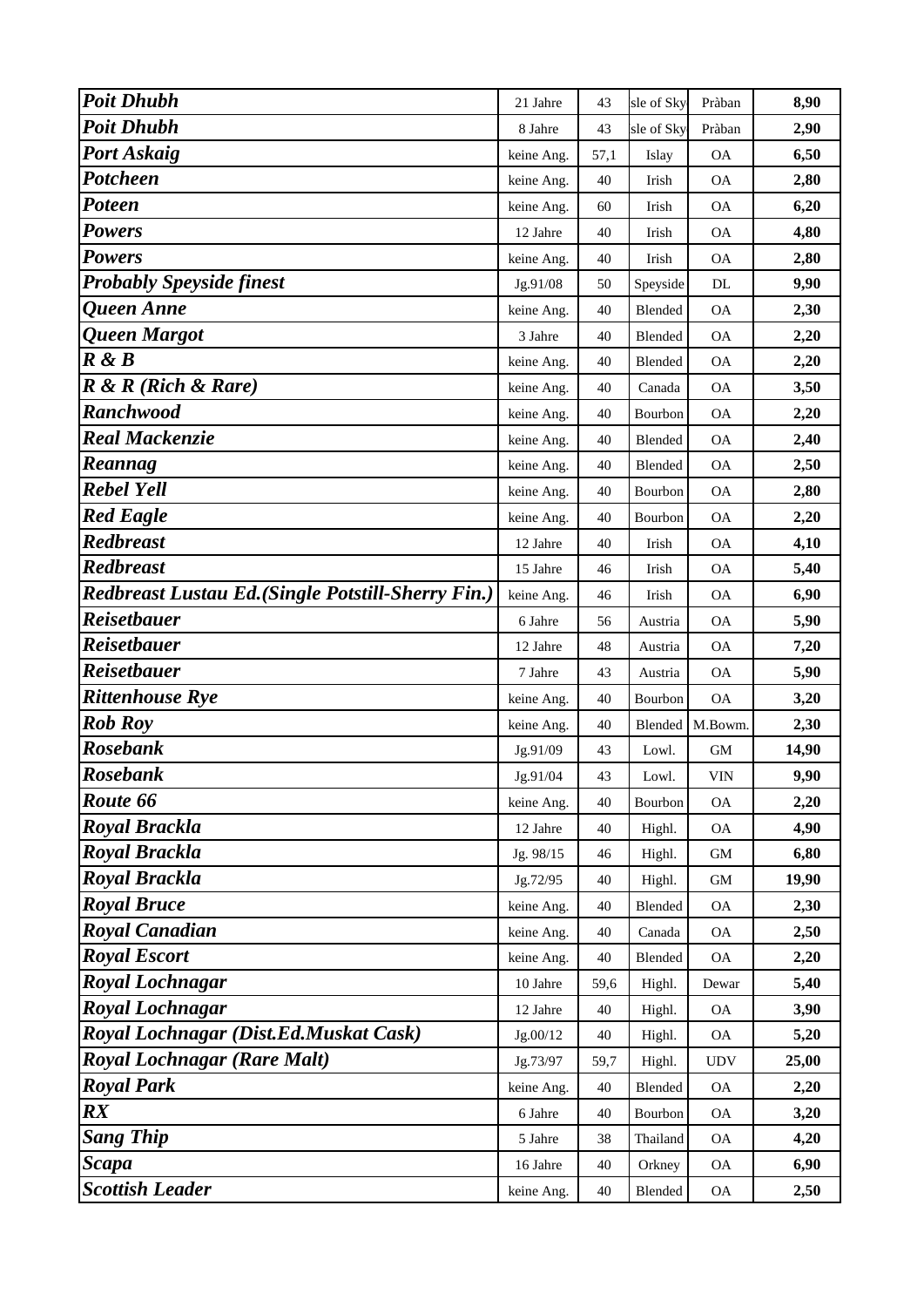| <b>Scottish Legend</b>                         | keine Ang. | 40   | Blended      | <b>OA</b>        | 2,30  |
|------------------------------------------------|------------|------|--------------|------------------|-------|
| <b>Seagram's 100 Pipers</b>                    | keine Ang. | 40   | Blended      | <b>OA</b>        | 2,30  |
| <b>Seagrams Blenders Pride</b>                 | keine Ang. | 40   | Blended      | <b>OA</b>        | 2,30  |
| <b>Seagram's Seven Crown</b>                   | keine Ang. | 40   | Bourbon      | <b>OA</b>        | 2,30  |
| Seagrams V.O.                                  | 6 Jahre    | 40   | Canada       | <b>OA</b>        | 2,80  |
| <b>Sheep Dip Islay</b>                         | keine Ang. | 40   | Islay        | <b>OA</b>        | 3,90  |
| <b>Sheffer Fort</b>                            | keine Ang. | 40   | Bourbon      | <b>OA</b>        | 2,30  |
| <b>Sheridan's (Irish Liqueur)</b>              | keine Ang. | 19   | Irish        | <b>OA</b>        | 2,50  |
| <b>Singleton of Auchroisk</b>                  | 10 Jahre   | 40   | Speyside     | <b>OA</b>        | 5,90  |
| <b>Singleton of Dufftown</b>                   | 12 Jahre   | 40   | Speyside     | <b>OA</b>        | 3,90  |
| <b>Singleton of Dufftown</b>                   | 15 Jahre   | 40   | Speyside     | <b>OA</b>        | 4,60  |
| <b>Singleton of Dufftown</b>                   | 18 Jahre   | 40   | Speyside     | <b>OA</b>        | 7,80  |
| <b>Singleton of Dufftown Spey Cascade</b>      | keine Ang. | 40   | Speyside     | <b>OA</b>        | 3,20  |
| <b>Singleton of Dufftown Sunray</b>            | keine Ang. | 40   | Speyside     | <b>OA</b>        | 3,50  |
| <b>Singleton of Dufftown Tailfire</b>          | keine Ang. | 40   | Speyside     | <b>OA</b>        | 3,50  |
| <b>Singleton of Dufftown Unité</b>             | keine Ang. | 40   | Speyside     | <b>OA</b>        | 6,20  |
| <b>Six Isles Malt Whisky</b>                   | keine Ang. | 40   | Island       | Mac Leod         | 3,40  |
| <b>Six Isles Pomerol Finish</b>                | keine Ang. | 48   | Island       | <b>OA</b>        | 4,90  |
| <b>Slane Triple Cask</b>                       | keine Ang. | 40   | Irish        | <b>OA</b>        | 4,60  |
| <b>Slyrs Oloroso Edition</b>                   | keine Ang. | 46   | Bayern       | <b>OA</b>        | 5,90  |
| <b>Slyrs Portwein Edition</b>                  | keine Ang. | 46   | Bayern       | <b>OA</b>        | 5,90  |
| <b>Slyrs Sautern Edition</b>                   | keine Ang. | 46   | Bayern       | <b>OA</b>        | 5,90  |
| <b>Smokehead</b>                               | keine Ang. | 43   | Islay        | <b>OA</b>        | 3,30  |
| <b>Smokehead Extra Black</b>                   | 18 Jahre   | 46   | Islay        | <b>OA</b>        | 8,20  |
| <b>Smokehead Extra Rare</b>                    | keine Ang. | 40   | Islay        | <b>OA</b>        | 5,20  |
| <b>Smokehead High Voltage</b>                  | keine Ang. | 58   | Islay        | ML               | 6,20  |
| <b>Smokehead Rock Ed.</b>                      | keine Ang. | 44,2 | Islay        | <b>OA</b>        | 5,40  |
| <b>Smokehead Rock Ed. II (Red)</b>             | keine Ang. | 46,6 | Islay        | <b>OA</b>        | 6,90  |
| <b>Smokehead Rum Riot</b>                      | keine Ang. | 43   | <b>Islay</b> | <b>I.Macleod</b> | 4,60  |
| <b>Smokehead Sherry Bomb</b> (Limited Edition) | keine Ang. | 48   | Islay        | ML               | 8,20  |
| <b>Smokey Joe</b>                              | keine Ang. | 46   | Islay        | <b>OA</b>        | 3,60  |
| <b>Smoking Islay</b>                           | keine Ang. | 45   | Islay        | Blackadder       | 4,20  |
| <b>Smoky Goat</b>                              | keine Ang. | 40   | Scotland     | <b>OA</b>        | 2,60  |
| <b>Something Special</b>                       | keine Ang. | 40   | Blended      | <b>OA</b>        | 4,20  |
| <b>Southern Belle (Whisky Liqueur)</b>         | keine Ang. | 35   | Bourbon      | <b>OA</b>        | 3,20  |
| <b>Southern Comfort (Whisky Liqueur)</b>       | keine Ang. | 38   | Bourbon      | <b>OA</b>        | 2,40  |
| <b>Spey</b>                                    | 12 Jahre   | 40   | Speyside     | <b>OA</b>        | 4,20  |
| <b>Spey</b>                                    | 18 Jahre   | 46   | Speyside     | OA               | 8,20  |
| <b>Spey Beinn Dubh</b>                         | keine Ang. | 43   | Speyside     | <b>OA</b>        | 5,60  |
| <b>Spey Fumare</b>                             | keine Ang. | 46   | Speyside     | <b>OA</b>        | 5,20  |
| <b>Spey Trutina</b>                            | keine Ang. | 46   | Speyside     | <b>OA</b>        | 4,90  |
| <b>Speyburn</b>                                | 10 Jahre   | 40   | Highl.       | <b>OA</b>        | 3,90  |
| <b>Speyburn</b>                                | Jg.88/10   | 43   | Speyside     | $\mbox{GM}$      | 12,90 |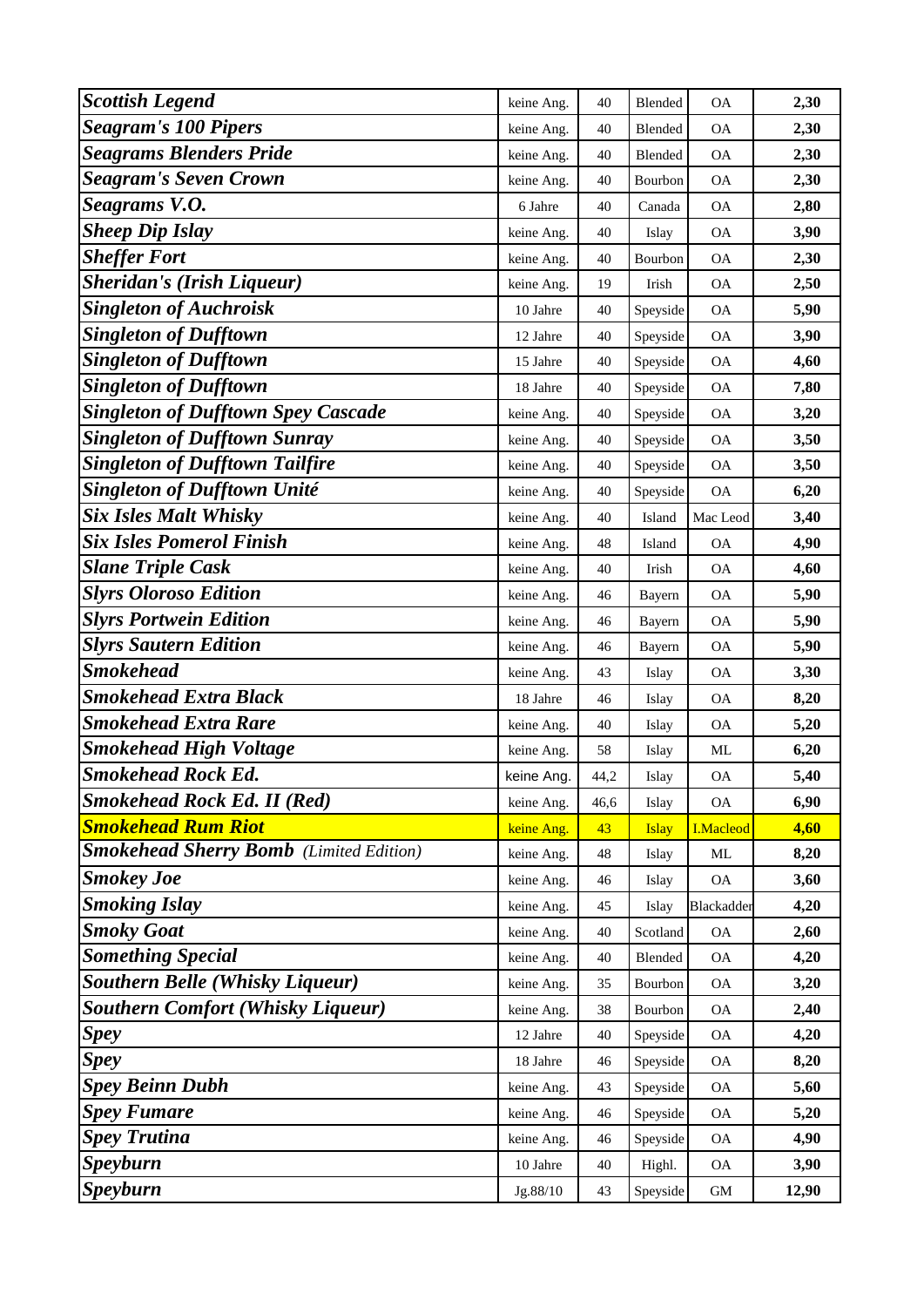| <b>Speyburn</b>                                  | Jg. 91/15  | 46   | Speyside     | <b>GM</b>                | 9,90  |
|--------------------------------------------------|------------|------|--------------|--------------------------|-------|
| <b>Springbank</b>                                | 10 Jahre   | 46   | Campbelt.    | <b>OA</b>                | 4,50  |
| <b>Springbank</b>                                | 13 Jahre   | 57,1 | Campbelt.    | <b>OA</b>                | 8,20  |
| <b>Springbank</b>                                | 15 Jahre   | 46   | Campbelt.    | <b>OA</b>                | 7,90  |
| <b>Springbank</b>                                | 18 Jahre   | 46   | Campbelt.    | <b>OA</b>                | 9,90  |
| <b>Springbank</b>                                | 25 Jahre   | 46   | Campbelt.    | <b>OA</b>                | 25,00 |
| <b>Springbank</b>                                | 12 Jahre   | 56,5 | Campbelt.    | $\mathsf{OA}$            | 6,90  |
| Springbank (Bourb. Wood)                         | 14 Jahre   | 55,8 | Campbelt.    | <b>OA</b>                | 6,90  |
| Springbank (Bourb. Wood)                         | 14 Jahre   | 55,8 | Campbelt.    | <b>OA</b>                | 9,20  |
| <b>Springbank (Cask Strength)</b>                | 12 Jahre   | 54,6 | Campbelt.    | <b>OA</b>                | 5,20  |
| <b>Springbank (Cask Strength)</b>                | 12 Jahre   | 56,5 | Campbelt.    | $\mathcal{O}\mathcal{A}$ | 7,90  |
| Springbank (Gaja Barolo Cask)                    | 9 Jahre    | 54,7 | Campbelt.    | <b>OA</b>                | 6,80  |
| <b>Springbank (Rum Wood)</b>                     | 15 Jahre   | 51   | Campbelt.    | <b>OA</b>                | 8,20  |
| <b>Springbank Green</b>                          | 12 Jahre   | 46   | Campbelt.    | <b>OA</b>                | 5,90  |
| <b>Springbank Green</b>                          | 13 Jahre   | 46   | Campbelt.    | <b>OA</b>                | 6,90  |
| <b>Springbank Local Barley (Bourbon Cask)</b>    | 11 Jahre   | 53,1 | Campbelt.    | <b>OA</b>                | 12,90 |
| <b>Stars &amp; Stripes</b>                       | keine Ang. | 40   | Bourbon      | <b>OA</b>                | 2,20  |
| <b>Stratheden (Blended Malt)</b>                 | keine Ang. | 46   | Scotland     | Lost                     | 8,90  |
| <b>Strathisla</b>                                | 12 Jahre   | 43   | Highl.       | Chivas                   | 5,20  |
| <b>Strathmill</b>                                | Jg.89/12   | 58,6 | Speyside     | DR                       | 9,90  |
| <b>Stronachie</b>                                | 10 Jahre   | 43   | Speyside     | Dewar                    | 3,60  |
| <b>Stronachie</b>                                | 12 Jahre   | 43   | Speyside     | <b>OA</b>                | 3,90  |
| <b>Stronachie</b>                                | 18 Jahre   | 46   | Speyside     | <b>OA</b>                | 6,20  |
| <b>Suntory - The Chita</b> (Single Grain Whisky) | keine Ang. | 43   | Japan        | <b>OA</b>                | 6,20  |
| <b>Suntory Kakubin</b> (Blend. Yellow Label)     | keine Ang. | 40   | Japan        | <b>OA</b>                | 4,50  |
| <b>Suntory Toki</b>                              | keine Ang. | 43   | Japan        | ОA                       | 4,50  |
| <b>Suntory Torys Classic</b>                     | keine Ang. | 37   | <b>Japan</b> | <b>OA</b>                | 3,20  |
| <b>Sweden Rock Malt 2015</b>                     | keine Ang. | 40   | Schweden     | <b>OA</b>                | 9,20  |
| <b>Talisker</b>                                  | 10 Jahre   | 46   | sle of Sky   | OA                       | 3,90  |
| <b>Talisker</b>                                  | 18 Jahre   | 45,8 | sle of Sky   | <b>OA</b>                | 7,60  |
| Talisker 57 'North                               | keine Ang. | 57   | sle of Sky   | <b>OA</b>                | 5,40  |
| Talisker Dist. Ed. (Amoroso Cask)                | Jg.05/15   | 45,8 | sle of Sky   | <b>OA</b>                | 5,60  |
| Talisker Dist. Ed. (Amoroso Cask)                | Jg.06/16   | 45,8 | sle of Sky   | <b>OA</b>                | 6,20  |
| <b>Talisker Port Ruighe</b>                      | keine Ang. | 45,8 | sle of Sky   | <b>OA</b>                | 4,50  |
| <b>Talisker Skye</b>                             | keine Ang. | 45,8 | sle of Sky   | <b>OA</b>                | 4,20  |
| <b>Talisker Storm</b>                            | keine Ang. | 45,8 | sle of Sky   | <b>OA</b>                | 4,40  |
| <b>Tamdhu</b>                                    | 8 Jahre    | 40   |              | Speyside Macphail's      | 3,90  |
| <b>Tamdhu</b>                                    | keine Ang. | 40   | Speyside     | <b>OA</b>                | 3,20  |
| <b>Tamdhu</b>                                    | 10 Jahre   | 43   | Speyside     | <b>OA</b>                | 4,20  |
| <b>Tamdhu</b>                                    | 12 Jahre   | 43   | Speyside     | Chieft.                  | 4,40  |
| <b>Tamdhu Batch Strength</b>                     | keine Ang. | 58,8 | Speyside     | <b>OA</b>                | 5,90  |
| <b>Tamnavulin</b>                                | Jg.91/10   | 50   | Highl.       | DL                       | 9,90  |
| Tè Bheag                                         | keine Ang. | 40   | Blended      | <b>OA</b>                | 2,30  |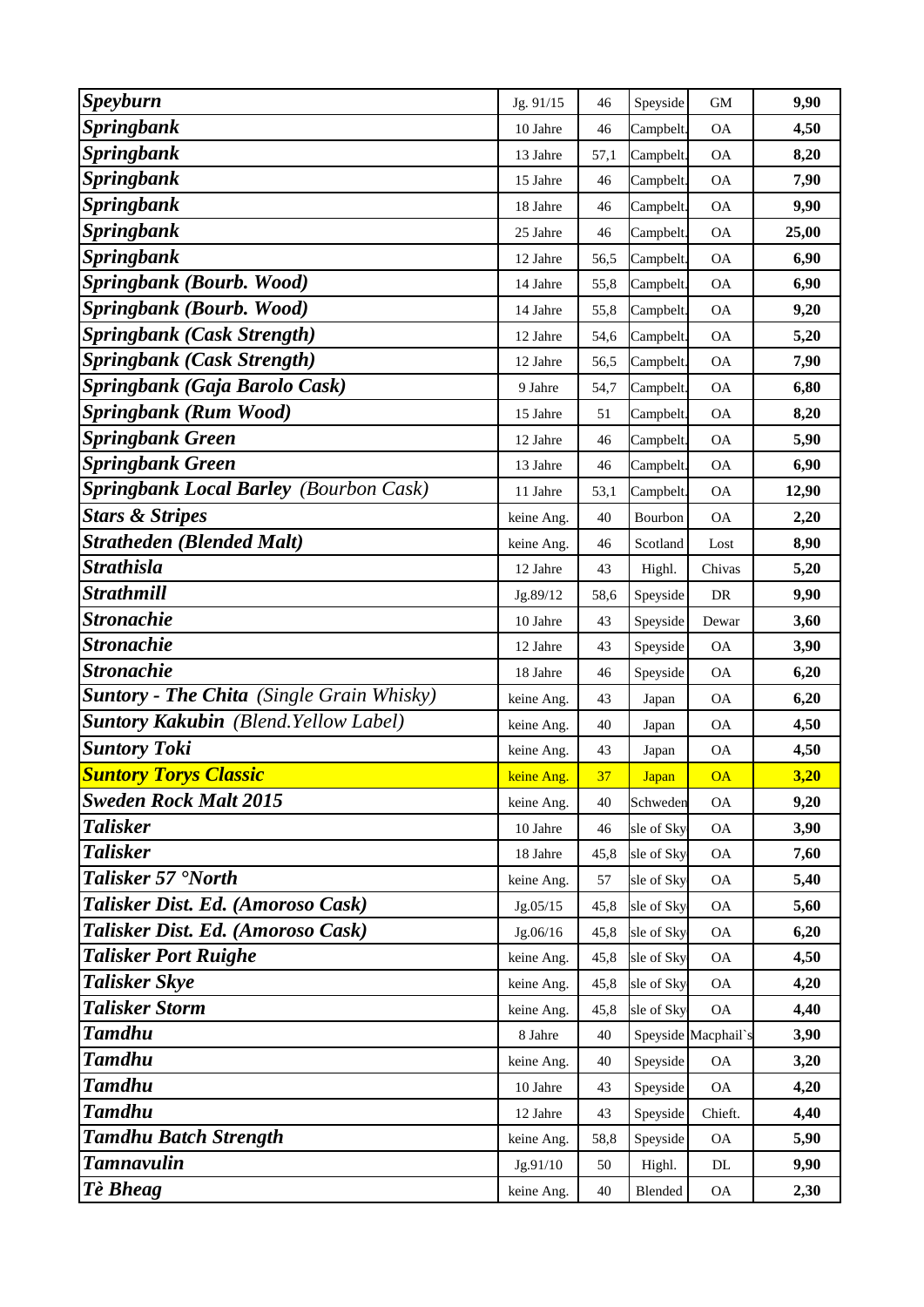| Teacher's                                                   | keine Ang.     | 40   | Blended        | <b>OA</b>                 | 2,30  |
|-------------------------------------------------------------|----------------|------|----------------|---------------------------|-------|
| <b>Teaninich</b>                                            | Jg.82/96       | 40   | Highl.         | GM                        | 14,90 |
| <b>Teaninich (Rare Malt)</b>                                | Jg.73/97       | 57   | Highl.         | <b>UDV</b>                | 25,00 |
| <b>Teeling (Irish Singe Malt)</b>                           | keine Ang.     | 40   | Irish          | <b>OA</b>                 | 4,20  |
| Teeling (Rum Cask - Small Batch)                            | keine Ang.     | 46   | Irish          | <b>OA</b>                 | 3,20  |
| <b>Teeling (Single Grain)</b>                               | keine Ang.     | 46   | Irish          | <b>OA</b>                 | 3,80  |
| <b>The Dubliner (Bourbon Cask)</b>                          | keine Ang.     | 40   | Irish          | <b>OA</b>                 | 3,20  |
| <b>The English Original</b>                                 | keine Ang.     | 43   | England        | <b>OA</b>                 | 4,90  |
| <b>The Pogues</b>                                           | keine Ang.     | 40   | Irish          | <b>OA</b>                 | 3,20  |
| Tiomorous Beastie (Blended Malt)                            | keine Ang.     | 46,8 | Highl.         | DL                        | 5,60  |
| <b>Tipperary Boutique Sel. "Rising"</b>                     | 11 Jahre       | 47   | Irish          | $\rm OA$                  | 6,20  |
| <b>Tobermory</b>                                            | 10 Jahre       | 40   | sle of Mul     | <b>OA</b>                 | 4,20  |
| <b>Tobermory (Single Cask)</b>                              | Jg.08/17       | 46   | sle of Mul     | Morrison                  | 5,20  |
| Tokinoka (White Oak - Blended Whisky)                       | keine Ang.     | 40   | Japan          | <b>OA</b>                 | 5,20  |
| <b>Tomatin</b>                                              | 14 Jahre       | 46   | Highl.         | <b>OA</b>                 | 4,20  |
| <b>Tomatin</b>                                              | 12 Jahre       | 40   | Speyside       | <b>OA</b>                 | 2,90  |
| <b>Tomatin</b>                                              | 15 Jahre       | 43   | Speyside       | <b>OA</b>                 | 4,20  |
| <b>Tomatin</b>                                              | 18 Jahre       | 46   | Speyside       | <b>OA</b>                 | 5,20  |
| Tomatin (Caribbian Rum)                                     | Jg.07(9 Jahre) | 46   | Highl.         | <b>OA</b>                 | 6,90  |
| Tomatin (Caribbian Rum)                                     | Jg.09/19       | 46   | Highl.         | <b>OA</b>                 | 5,90  |
| Tomatin (Sherry/Bourbon W.)                                 | 12 Jahre       | 40   | Speyside       | <b>OA</b>                 | 4,60  |
| <b>Tomatin Cask Strength</b>                                | keine Ang.     | 57,5 | Highl.         | <b>OA</b>                 | 4,80  |
| Tomatin Cù Bòcan                                            | keine Ang.     | 46   | Speyside       | <b>OA</b>                 | 5,20  |
| Tomatin Cù Bòcan (Bourbon Cask)                             | keine Ang.     | 46   | Speyside       | <b>OA</b>                 | 5,20  |
| Tomatin Five Virtues W. (French, America, Hung.Oak)         | keine Ang.     | 46   | Highl.         | <b>OA</b>                 | 6,90  |
| <b>Tomatin Legacy</b>                                       | keine Ang.     | 43   | Speyside       | <b>OA</b>                 | 3,50  |
| <b>Tomatin Potstill Ed.</b>                                 | Jg. 04/15      | 59,1 | Highl.         | <b>OA</b>                 | 7,90  |
| <b>Tomintoul</b>                                            | 10 Jahre       | 40   | Speyside       | <b>OA</b>                 | 3,50  |
| <b>Tomintoul</b>                                            | 12 Jahre       | 46   | Speyside       | OA                        | 3,90  |
| <b>Tomintoul</b>                                            | 14 Jahre       | 46   | Speyside       | <b>OA</b>                 | 4,80  |
| <b>Tomintoul</b>                                            | 16 Jahre       | 40   | Speyside       | <b>OA</b>                 | 6,20  |
| <b>Tomintoul</b>                                            | 21 Jahre       | 40   | Speyside       | <b>OA</b>                 | 8,90  |
| <b>Tomintoul Tláth</b>                                      | keine Ang.     | 40   | Speyside       | <b>OA</b>                 | 4,90  |
| <b>Tomore</b> (1st fill Bourbon Cask)                       | Jg.97/13       | 46   | Speyside       | GM                        | 4,50  |
| <b>Tormore</b>                                              | Jg.84/97       | 46   | Highl.         | Cad.                      | 8,20  |
| <b>Tormore</b>                                              | 12 Jahre       | 40   | Speyside       | <b>OA</b>                 | 4,30  |
| <b>Tormore</b>                                              | Jg.95/15       | 43   | Highl.         | Signatory                 | 9,90  |
| <b>Tormore Sweet &amp; Smoky</b> (Coopers Port Cask finish) | keine Ang.     | 56,5 | Speyside       | $\ensuremath{\text{VIN}}$ | 6,20  |
| <b>Tullamore Dew</b>                                        | 10 Jahre       | 40   | Irish          | <b>OA</b>                 | 4,80  |
| <b>Tullamore Dew</b>                                        | 12 Jahre       | 40   | Irish          | <b>OA</b>                 | 3,40  |
| <b>Tullamore Dew</b>                                        | keine Ang.     | 40   | Irish          | <b>OA</b>                 | 2,30  |
| <b>Tullamore Dew (Cider Cask Finish)</b>                    | keine Ang.     | 40   | Irish          | <b>OA</b>                 | 3,90  |
| <b>Tullamore Dew (Tonkrug)</b>                              | keine Ang.     | 40   | $_{\rm Irish}$ | <b>OA</b>                 | 5,90  |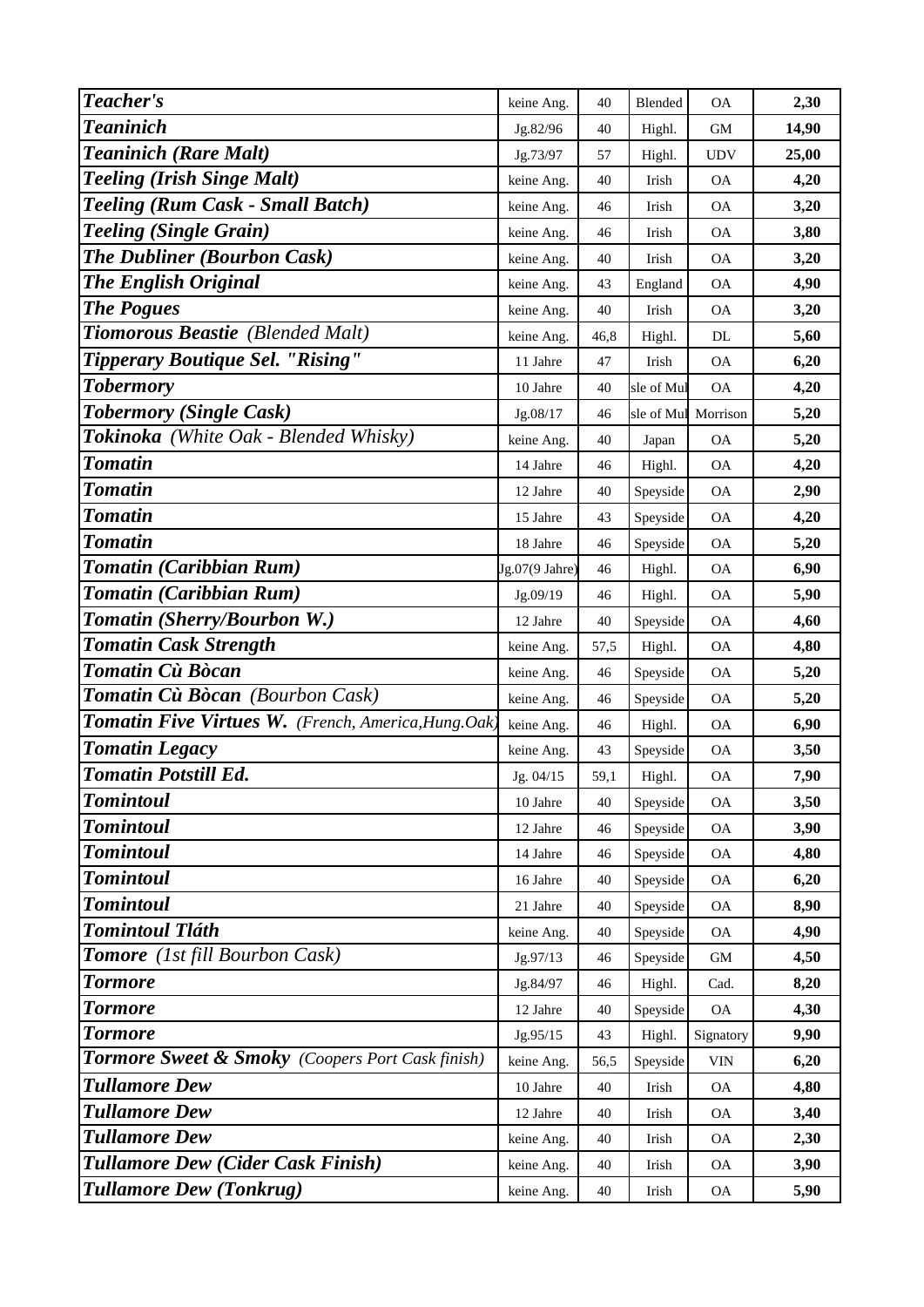| <b>Tullamore Dew Phoenix</b>                | keine Ang. | 55   | Irish      | <b>OA</b>  | 5,60 |
|---------------------------------------------|------------|------|------------|------------|------|
| <b>Tullibardine</b>                         | 10 Jahre   | 40   | Highl.     | <b>OA</b>  | 3,80 |
| <b>Tullibardine</b>                         | Jg.89/03   | 59,8 | Highl.     | Cad.       | 6,20 |
| <b>Tullibardine</b>                         | Jg.93/03   | 40   | Highl.     | <b>OA</b>  | 6,90 |
| <b>Tullibardine</b>                         | Jg.93/07   | 40   | Highl.     | <b>VIN</b> | 6,90 |
| <b>Tullibardine</b>                         | 15 Jahre   | 43   | Highl.     | <b>OA</b>  | 6,90 |
| Tullibardine (Duthies)                      | 16 Jahre   | 46   | Highl.     | Cad.       | 4,90 |
| <b>Tullibardine 500 (Sherry Finish</b>      | keine Ang. | 43   | Highl.     | <b>OA</b>  | 4,20 |
| <b>Tullibardine Sovereign</b>               | keine Ang. | 43   | Highl.     | <b>OA</b>  | 3,60 |
| <b>Tyrconnell Irish Single Malt</b>         | keine Ang. | 40   | Irish      | <b>OA</b>  | 2,50 |
| <b>Vat 69</b>                               | keine Ang. | 40   | Blended    | <b>OA</b>  | 2,20 |
| Velvet Fig (Blend. Malt)                    | keine Ang. | 46   | Blend. Mal | Wemyss     | 3,50 |
| Via Saum Behm Wiski                         | 3 Jahre    | 44   | Austria    | <b>OA</b>  | 3,50 |
| Wahowa                                      | 7 Jahre    | 40   | Austria    | <b>OA</b>  | 4,80 |
| <b>Wallace Single Malt Liqueur</b>          | keine Ang. | 35   | Scotland   | Wallace    | 2,90 |
| West Cork Blend. Irish Cask Strength        | keine Ang. | 62   | Irish      | <b>OA</b>  | 4,50 |
| <b>West Cork Original</b>                   | keine Ang. | 40   | Irish      | <b>OA</b>  | 2,60 |
| <b>West Cork Single Malt</b>                | 10 Jahre   | 40   | Irish      | <b>OA</b>  | 3,80 |
| <b>Western Gold</b>                         | keine Ang. | 40   | Canada     | <b>OA</b>  | 2,90 |
| <b>Westport Sherry Wood</b>                 | Jg.97/14   | 48   | Highl.     | WM         | 5,40 |
| <b>Whisky Breton</b>                        | keine Ang. | 40   | Frankr.    | <b>OA</b>  | 2,90 |
| <b>White Heather</b>                        | keine Ang. | 43   | Blended    | <b>OA</b>  | 2,50 |
| <b>White Horse</b>                          | keine Ang. | 40   | Blended    | ОA         | 2,20 |
| <b>Whyte &amp; Mackay</b>                   | keine Ang. | 40   | Blended    | <b>OA</b>  | 2,30 |
| <b>Whyte &amp; Mackay</b>                   | 13 Jahre   | 40   | Blended    | <b>OA</b>  | 3,50 |
| <b>Whyte &amp; Mackay</b> (double matured)  | keine Ang. | 40   | Blended    | <b>OA</b>  | 2,90 |
| Wieser                                      | 8 Jahre    | 46   | Austria    | <b>OA</b>  | 6,20 |
| Wieser (Blaufränkisch Finish)               | 7 Jahre    | 40   | Austria    | ОA         | 4,60 |
| Wieser Uuahouua (Sherry Wood)               | 7 Jahre    | 40   | Austria    | <b>OA</b>  | 4,60 |
| <b>Wild Geese</b>                           | keine Ang. | 40   | Irish      | <b>OA</b>  | 2,90 |
| <b>Wild Geese (Irish Single Malt)</b>       | keine Ang. | 43   | Irish      | <b>OA</b>  | 4,80 |
| <b>Wild Geese Ltd. Edition</b>              | keine Ang. | 43   | Irish      | <b>OA</b>  | 4,20 |
| <b>Wild Turkey (81 Proof)</b>               | keine Ang. | 40,5 | Bourbon    | <b>OA</b>  | 2,70 |
| <b>Wild Turkey 101 Proof</b>                | keine Ang. | 50,5 | Bourbon    | <b>OA</b>  | 3,20 |
| <b>Wild Turkey American Honey (Liqueur)</b> | keine Ang. | 35,5 | Bourbon    | <b>OA</b>  | 3,20 |
| <b>Wild Turkey Rare Breed</b>               | keine Ang. | 54   | Bourbon    | <b>OA</b>  | 4,20 |
| <b>William Lawson's</b>                     | keine Ang. | 40   | Blended    | <b>OA</b>  | 2,40 |
| <b>Wiser's (Triple Barrel)</b>              | 10 Jahre   | 40   | Canada     | OA         | 4,20 |
| <b>Wiser's Deluxe</b>                       | 10 Jahre   | 40   | Canada     | <b>OA</b>  | 3,50 |
| <b>Wolfburn Aurora</b>                      | keine Ang. | 46   | Highl.     | <b>OA</b>  | 5,60 |
| Wolfesburn                                  | keine Ang. | 46   | Highl.     | <b>OA</b>  | 5,20 |
| <b>Woodford Reserve</b>                     | keine Ang. | 45,2 | Bourbon    | <b>OA</b>  | 4,60 |
| <b>Writer's Tears</b>                       | keine Ang. | 40   | Irish      | <b>OA</b>  | 3,80 |